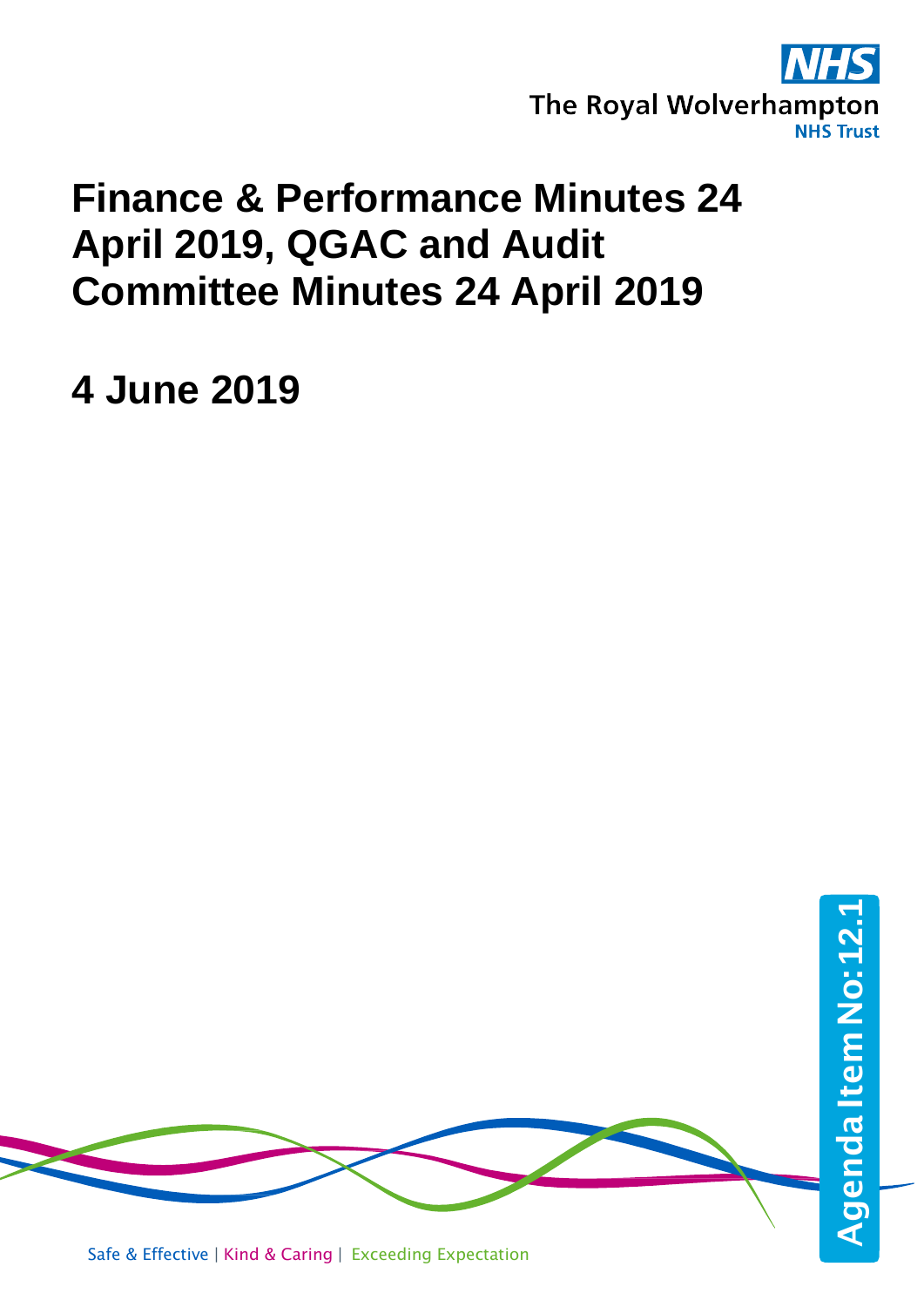## **Minutes of the Finance and Performance Committee**

**Date Wednesday 24<sup>th</sup> April 2019 Venue** Conference Room, Hollybush House, The Royal Wolverhampton NHS Trust (RWT) **Time** 8.30am

| Present: | <b>Name</b>          | Role                                         |
|----------|----------------------|----------------------------------------------|
|          | Mary Martin          | Non-Executive Director (Chair)               |
|          | Sue Rawlings         | Non-Executive Director                       |
|          | <b>Junior Hemans</b> | Non-Executive Director                       |
|          | Mike Sharon          | Director of Strategic Planning & Performance |
|          | Alan Duffell         | Director of Workforce                        |
|          |                      |                                              |

| In Attendance: | Name                   | <b>Role</b>                                                                 |
|----------------|------------------------|-----------------------------------------------------------------------------|
|                | Helen Troalen          | Deputy Chief Financial Officer                                              |
|                | Simon Evans            | Deputy Director of Strategic Planning & Performance                         |
|                | Tim Shayes             | Head of Service Efficiency & Delivery                                       |
|                | Keith Wilshere         | Trust Secretary (part)                                                      |
|                | Will Nabih             | Head of Estates Development (part)                                          |
|                | <b>Claire Richards</b> | PA to Director & Deputy Director of Strategic Planning & Performance (Mins) |

| 039/2019 | <b>Apologies for Absence</b><br>Apologies were received from K Stringer and G Nuttall. M Martin introduced T Shayes, Head of<br>Service Efficiency & Delivery.                                                                                                                                                                                                                                                                                                                                         |       |
|----------|--------------------------------------------------------------------------------------------------------------------------------------------------------------------------------------------------------------------------------------------------------------------------------------------------------------------------------------------------------------------------------------------------------------------------------------------------------------------------------------------------------|-------|
| 040/2019 | Minutes of Meeting Held on 20 <sup>th</sup> March 2019<br>The minutes were agreed to be a true record.                                                                                                                                                                                                                                                                                                                                                                                                 |       |
| 041/2019 | <b>Action Points From Previous Meeting</b>                                                                                                                                                                                                                                                                                                                                                                                                                                                             |       |
| 041.01   | Finished Consultant Episodes – H Troalen stated that she would provide an update on FCEs at<br>the May Finance & Performance Committee Meeting.                                                                                                                                                                                                                                                                                                                                                        | HT.   |
| 042.02   | Trust Financial Report (MSFT Funding) - H Troalen confirmed that the Trust continues to pursue<br>the remaining 2 payments of £0.2m MSFT funding that the Department of Health had not paid.<br>M Martin stated that she would draft a letter, as Finance & Performance Committee Chair, for<br>H Troalen to send asking for an explanation regarding the outstanding funding. S Rawlings<br>asked if Staffordshire had also received an underpayment. H Troalen stated that Staffordshire<br>had not. | HT/MM |
| 043.03   | Division 1 Performance Update (Audit Report) - L Grant stated that he will submit a copy of the<br>report once available. C Richards agreed to obtain a submission date from L Grant.                                                                                                                                                                                                                                                                                                                  | CR/LG |
| 043.04   | Committee Meetings Terms of Reference - K Wilshere confirmed that the 2 yearly self-<br>assessment requirement had been included in the QGAC, F&P and TMC Remuneration<br>Committee Terms of Reference. K Wilshere is awaiting confirmation at the next review from<br>WODC (end April), Charity Committee (end June) and Audit Committee (end April) and agreed                                                                                                                                       |       |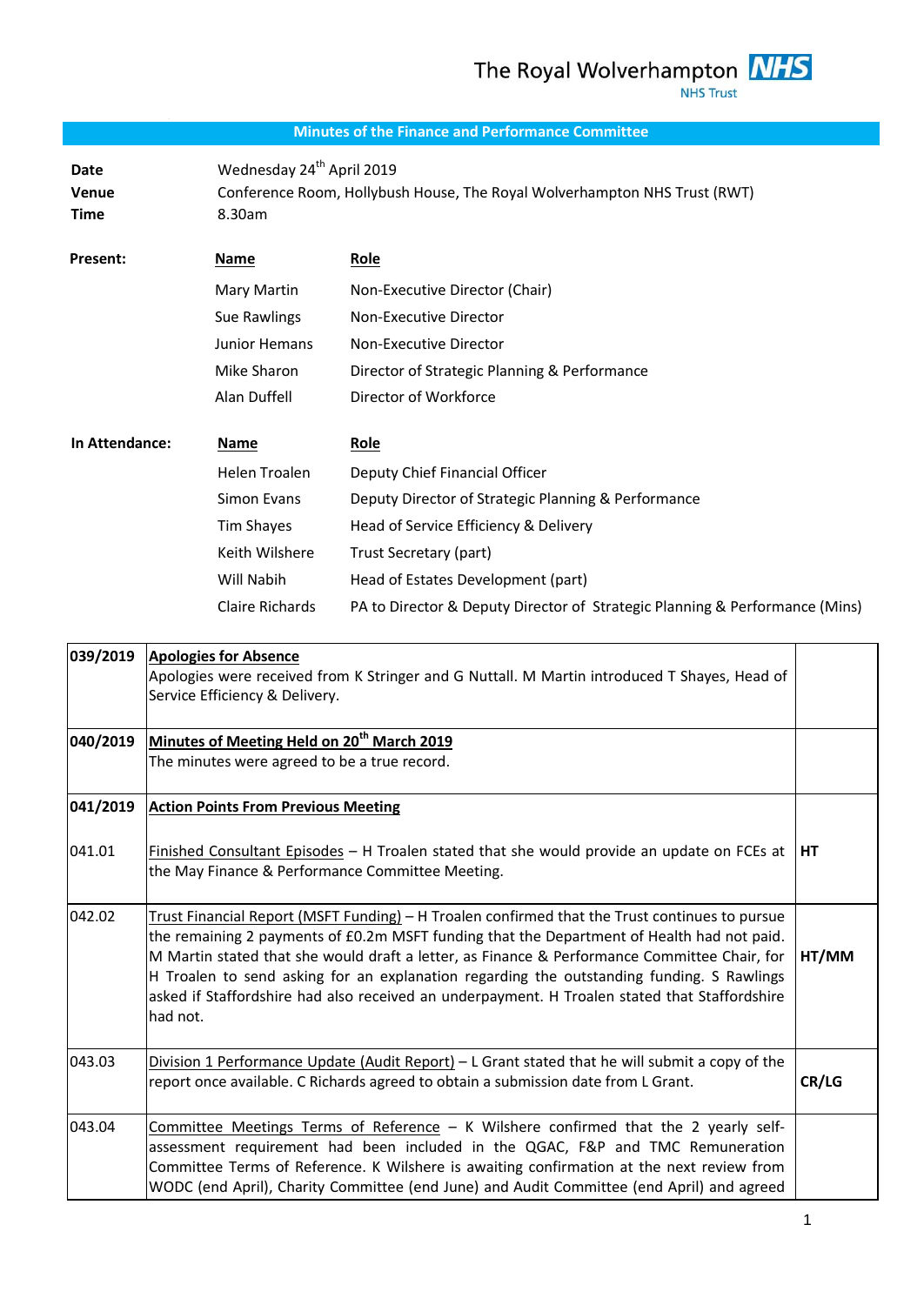| ×<br>۰<br>ı |  |
|-------------|--|
|             |  |

|          | to feedback once completed. Action closed.                                                                                                                                                                                                                                                                                                                                                                                                                                                                                                                                                                                                                                   |    |
|----------|------------------------------------------------------------------------------------------------------------------------------------------------------------------------------------------------------------------------------------------------------------------------------------------------------------------------------------------------------------------------------------------------------------------------------------------------------------------------------------------------------------------------------------------------------------------------------------------------------------------------------------------------------------------------------|----|
| 043.05   | HARBR Taster Sessions - Has been arranged for Mary Martin, Sue Rawlings, and Junior Hemans<br>to take place on 24 <sup>th</sup> April. <b>Action closed</b> .                                                                                                                                                                                                                                                                                                                                                                                                                                                                                                                |    |
| 043.06   | SR8 (Positive Assurance Update) - M Martin had previously suggesting adding weekly reviews<br>and COO sign off process for agency spends. A Duffell had also suggested adding that the Trust<br>was trialling the use of the LMS system to electronically record agency usage within Division 3<br>and if successful would roll out to Division 1 and 2. See 046.01 for BAF update. Action closed.                                                                                                                                                                                                                                                                           |    |
| 043.07   | SR8 (Control Update) - M Martin had suggested that G Nuttall add a control to this risk<br>surrounding pay, bank costs and the increasing trend within medical bank costs. See 046.01 for<br>BAF update. Action closed.                                                                                                                                                                                                                                                                                                                                                                                                                                                      |    |
| 043.08   | Health Visiting/Nursing Statistics - S Rawlings asked for an update on the health visiting/nursing<br>statistics on p12 of the report. The Health Visiting/Nursing statistics are reported a month in<br>arrears. Action closed.                                                                                                                                                                                                                                                                                                                                                                                                                                             |    |
| 043.09   | Vacant Post Figures - The Committee had queried the vacant post figures on page 11 of the<br>report. H Troalen confirmed that the figures were correct. Action closed.                                                                                                                                                                                                                                                                                                                                                                                                                                                                                                       |    |
| 043.10   | Supplementary Report (Action Plans) - M Martin expressed concerns that a number of the<br>appendices did not have the action plans completed. H Troalen confirmed that actions were<br>ongoing and that action plans would be in place May onwards.                                                                                                                                                                                                                                                                                                                                                                                                                          | HT |
| 043.11   | Annual Income & Expenditure Plan - K Stringer agreed to provide S Field with a copy of the<br>final paper. Completed. Action closed.                                                                                                                                                                                                                                                                                                                                                                                                                                                                                                                                         |    |
| 043.12   | The Operating Game Training - Training Dates have been circulated to NEDs. Action closed.                                                                                                                                                                                                                                                                                                                                                                                                                                                                                                                                                                                    |    |
| 044/2019 | <b>Matters Arising</b>                                                                                                                                                                                                                                                                                                                                                                                                                                                                                                                                                                                                                                                       |    |
| 044.01   | Budget Setting Paper - H Troalen presented a copy of the Income and Expenditure Budget<br>paper outlining the present plan to achieve the Trust's control total for 2019/20. The paper<br>included changes that had taken place since it was presented to Trust Board on 4 <sup>th</sup> March and<br>outlined the key risks around the financial plan.                                                                                                                                                                                                                                                                                                                      |    |
|          | The paper reported a funding gap of £9.8m. Following a series of mitigations the Trust is now<br>predicting a year end figure of £5.0m surplus including PSF and MRET funding.                                                                                                                                                                                                                                                                                                                                                                                                                                                                                               |    |
|          | H Troalen highlighted the following risks:<br>• MSFT transaction support (£6m) and financial support requested from NHSI (£5.1m) have<br>been requested but may not be approved.<br>• CIP delivery is in excess of what has been delivered in past years. £4.9m of CIP is identified<br>as high risk and £10.6m as medium risk.<br>• £13.5m of vacancy factor is built into budgets. Based on 2018/19 performance, there could<br>be a risk around half of this, leaving a possible cost pressure that could be estimated at<br>£6.8m.<br>Divisions have identified £6.7m of risks to the plan that have not been included in budgets as<br>the Trust aims to mitigate them. |    |
|          |                                                                                                                                                                                                                                                                                                                                                                                                                                                                                                                                                                                                                                                                              |    |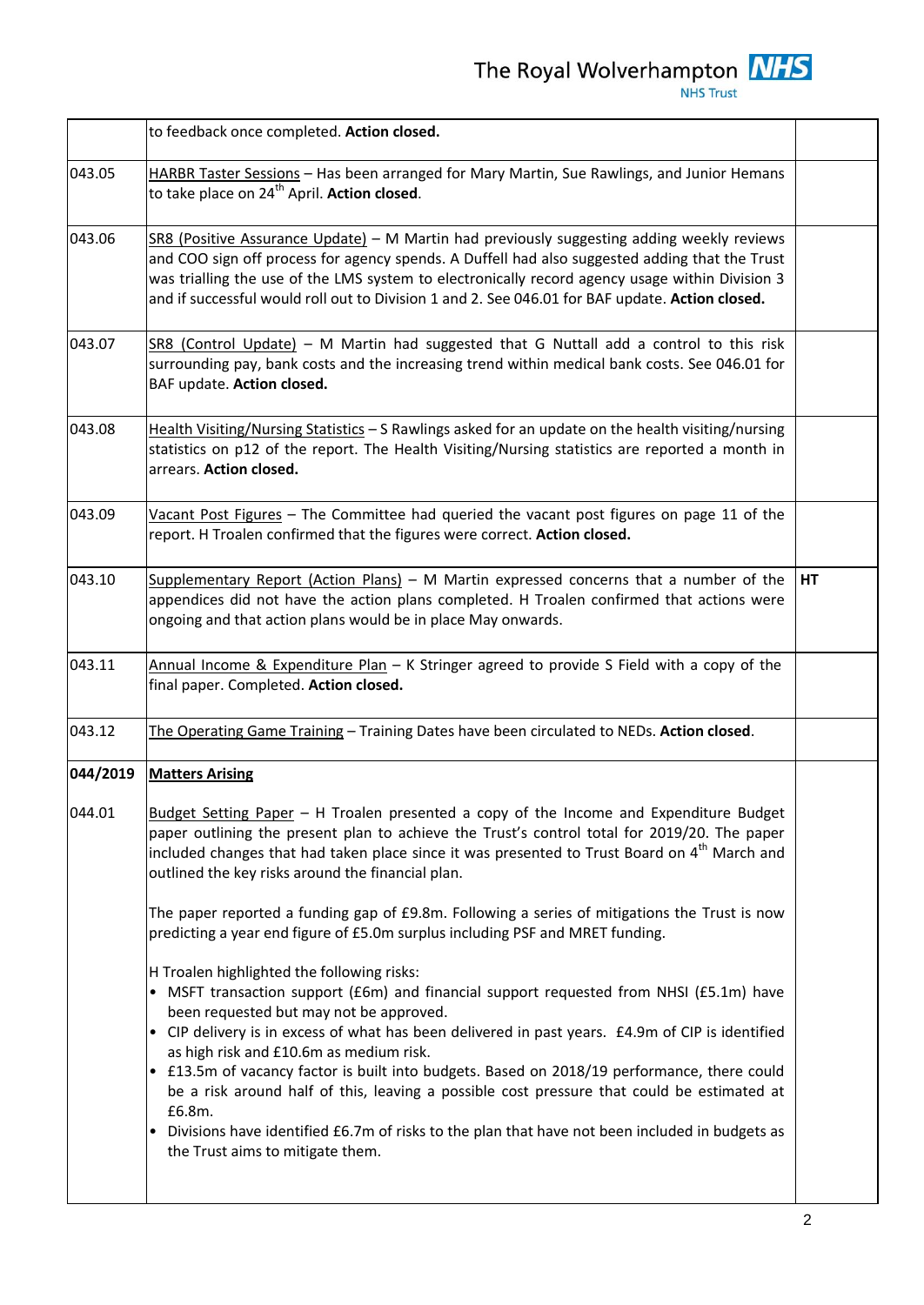**NHS Trust** 

The Committee agreed that it was difficult to relay accurate information in regards to the Trust's end of year financial position when last minute funding was allocated to the Trust which made a huge difference to the final financial position. M Sharon stated that a team of Executive Directors, Deputy Directors and Heads of Department had visited each of the Directorates to accurately portray the Trust's financial position, encourage engagement with the Clinical Quality Improvement team and to discuss annual planning. The Finance & Performance Committee approved the budgets, whilst noting the risks identified. **045/2019 Declarations of Interest** There were no declarations of interest. **046/2019 Governance** 046.01 046.01.01 046.01.02 046.01.03 BAF Update - The Committee discussed the BAF update.  $SSB - M$  Martin asked for assurance around bank/agency spend within pay. A Duffell confirmed that bank is agreed at local level but that agency locum spend is going to be treated in the same way as medical bank with an additional tier for sign off by the COO. The Committee asked that the gaps in control GC5 be updated in relation to bank/agency spend. **Update:** K Wilshere has confirmed that this action has now been completed. **Action closed.** A Duffell stated that there was a need to have a conversation with A Cannaby re additional checks for Nurse Bank. H Troalen informed the Committee that M Worton was working with Dr Odum to tighten agency/bank spend within the Medical Workforce Group. SR9 – The Committee asked that GC4 be updated to reflect that there is now an agreement in place with Staffordshire CCG. K Wilshere agreed to liaise with K Stringer regarding this. Red Risks – K Wilshere highlighted the red risk review and was asked to ensure that the following risk owners provide updates: 4661 Dr Odum/I Badger 5088 T Powell 5182 Dr Odum/L Grant **KW KW 047/2019 Financial Performance for Period 12** 047.01 047.01.01 Trust Financial Report and Forecast Outturn – The report stated that before PSF funding the Trust delivered a £9.8m deficit. The receipt of £7.4m of PSF funding improves this position to a £2.4m deficit. H Troalen confirmed that PSF funding has been agreed. Since the paper was written further central funding has been made available (£4.81m) plus a further I&E improvement of £0.564m resulting in a declared surplus of £3.02m against the control total. Forecast: The Trust has maintained a forecast of a £14.8m deficit since month 9 with a best case scenario of a £13.7m deficit. However, since that time a number of unplanned benefits have materialised which have improved the position. In reviewing the year end position, it **Year to Date Plan £'000 Actual £'000 Variance £'000 Surplus/ (Deficit) (71) (9,773) (9,702) Achieved PSF** 11,415 7,420 (3,995) **Control Total Surplus/ (Deficit) 11,344 (2,353) (13,697)**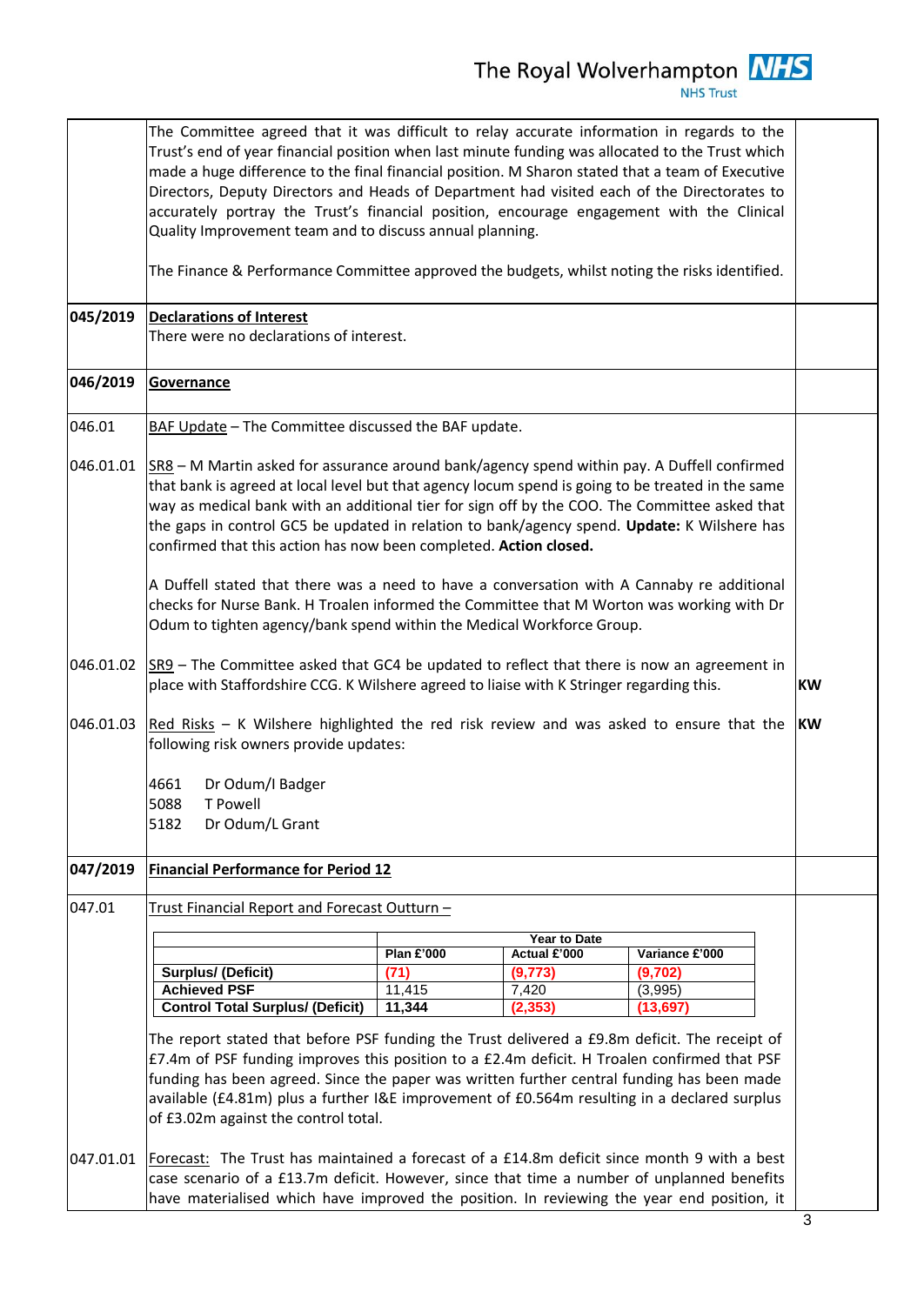|           | would be a reasonable expectation that the Trust could have forecast c. £1.3m of this<br>improvement. The balance of £3.7m is due to unexpected expenditure benefits (£1.1m) and<br>unexpected year end patient income from commissioners (£2.6m). Of the £5m improvement,<br>£3.1m was only known in month 12 whilst the balance has been reported as an improving<br>position over the final quarter.                                                                                                                                                                                                                                                                                                                                                                                                                                                                                              |  |
|-----------|------------------------------------------------------------------------------------------------------------------------------------------------------------------------------------------------------------------------------------------------------------------------------------------------------------------------------------------------------------------------------------------------------------------------------------------------------------------------------------------------------------------------------------------------------------------------------------------------------------------------------------------------------------------------------------------------------------------------------------------------------------------------------------------------------------------------------------------------------------------------------------------------------|--|
| 047.01.02 | Financial Risks: M Martin asked for an update on the main risks. H Troalen provided the<br>following update:                                                                                                                                                                                                                                                                                                                                                                                                                                                                                                                                                                                                                                                                                                                                                                                         |  |
|           | 1) Patient income risks<br>Transacting the aligned incentives contracts - the year end positions with<br>a)<br>Wolverhampton CCG and Staffordshire CCGs have been agreed using the aligned<br>incentive contract terms and conditions and this is reflected in the year end position.<br>b) Securing transition funding for the 2017/18 ward closure ( $f1.1m$ ) - this has been agreed<br>and the funding is in the year end position.<br>c) Agreeing the return of readmissions money (£0.9m) - this has been agreed and the<br>funding is in the year end position.<br>d) Agreeing funding for the AEC/frailty model of care (£0.9m) - this has not been agreed<br>and is under further discussion.<br>2) Confirmation of the £6.0m funding for MSFT support. The Trust has received £5.8m in cash<br>and continues to seek an explanation about the £0.2m shortfall in this year and in 2017/18. |  |
|           | 3) The accounting treatment of single asset lives is improving the forecast by £1.4m, subject to<br>audit. H Troalen stated that D Loughton would provide a further update during the Audit<br>Committee Meeting later that day.                                                                                                                                                                                                                                                                                                                                                                                                                                                                                                                                                                                                                                                                     |  |
| 047.01.03 | Patient Income: In month 12 patient contract income is £40.8m which is an under performance<br>against plan of £1.4m.                                                                                                                                                                                                                                                                                                                                                                                                                                                                                                                                                                                                                                                                                                                                                                                |  |
| 047.01.04 | Pay: In month 12 there are 8,654 WTEs in post, against a plan of 8,831 WTE, which is an<br>increase of 163 from month 11.                                                                                                                                                                                                                                                                                                                                                                                                                                                                                                                                                                                                                                                                                                                                                                            |  |
| 047.01.05 | Cash: At the 31st March 2019 the Trust had a cash balance of £16.0m which is £3.3m below the<br>plan.                                                                                                                                                                                                                                                                                                                                                                                                                                                                                                                                                                                                                                                                                                                                                                                                |  |
| 047.01.06 | Total Pay Against Budget (Page 7): M Martin stated that the Trust was over budget every month<br>last financial year and asked why holiday pay was not calculated on a month by month basis to<br>smooth this out. H Troalen stated that this did not take place due to the number of transactions<br>involved. However, it was appropriate to hold people to account to ensure that annual leave<br>was scheduled and taken appropriately throughout the financial year. A further discussion took<br>place regarding medical staffing e-rostering. A Duffell confirmed that the Trust is aiming to have<br>this in place by October 2019.                                                                                                                                                                                                                                                          |  |
| 047.01.07 | Directorate Expenditure Budgets - Pay (Page 16): M Martin expressed concerns regarding the<br>increase in pay bill from £328m to £364m. H Troalen stated that some of this was due to the<br>Agenda For Change (AFC) Pay Award and some due to Pathology coming onto payroll. A Duffell<br>confirmed that the second wave of the AFC pay award will be implemented this month and has<br>been built into the pay budget.                                                                                                                                                                                                                                                                                                                                                                                                                                                                             |  |
|           | The Committee recognised the hard work that had been completed by everyone to achieve the<br>final year end result.                                                                                                                                                                                                                                                                                                                                                                                                                                                                                                                                                                                                                                                                                                                                                                                  |  |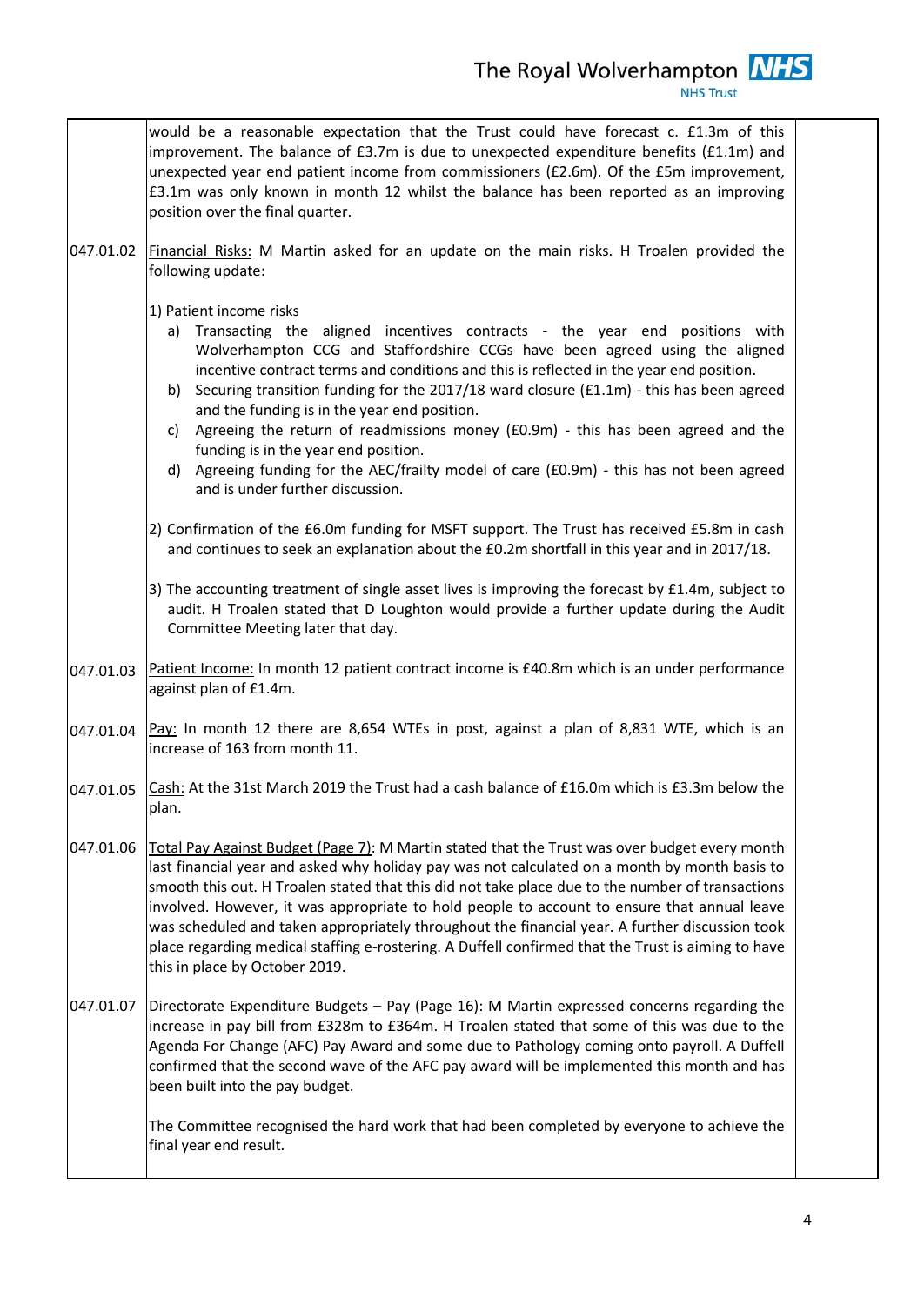| 047.02 | Supplementary Finance Report - The supplementary report was read in conjunction with the<br>Finance Report.                                                                                                                                                                                                                                                                                                                                                                                                                                                                                                                                                                                                                                                                                                                                                                                                                                                                                                                                                                                                                                                                                                                                                                                                                                                                                                                                      |           |
|--------|--------------------------------------------------------------------------------------------------------------------------------------------------------------------------------------------------------------------------------------------------------------------------------------------------------------------------------------------------------------------------------------------------------------------------------------------------------------------------------------------------------------------------------------------------------------------------------------------------------------------------------------------------------------------------------------------------------------------------------------------------------------------------------------------------------------------------------------------------------------------------------------------------------------------------------------------------------------------------------------------------------------------------------------------------------------------------------------------------------------------------------------------------------------------------------------------------------------------------------------------------------------------------------------------------------------------------------------------------------------------------------------------------------------------------------------------------|-----------|
|        | Year End Outturn (Page 12) - H Troalen talked through the month 9 forecast outturn to actual<br>month 12 outturn, highlighting the changes. J Hemans queried the reduced drug tariff income<br>change. H Troalen stated that this was a pass through cost. H Troalen informed the Committee<br>that the WIP adjustment was due to Wolverhampton CCG suggesting that the Trust review the<br>tariff.                                                                                                                                                                                                                                                                                                                                                                                                                                                                                                                                                                                                                                                                                                                                                                                                                                                                                                                                                                                                                                              |           |
|        | The report was noted.                                                                                                                                                                                                                                                                                                                                                                                                                                                                                                                                                                                                                                                                                                                                                                                                                                                                                                                                                                                                                                                                                                                                                                                                                                                                                                                                                                                                                            |           |
| 047.03 | Five Year Capital Programme $19/20$ – M Martin informed the Committee that this report had<br>been submitted to Trust Board for approval but had not yet been approved at Committee level<br>and that the report was not up to date and required amendment. The report has since been<br>revised, approved at Capital Review Group (CRG) and has been submitted to Finance &<br>Performance Committee (albeit with very short notice) for approval prior to submission to Trust<br>Management Committee and Trust Board. H Troalen stated that final recommendations within<br>the report had been made on the assumption that the CRL will be approved.                                                                                                                                                                                                                                                                                                                                                                                                                                                                                                                                                                                                                                                                                                                                                                                         |           |
|        | W Nabih attended the meeting and clarified the amendments to the report, highlights are as<br>follows:                                                                                                                                                                                                                                                                                                                                                                                                                                                                                                                                                                                                                                                                                                                                                                                                                                                                                                                                                                                                                                                                                                                                                                                                                                                                                                                                           |           |
|        | Stroke funding has been moved into financial year 19/20. H Troalen confirmed that Stroke<br>٠<br>funding has been approved and will be received during 19/20.<br>Year 1 Pathology has been moved into financial year 19/20 and has not yet been approved.<br>$\bullet$<br>The Trust has brought forward an additional £3.3m from last year's programme to this<br>$\bullet$<br>year's programme. W Nabih expressed thanks to everyone involving in assisting with this<br>process.<br>Wrekin house development has been added to the 19/20 programme.<br>$\bullet$<br>IT spend has been uplifted from £1.3m to £2m to enable the Trust to bring forward PC<br>$\bullet$<br>replacement throughout 19/20.<br>Linac funding has been moved to 20/21. Currently awaiting feedback from S West and<br>$\bullet$<br>G Nuttall to CRG as to whether this is feasible.<br>Multi-storey car park is being completed during the 19/20 programme.<br>$\bullet$<br>M Martin asked if the IT uplift would ensure that the Trust is compliant with cyber security<br>requirements. M Martin suggested a benchmarking exercise take place to ensure this was on<br>par with other organisations. A Duffell stated that other IT investment had been made outside<br>of the IT budget such as e-rostering etc. M Martin asked that N Bruce provide a balanced<br>overview on where the IMT funding would be utilised to the Committee via email outside of this | <b>NB</b> |
|        | meeting.<br>M Sharon informed the Committee that K Stringer is now chairing an IT Strategy Development<br>Group<br>M Sharon informed the Committee that the 2 Black Country STP bids for West Park and Cancer<br>had been supported by the STP but not nationally supported. Future bids included in the report<br>are aspirational and include; Outpatients Department, Radiopharmacy, Asceptics, Maternity,<br>MRI, Vascular Cancer and Ward Block. Work is underway to examine maternity reconfiguration<br>to try to improve the current capacity.                                                                                                                                                                                                                                                                                                                                                                                                                                                                                                                                                                                                                                                                                                                                                                                                                                                                                           |           |
|        | Committee members were asked to forward any feedback on the report to W Nabih prior to<br>the Trust Board Meeting on 13 <sup>th</sup> May.                                                                                                                                                                                                                                                                                                                                                                                                                                                                                                                                                                                                                                                                                                                                                                                                                                                                                                                                                                                                                                                                                                                                                                                                                                                                                                       |           |
|        | The Committee noted the report.                                                                                                                                                                                                                                                                                                                                                                                                                                                                                                                                                                                                                                                                                                                                                                                                                                                                                                                                                                                                                                                                                                                                                                                                                                                                                                                                                                                                                  |           |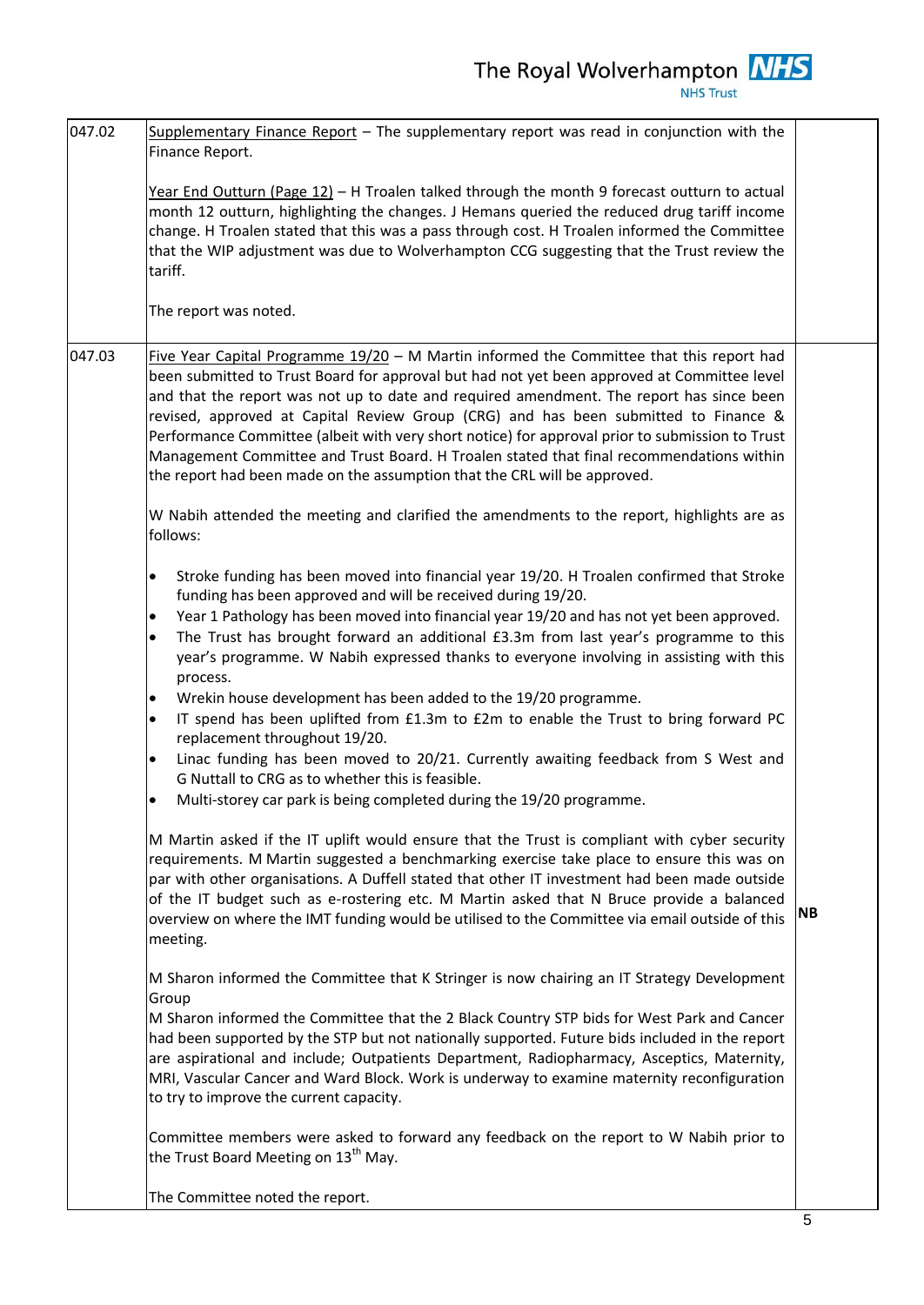| 047.04    | Financial Recovery Board (FRB) Report - The 2018/19 CIP Target was £25m. This was broken<br>down into £15.m recurrent CIP Target and £10m non-recurrent CIP Target. At month 12, the<br>Trust has delivered £14.070m, this equates to 56.3% of the overall target. Of which, the Trust's<br>recurrent delivery is £1.944M and non-recurrent delivery is £12.126M.                                                                                                                                                                                                                                                                                                                                                                                                                                                                                                                                                                                                                                                                                                                                                                                                                                                                                                                                                                  |           |
|-----------|------------------------------------------------------------------------------------------------------------------------------------------------------------------------------------------------------------------------------------------------------------------------------------------------------------------------------------------------------------------------------------------------------------------------------------------------------------------------------------------------------------------------------------------------------------------------------------------------------------------------------------------------------------------------------------------------------------------------------------------------------------------------------------------------------------------------------------------------------------------------------------------------------------------------------------------------------------------------------------------------------------------------------------------------------------------------------------------------------------------------------------------------------------------------------------------------------------------------------------------------------------------------------------------------------------------------------------|-----------|
|           | M Martin stated that savings had improved on last financial year but that a lot of work was<br>required this year in order to realise anticipated savings. M Martin suggested a discussion<br>regarding the anticipated realisations of the Outpatient Project at next month's Finance &<br>Performance Committee Meeting                                                                                                                                                                                                                                                                                                                                                                                                                                                                                                                                                                                                                                                                                                                                                                                                                                                                                                                                                                                                          | <b>GN</b> |
|           | The report was noted.                                                                                                                                                                                                                                                                                                                                                                                                                                                                                                                                                                                                                                                                                                                                                                                                                                                                                                                                                                                                                                                                                                                                                                                                                                                                                                              |           |
| 047.05    | Temporary Staffing Expenditure Dashboard - The report was noted.                                                                                                                                                                                                                                                                                                                                                                                                                                                                                                                                                                                                                                                                                                                                                                                                                                                                                                                                                                                                                                                                                                                                                                                                                                                                   |           |
| 048/2019  | Performance                                                                                                                                                                                                                                                                                                                                                                                                                                                                                                                                                                                                                                                                                                                                                                                                                                                                                                                                                                                                                                                                                                                                                                                                                                                                                                                        |           |
| 048.01    | Performance Element of the IQP Report (National & Contractual Standards) - S Evans provided<br>highlights of the report as follows:                                                                                                                                                                                                                                                                                                                                                                                                                                                                                                                                                                                                                                                                                                                                                                                                                                                                                                                                                                                                                                                                                                                                                                                                |           |
| 048.01.01 | Referral to Treatment Incomplete - Performance saw deterioration during March, this indicator<br>continues to be affected by the rise in urgent referrals into cancer 2 week wait taking priority<br>over routine appointments. Maxillo Facial have produced a recovery action plan and trajectory,<br>Ophthalmology are currently in the process of doing the same. S Evans stated that RTT figures<br>have increased from December onwards. The Trust has moved to an electronic referral system<br>and no longer receives paper referrals from GPs. In order for the Trust to receive payment every<br>patient has to have a unique reference number (UBR). Unfortunately patients are not always<br>able to book appointments due to capacity issues and the Trust has to contact them to rebook<br>an appointment. Patients are unable to move from ERS to PAS until they receive an<br>appointment. Due to technical issues with this process the Trust has developed a manual<br>solution where a data file is sent to the information team and imported manually each evening.<br>This has resulted in RTT figures increasing as all patients are now visible on the revised system.<br>S Evans stated that he will be attending a meeting in the near future to discuss the benefits of<br>capacity alerts on the system. |           |
|           | M Martin stated that an objective for the Committee this year was to understand hot spots<br>surrounding RTT. M Martin asked to meet with S Evans to discuss this further. Update: Meeting<br>arranged to take place on 16 <sup>th</sup> May. Action closed.                                                                                                                                                                                                                                                                                                                                                                                                                                                                                                                                                                                                                                                                                                                                                                                                                                                                                                                                                                                                                                                                       |           |
| 048.01.02 | Diagnostics - This target remains within standard for March 2019. The Trust continues to see a<br>higher number of cardiac referrals into Radiology for CT and MRI Heart. The radiology<br>department continues to work closely with the Cardiac Directorate to utilise scan capacity and in<br>addition to this extra capacity has been made available during April and May 2019 to maintain<br>compliance of this target.                                                                                                                                                                                                                                                                                                                                                                                                                                                                                                                                                                                                                                                                                                                                                                                                                                                                                                        |           |
| 048.01.03 | Emergency Department - Although the Trust failed to achieve the target during March, it should<br>be noted that year end performance was significantly better than average and ranked RWT in<br>the top quartile of all ED performance across the country and 2nd best performing Trust across<br>the West Midlands. One patient who breached the 12 hour decision to admit target during the<br>month, this was a Mental Health patient awaiting a specialist inpatient bed.                                                                                                                                                                                                                                                                                                                                                                                                                                                                                                                                                                                                                                                                                                                                                                                                                                                      |           |
| 048.01.04 | Ambulance Handover - Saw an improvement during March 2019 for both the 30-60 minutes<br>and the >60 minute target compared with the previous month. The Trust continues to see a rise<br>of ambulance conveyances into the Trust, receiving an additional 531 (11.84%) during the<br>month compared with the same period last year. This equates to an additional 17 ambulances                                                                                                                                                                                                                                                                                                                                                                                                                                                                                                                                                                                                                                                                                                                                                                                                                                                                                                                                                    |           |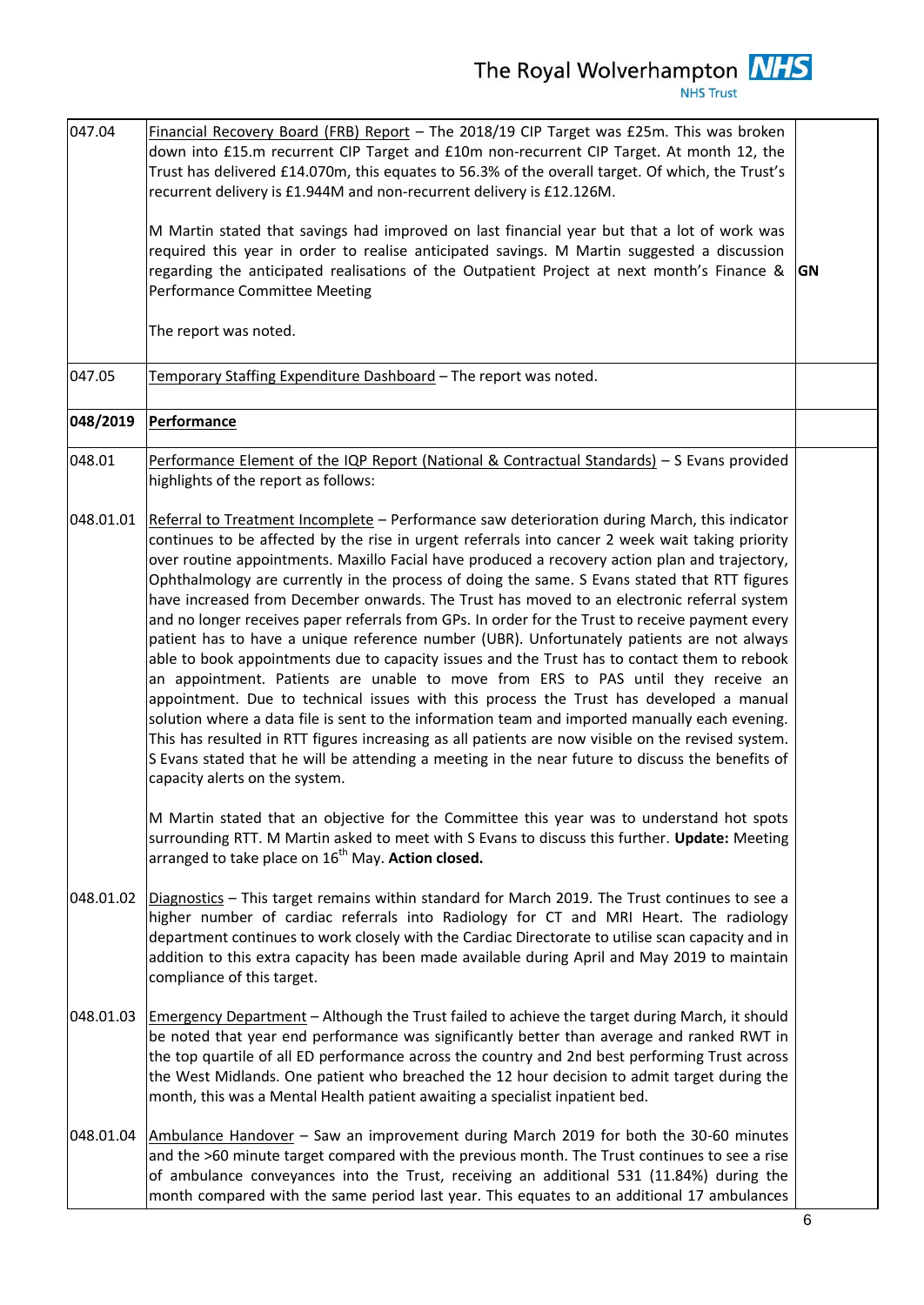The Royal Wolverhampton **NHS** per day or the equivalent of 3.5 days additional activity. S Evans stated that the Trust received 7% more ambulances this year than last and informed the Committee that the Trust had declared 2 level 4 escalations this month.

Cancer – The Trust is currently predicting possible failure of the 2 week wait, 2 week wait Breast Symptomatic, 31 Day First Treatment, 31 Day Sub Surgery, 31 Day Sub Radiotherapy, 62 Day wait for First Treatment and 62 Day Consultant Upgrade for March, validation is on-going. Final cancer data is uploaded nationally 6 weeks after month end. Specific actions are:-

- Provide additional CTC capacity to support bowel screening. • Improve the quality and timeframes of tertiary referrals.
	- CCG to support GP's to improve referrals into the Trust.
	- Manage significant impact of rearrangement of Black Country pathology services, whilst maintaining current good turnaround times.
	- Review Radiotherapy pathway.

048.03 Cancer Action Plan – The action plan was noted.

- STP meeting scheduled for 1st May to discuss Black Country Breast capacity.
- The Committee noted the report.

048.01.05

- 048.04 Performance against Contractual Standards (Fines) S Evans informed the Committee that Wolverhampton CCG have agreed to reduce the e-discharge target and felt that the Trust would be close to achieving the target this financial year.
	- The report was noted.
- 048.06  $\big|$  Contracting Round M Sharon provided a verbal update, stating that CQUINs have not yet been agreed for 2019/20. The proposed targets will be difficult to achieve but will be protected via the Aligned Incentive Scheme. M Sharon stated that negotiations had gone well and that the Trust achieved as good a settlement as expected.
- 048.07 STP Update M Sharon provided an update on STP stating that the Black Country STP is being asked to provide a demand and capacity model. A meeting is also planned to take place on  $25<sup>th</sup>$ April to provide a progress update on STP capital bids. RWT will be asked to provide an update on Pathology at that meeting. A discussion took place regarding the proposed boundary changes for NHS Sandwell & West Birmingham CCG.

M Sharon reported that Staffordshire CCG are planning a public engagement exercise, it is unclear what this is in relation to at present. M Sharon stated that there is also an increasingly clear path to merge the CCGs in the black country by 2021.

A Duffell informed the Committee that a Workforce and Clinical Leadership 10 Year Planning Workshop was taking place on  $30<sup>th</sup>$  April and that he would be attending with Dr Odum on behalf of RWT.

048.08  $\vert$ Tender Report – M Sharon provided an update, informing the Committee that the Trust had successfully won the Cervical Screening & HPV Service tender. The contract is due to commence on a phased roll out from  $1<sup>st</sup>$  July 2019 and will secure up to £51.3m income for the Trust over the next 7 years.

Tenders for Physiotherapy Services and Occupational Health Services have been submitted and we are awaiting the outcome.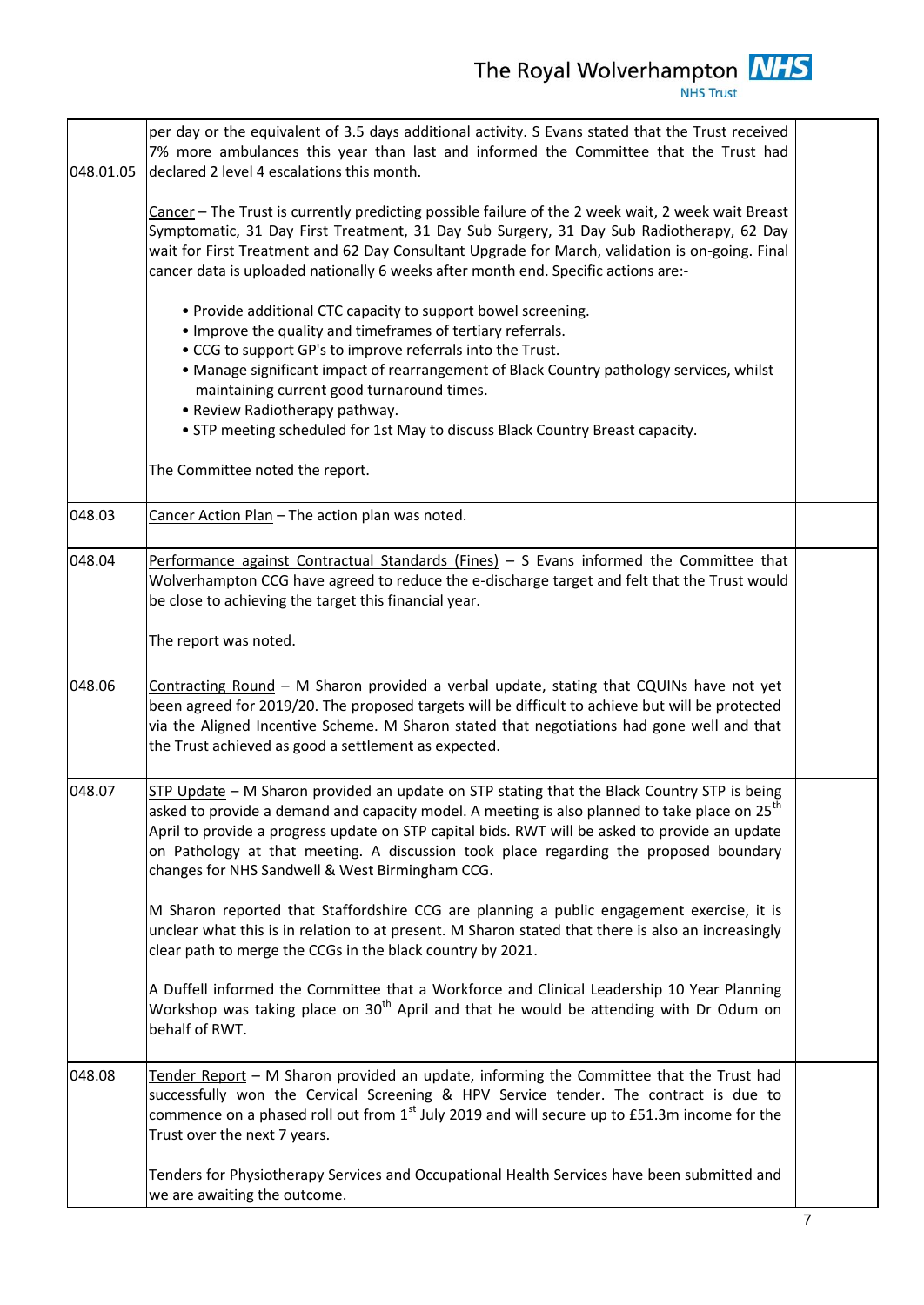|          | Future tenders consist of:                                                                                                                                                                                                                                                                                                                                                                              |                           |  |
|----------|---------------------------------------------------------------------------------------------------------------------------------------------------------------------------------------------------------------------------------------------------------------------------------------------------------------------------------------------------------------------------------------------------------|---------------------------|--|
|          | <b>DVLA Pathology</b>                                                                                                                                                                                                                                                                                                                                                                                   | Value: £5,024,333         |  |
|          | <b>Community Musculoskeletal Services</b>                                                                                                                                                                                                                                                                                                                                                               | Value: TBC                |  |
|          | <b>Falls Prevention Services</b>                                                                                                                                                                                                                                                                                                                                                                        | Value: £256,902 per annum |  |
|          | <b>Community Equipment Service (ILS)</b>                                                                                                                                                                                                                                                                                                                                                                | Value: £55,000 per annum  |  |
|          | Stereotactic Ablative Body Radiotherapy (SABR)                                                                                                                                                                                                                                                                                                                                                          | Value: TBC                |  |
|          | M Sharon informed the Committee that a number of tenders that will arise that fall under the<br>Black Country Pathology Service and that additional support will be required at RWT to manage<br>this.                                                                                                                                                                                                  |                           |  |
|          | The report was noted.                                                                                                                                                                                                                                                                                                                                                                                   |                           |  |
| 049/2019 | <b>Reports to Note for Period 12</b>                                                                                                                                                                                                                                                                                                                                                                    |                           |  |
| 049.01   | NHSI Monitoring Return - The return was circulated following the meeting as the deadline for<br>the return was 24 <sup>th</sup> April.                                                                                                                                                                                                                                                                  |                           |  |
| 049.02   | NHSI Monitoring Return Commentary Template - The commentary template was circulated<br>following the meeting as the deadline was 24 <sup>th</sup> April.                                                                                                                                                                                                                                                |                           |  |
| 049.03   | Annual Work Plan - The work plan was noted.                                                                                                                                                                                                                                                                                                                                                             |                           |  |
| 049.04   | Finance Minutes - The minutes were noted.                                                                                                                                                                                                                                                                                                                                                               |                           |  |
| 049.05   | Capital Report - The report was noted.                                                                                                                                                                                                                                                                                                                                                                  |                           |  |
| 050/2019 | <b>Date and Time of Next Meeting</b>                                                                                                                                                                                                                                                                                                                                                                    |                           |  |
|          | The next Finance & Performance meeting will take place on Wednesday 22 <sup>nd</sup> May 2019 at<br>8:30am, Conference Room, Hollybush House. Reports will be required by 12 midday on Friday<br>17 <sup>th</sup> May. Apologies were received from J Hemans, S Rawlings and A Duffell. M Martin stated<br>that she would ask another Non-Executive Director to attend the meeting in the NEDs absence. |                           |  |
|          |                                                                                                                                                                                                                                                                                                                                                                                                         |                           |  |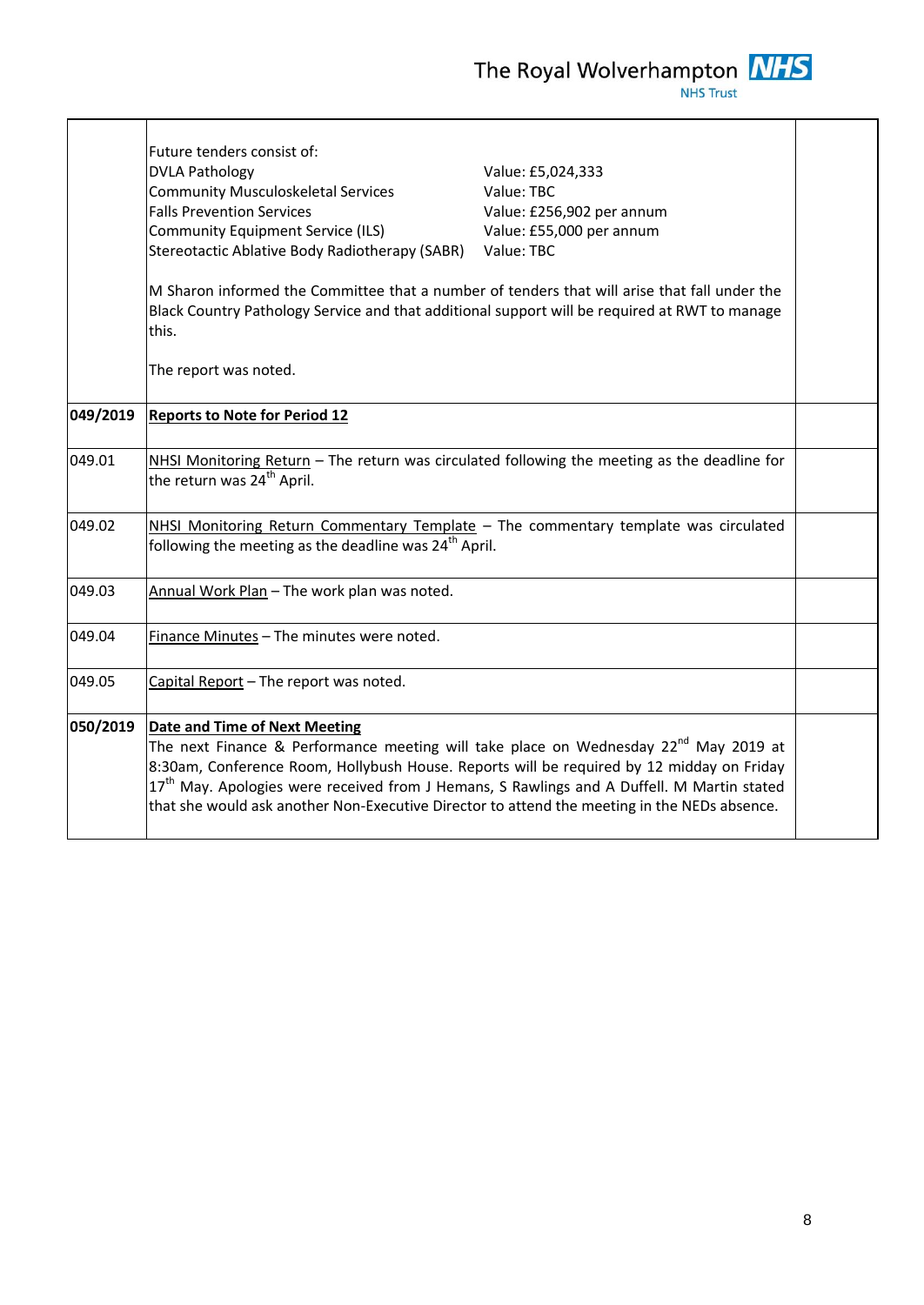## **Minutes of the Joint Audit Committee & Quality Governance Assurance Committee**

| held on:     |                                         |  |  |
|--------------|-----------------------------------------|--|--|
| <b>Date</b>  | Wednesday 24 April 2019                 |  |  |
| <b>Venue</b> | <b>Conference Room, Hollybush House</b> |  |  |
| Time         | 1.00pm to 3.00pm                        |  |  |

| Present:   | <b>Name</b>             | Role                                      |
|------------|-------------------------|-------------------------------------------|
|            | R Dunshea (RD) (Chair)  | <b>Non-Executive Director</b>             |
|            | M Arthur (MA) - Part*   | <b>Head of Governance</b>                 |
|            | R Edwards (RE)          | Non-Executive Director                    |
|            | S Kabirat (SK)          | Counter Fraud Specialist - Grant Thornton |
|            | E Mayne (EM)            | Senior Manager - Grant Thornton           |
|            | M Martin (MM)           | Non-Executive Director                    |
|            | M Morris (MMo) - Part*  | Deputy Chief Nursing Officer              |
|            | G Nuttall (GN) - Part*  | <b>Chief Operating Officer</b>            |
|            | D Sharif (DS)           | Senior Manager - KPMG                     |
|            | A Smith (AS)            | Head of Internal Audit - Grant Thornton   |
|            | M Stocks (MS)           | Partner - Grant Thornton                  |
|            | H Troalen (HT)          | Deputy Chief Finance Officer              |
|            | K Wilshere (KW) - Part* | <b>Company Secretary</b>                  |
|            |                         |                                           |
| Apologies: | <b>Name</b>             | Role                                      |
|            | A M Cannaby             | <b>Chief Nursing Officer</b>              |
|            | D Loughton              | <b>Chief Executive</b>                    |
|            | <b>K</b> Stringer       | <b>Chief Finance Officer</b>              |
|            |                         |                                           |
|            |                         |                                           |
|            |                         |                                           |

NB – Part \* - agenda items 8 and 12 were discussed at the end of the meeting without these attendees present as they were asked by the Chair to leave as they are not part of the Audit Committee<sup>1</sup>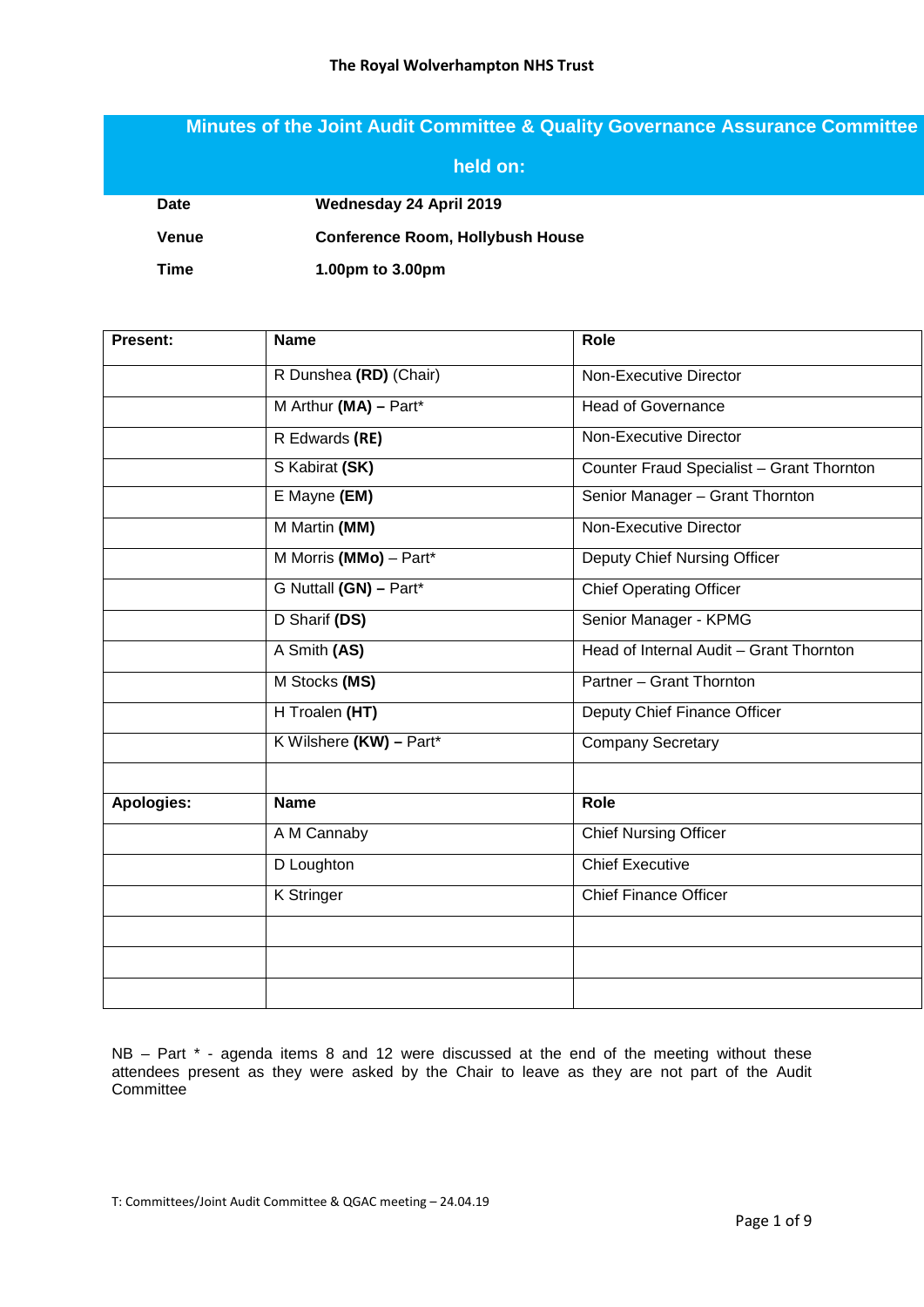| Item<br><b>No</b>       |                                                                                                                                                                                                                                                                                                                                                                                                                                                                                                                                                                                                                                                                                                                            | Action |
|-------------------------|----------------------------------------------------------------------------------------------------------------------------------------------------------------------------------------------------------------------------------------------------------------------------------------------------------------------------------------------------------------------------------------------------------------------------------------------------------------------------------------------------------------------------------------------------------------------------------------------------------------------------------------------------------------------------------------------------------------------------|--------|
| $\mathbf{1}$            | Apologies for absence                                                                                                                                                                                                                                                                                                                                                                                                                                                                                                                                                                                                                                                                                                      |        |
|                         | Apologies for absence were noted by the meeting.                                                                                                                                                                                                                                                                                                                                                                                                                                                                                                                                                                                                                                                                           |        |
| $\mathbf{2}$            | <b>Declarations of Interest</b>                                                                                                                                                                                                                                                                                                                                                                                                                                                                                                                                                                                                                                                                                            |        |
|                         | There were no Declarations of Interest.                                                                                                                                                                                                                                                                                                                                                                                                                                                                                                                                                                                                                                                                                    |        |
| 3                       | <b>Minutes of the Previous Meeting</b>                                                                                                                                                                                                                                                                                                                                                                                                                                                                                                                                                                                                                                                                                     |        |
|                         | The minutes of the meeting held on Wednesday 25 April 2018 were accepted as a<br>correct version.                                                                                                                                                                                                                                                                                                                                                                                                                                                                                                                                                                                                                          |        |
| $\overline{\mathbf{4}}$ | <b>Matters arising from the Minutes</b>                                                                                                                                                                                                                                                                                                                                                                                                                                                                                                                                                                                                                                                                                    |        |
|                         | There were no matters arising from the minutes and the action log was updated as<br>agreed.                                                                                                                                                                                                                                                                                                                                                                                                                                                                                                                                                                                                                                |        |
| 5                       | Internal Audit Plan for 2019 / 2020                                                                                                                                                                                                                                                                                                                                                                                                                                                                                                                                                                                                                                                                                        |        |
|                         | RD advised the meeting that the report had been circulated prior to the meeting and he<br>has received some comments which were then feedback to EM and AS. Comments<br>have also been received from the Executives.                                                                                                                                                                                                                                                                                                                                                                                                                                                                                                       |        |
|                         | MA advised the meeting of several queries:                                                                                                                                                                                                                                                                                                                                                                                                                                                                                                                                                                                                                                                                                 |        |
|                         | Page 5 - Risk Management - IA Sponsor is listed as Trust Company Secretary - agreed<br>that the lead should be Governance.                                                                                                                                                                                                                                                                                                                                                                                                                                                                                                                                                                                                 |        |
|                         | Page 5 - Data Security & Protection Toolkit - Proposed timing - Q4 - Indicative Days -<br>10 - MA advised that in 2018/2019 this was to be completed in Q2 but was completed in<br>Q4. MA asked if this audit could be completed in Q2 and discussion to scope the audit to<br>be undertaken in Q1. MA enquired if the indicative days could be increased. AS replied<br>that this may be difficult but could be looked at, via reducing the number of days on<br>another review. HT suggested that the number of days for Cash Collection<br>management of working capital is reduced and these days given to the Data Security &<br>Protection Toolkit. Following agreement AS agreed to make these changes.             |        |
|                         | RE enquired about the Consultant Job Planning and asked what was expected to be<br>looked at in Q2 and will the software be in place to be able to action. RD advised the<br>meeting that he had spoken to Dr Brian McKaig, Deputy Medical Director, who had<br>advised that the software is called Allocate and it is due to go live in May. Between May<br>and September the plan is to get all of the Consultants job plans onto the new system.<br>The plan is then that Dr McKaig will review the job plans during October and November<br>and a report will be submitted to the September Audit Committee on progress over the<br>summer. After a brief discussion it was agreed to alter the proposed timing to Q3. |        |
|                         | Resolved: Report accepted with changes                                                                                                                                                                                                                                                                                                                                                                                                                                                                                                                                                                                                                                                                                     |        |
| 5.1                     | Audit Committee Progress Report and Sector Update - A Smith                                                                                                                                                                                                                                                                                                                                                                                                                                                                                                                                                                                                                                                                |        |
|                         | AS presented the above paper to and noted that Grant Thornton have delivered 151 of<br>the 175 days in the audit plan. There is additional work to be undertaken in regards to<br>the Governance review which is currently ongoing and is in regards to the Board<br>Assurance Framework and this will be completed in advance of the May meeting.                                                                                                                                                                                                                                                                                                                                                                         |        |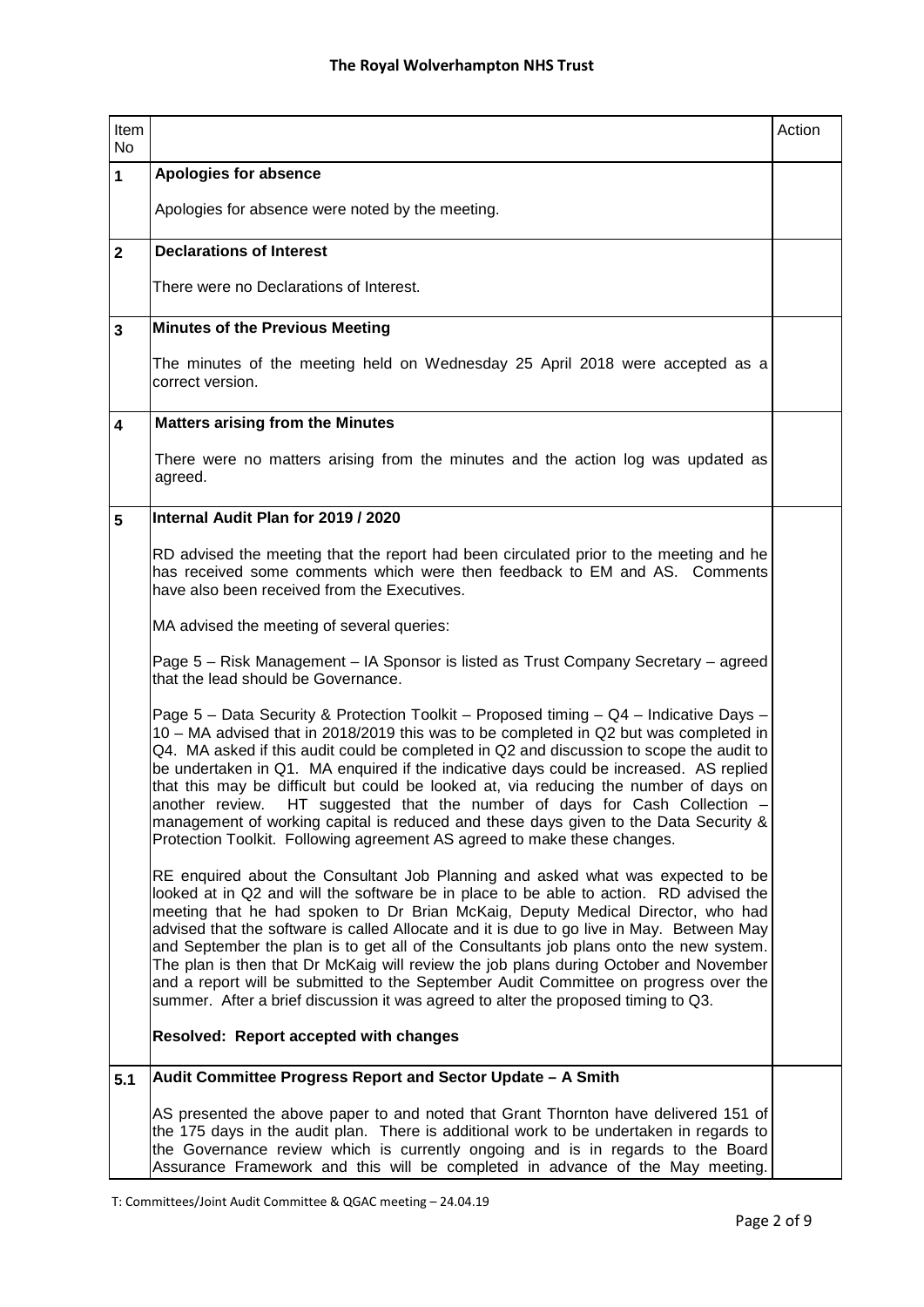| Item<br>No |                                                                                                                                                                                                                                                                                                                                                                                                                                                                                                                                                                                                                                                                                                                                                                                             | Action |
|------------|---------------------------------------------------------------------------------------------------------------------------------------------------------------------------------------------------------------------------------------------------------------------------------------------------------------------------------------------------------------------------------------------------------------------------------------------------------------------------------------------------------------------------------------------------------------------------------------------------------------------------------------------------------------------------------------------------------------------------------------------------------------------------------------------|--------|
|            | Work is also on-going in regards to the Clinical Strategy Review which is around learning<br>from deaths compliance with policy. This review was delayed due to the Endoscopy<br>review request by Dr Odum. AS advised the meeting that this piece of work may go past<br>May and will have no impact on the Trust. AS mentioned to the meeting that the<br>Endoscopy review will be continued once the Root Cause Analysis work has been<br>completed. GN confirmed that all of the work will be completed by mid-May and feels<br>that June would be a good time to continue the review.                                                                                                                                                                                                  |        |
|            | MM asked what the specific focus of the Endoscopy Waiting List Management audit. GN<br>replied that Dr Odum has updated an issue that has been found in Endoscopy around<br>surveillance patients and the waiting list management of those particular patients and the<br>length of time. This matter had been reported to the Trust Board (private section).<br>Therefore the Trust has asked Internal Audit to review the systems, process and actions<br>that have subsequently been taken around SOP's to try and offer reassurance that the<br>processes that have been put in place will not have a similar situation. It is a more a<br>process review than clinical.                                                                                                                |        |
|            | AS advised the meeting that Internal Audits had picked up a piece of assurance work in<br>regards to Clinical Research Network. This work is virtually complete and is hoped to be<br>a positive assurance.                                                                                                                                                                                                                                                                                                                                                                                                                                                                                                                                                                                 |        |
|            | MM asked for the reasoning behind the Governance work not being completed. AS<br>replied that the plan was for this audit to be undertaken late into March / April and<br>assured the meeting that it is not too far off being completed. Following discussion it was<br>agreed to change the title of start date and make the internal audit plan clearer.                                                                                                                                                                                                                                                                                                                                                                                                                                 |        |
|            | Resolved: Report accepted with changes                                                                                                                                                                                                                                                                                                                                                                                                                                                                                                                                                                                                                                                                                                                                                      |        |
| 5.2        | <b>Recommendation Tracker - A Smith</b>                                                                                                                                                                                                                                                                                                                                                                                                                                                                                                                                                                                                                                                                                                                                                     |        |
|            | AS presented the above report to the meeting and it was noted that there are 19<br>recommendations which remain outstanding. AS advised the meeting that to date 11 of<br>the recommendations remain overdue.                                                                                                                                                                                                                                                                                                                                                                                                                                                                                                                                                                               |        |
|            | MA asked about the one item for Governance that was not listed and enquired if it was for<br>Risk Management Training for all staff. AS confirmed that he would check. MA informed<br>the committee that it was an on-going / in progress action. MM advised the meeting that<br>this recommendation was mandatory training status for all staff to complete the Risk<br>Management Training. The Trust's Education and Training department have requested<br>that all user bulletins, advertise market etc due to the pressure on staff because of the<br>number of mandatory training requirements. However, this training is available for all<br>staff to complete on the Intranet. MM supported the Trust's view on additional mandatory<br>training.                                  |        |
|            | RE asked about the high risk for Pharmacy and enquired if once the Standard Operating<br>Procedures have been created will this audit be compliant. AS confirmed that once<br>written and approved this audit will be compliant. RE asked why it had taken so long, GN<br>apologised and said she was unaware of the reasoning but would speak to Dr Odum.<br>MM queried the Waiting List Initiatives and mentioned that the policies had been agreed<br>and the split off rates was a separate issue. GN commented that she thought the policy<br>had been agreed as well as it went to a Local Negotiating Committee (LNC) and<br>subsequently this produced further questions. GN continued that there have been<br>separate meetings with the LNC to ensure that the policy was agreed. |        |
|            | MM continued that at a previous Audit meeting that any high risk recommendation which<br>had missed its implementation date that the officer responsible would come to the<br>committee to give their reasoning. MM mentioned that to date this had not been                                                                                                                                                                                                                                                                                                                                                                                                                                                                                                                                |        |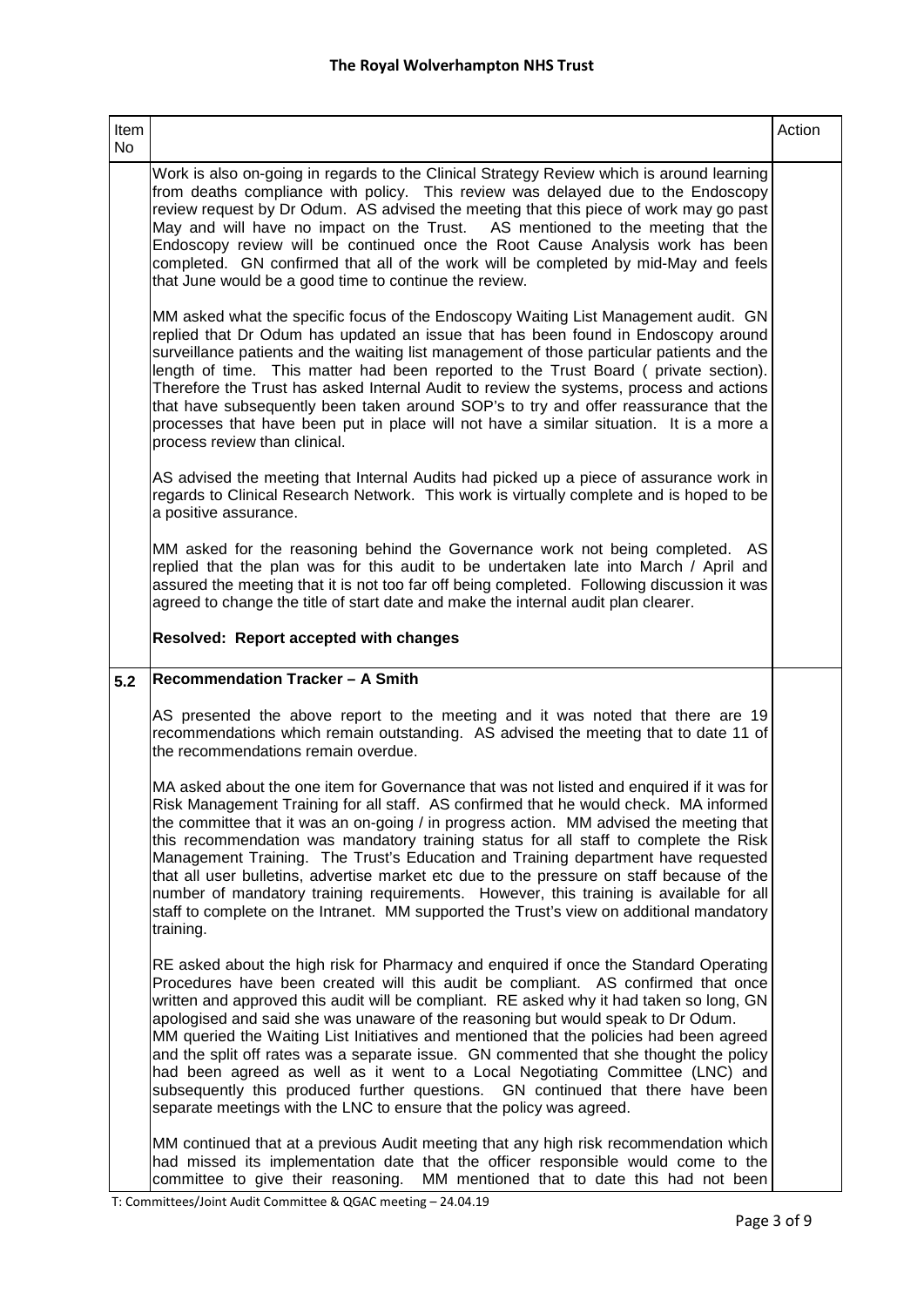| Item<br>No |                                                                                                                                                                                                                                                                                                                                                                                                                                                                                                                                                                                                                                                                                    | Action |
|------------|------------------------------------------------------------------------------------------------------------------------------------------------------------------------------------------------------------------------------------------------------------------------------------------------------------------------------------------------------------------------------------------------------------------------------------------------------------------------------------------------------------------------------------------------------------------------------------------------------------------------------------------------------------------------------------|--------|
|            | implemented. Following a lengthy discussion within the committee it was agreed that in<br>future meetings the responsible officer of high risk recommendations would be in<br>attendance to explain why the recommendations have not been implemented or to<br>provide an update / assurance to the committee. The meeting agreed that the Trust<br>needs to have staff employed who are striving to improve the Trust and the care provided<br>to the patients etc. RD raised his concerns in regards to the level of dialogue between<br>the responsible officer and Internal Audit and the responsible officer signing up to items<br>without being approved by the Executives. |        |
|            | RE raised concerns about the due date (30.11.17) for annual leave and study leave of<br>Medical Staff. After a brief discussion it was agreed that the responsible officer would be<br>invited to the May Audit committee for update. HT and GN to pick up outside of the<br>meeting.                                                                                                                                                                                                                                                                                                                                                                                              |        |
|            | MA asked when a report is completed who does it go to for sign off, i.e. the responsible<br>officer, those that contributed to the audit etc. GN confirmed that the reports go back to<br>the Executives and if there are any disagreements or discussions GN and EM speak at<br>length to ensure the issues are resolved.                                                                                                                                                                                                                                                                                                                                                         |        |
|            | <b>Resolved: Report accepted</b>                                                                                                                                                                                                                                                                                                                                                                                                                                                                                                                                                                                                                                                   |        |
| 5.3        | <b>Core Financial Controls - E Mayne</b>                                                                                                                                                                                                                                                                                                                                                                                                                                                                                                                                                                                                                                           |        |
|            | EM presented the above report to the meeting and noted that the review focused on<br>potential risks:                                                                                                                                                                                                                                                                                                                                                                                                                                                                                                                                                                              |        |
|            | Cash & bank<br>$\bullet$<br><b>General Ledger</b><br>$\bullet$<br>Accounts payable<br>$\bullet$<br>Accounts receivable<br>$\bullet$<br>Payroll (to include HR for leavers / joiners / changes)<br>$\bullet$                                                                                                                                                                                                                                                                                                                                                                                                                                                                        |        |
|            | EM explained that key financial controls within each of the areas and these have been<br>tested. Overall significant assurance with some improvement required has been given.<br>EM continued that it is credit to the team that there is only one low recommendation and<br>two areas of improvement. EM commented that this is a good report for the Trust.                                                                                                                                                                                                                                                                                                                      |        |
|            | EM commented that from the action plan the recommendations have been agreed and<br>these will be followed up in due course.                                                                                                                                                                                                                                                                                                                                                                                                                                                                                                                                                        |        |
|            | MM asked why the recommendation will take until the end of December 2019 to<br>implement. HT replied that she thinks this is due to the roll out of TRAC and using the<br>functionality within the new system.                                                                                                                                                                                                                                                                                                                                                                                                                                                                     |        |
|            | DS commended the report and commented that there were no issues around the 40<br>tested.                                                                                                                                                                                                                                                                                                                                                                                                                                                                                                                                                                                           |        |
|            | <b>Resolved: Report accepted</b>                                                                                                                                                                                                                                                                                                                                                                                                                                                                                                                                                                                                                                                   |        |
| 5.4        | Data Security & Protection Toolkit - E Mayne                                                                                                                                                                                                                                                                                                                                                                                                                                                                                                                                                                                                                                       |        |
|            | EM presented the above report and commented that it is a longer report as it is a more<br>detailed.                                                                                                                                                                                                                                                                                                                                                                                                                                                                                                                                                                                |        |
|            | EM reminded the meeting that there has been previous discussions already held at Audit<br>Committee about the context and the information is a new set of guidelines for the Trust.                                                                                                                                                                                                                                                                                                                                                                                                                                                                                                |        |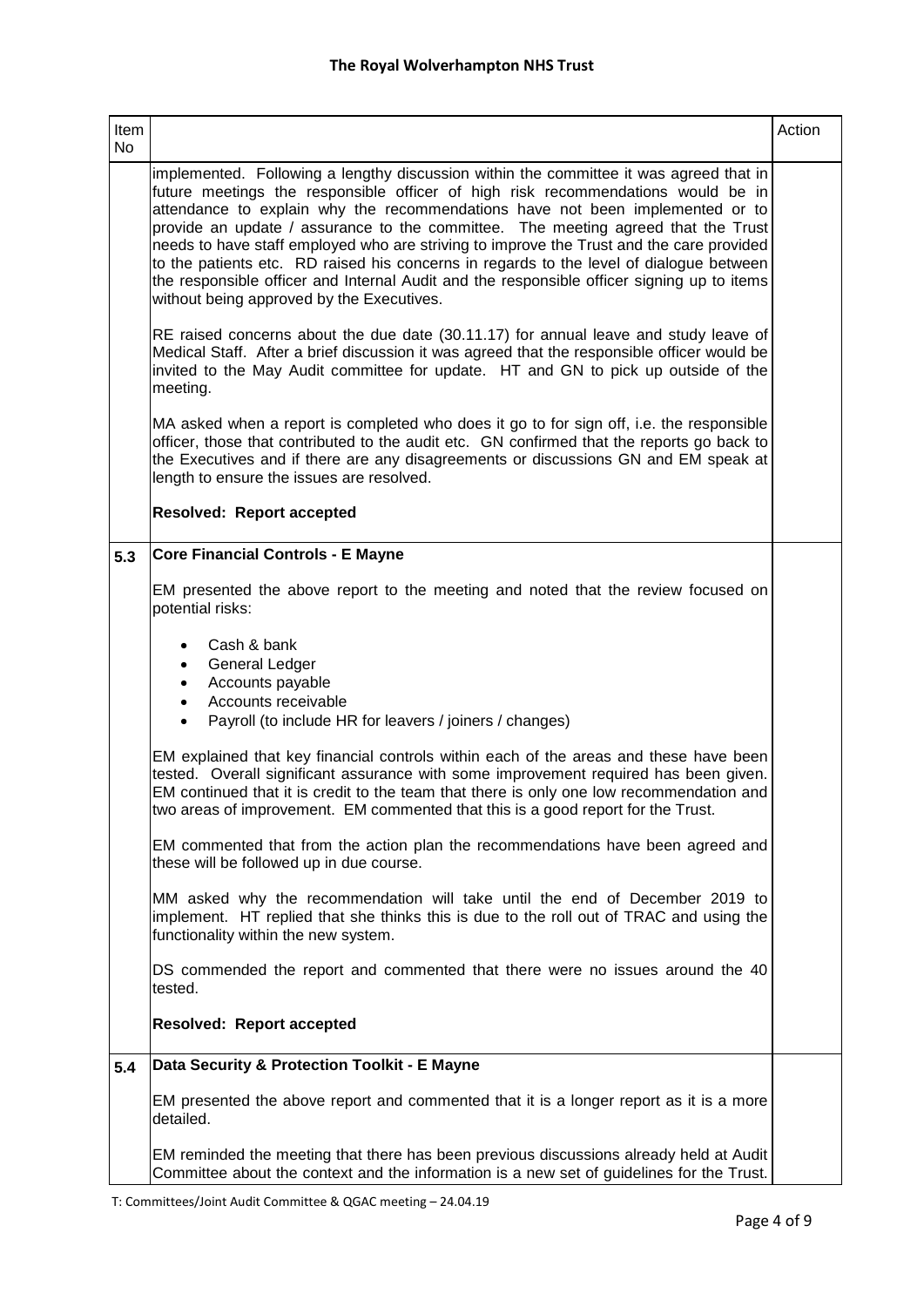| Item<br><b>No</b>       |                                                                                                                                                                                                                                                                                                                                                                                                                                                                                                                                                                                                                                                                                                                                                                                                                                                                                                                                                                                                                                                                                                                                                           | Action |
|-------------------------|-----------------------------------------------------------------------------------------------------------------------------------------------------------------------------------------------------------------------------------------------------------------------------------------------------------------------------------------------------------------------------------------------------------------------------------------------------------------------------------------------------------------------------------------------------------------------------------------------------------------------------------------------------------------------------------------------------------------------------------------------------------------------------------------------------------------------------------------------------------------------------------------------------------------------------------------------------------------------------------------------------------------------------------------------------------------------------------------------------------------------------------------------------------|--------|
|                         | The meeting was assured that a methodical approach was taken to work through the 100<br>mandated indicators that the Trust needed to report against. The report indicated some<br>areas of good practice and some areas requiring improvement. Partial assurance has<br>been given with improvements required. Acknowledgement has been given to areas<br>where actions have been taken but the question raised is the evidence in the portal. At<br>the time of the report being written there was no evidence written in the portal. This has<br>been reflected in the report. Recommendation have been made (one x high, three x<br>medium and one x low), these recommendations need to be worked on and EM<br>confirmed that Grant Thornton have worked closely with Raz Edwards (RE) to<br>understand where she feels the Trust is. EM advised the meeting that RE held<br>responsibility and had full oversight. However the Trust has now agreed that this is such<br>a big area it is to be divided between other staff. The Trust now needs to make sure that<br>staff understand their responsibility and the depth of their responsibilities. |        |
|                         | MM asked for clarification on the date of when this report was looked at. EM confirmed<br>that the report was produced as late as possible. MM confirmed that following a report<br>from Trust Board it was noted that the Trust did not achieve the audit by the end of the<br>financial year. EM advised the meeting that with the work she undertakes with other<br>Trusts she is not aware of any other Trust being compliant.                                                                                                                                                                                                                                                                                                                                                                                                                                                                                                                                                                                                                                                                                                                        |        |
|                         | MM noted that the report's due dates were to be finalised and asked if the report would<br>be brought back to the committee with dates. EM mentioned that RE did not want to put<br>dates in herself because that is not encouraging to those taking responsibility. EM<br>assured the meeting at the next IG Action Group in May, staff will be invited to report<br>back with a detailed plan of what needs to be delivered and when by.                                                                                                                                                                                                                                                                                                                                                                                                                                                                                                                                                                                                                                                                                                                |        |
|                         | RD asked if it is felt by the Internal Audits that this is being led correctly comparing to<br>other Trusts. AS replied that at this Trust it is being very much led from the top however<br>Data Security & Protection is not embedded throughout the organisation. AS confirmed<br>that most Trusts are not reporting full compliance. RD asked if AS felt that those involved<br>are open to what is being suggested by the Internal Auditors and AS replied yes.                                                                                                                                                                                                                                                                                                                                                                                                                                                                                                                                                                                                                                                                                      |        |
|                         | <b>Resolved: Report accepted</b>                                                                                                                                                                                                                                                                                                                                                                                                                                                                                                                                                                                                                                                                                                                                                                                                                                                                                                                                                                                                                                                                                                                          |        |
| 6                       | Annual Governance Statement 2018/19 - K Wilshere                                                                                                                                                                                                                                                                                                                                                                                                                                                                                                                                                                                                                                                                                                                                                                                                                                                                                                                                                                                                                                                                                                          |        |
|                         | KW presented the above statement to the meeting and informed the committee that it is<br>currently a work in progress and there have been three further versions since the one that<br>was submitted to this meeting.                                                                                                                                                                                                                                                                                                                                                                                                                                                                                                                                                                                                                                                                                                                                                                                                                                                                                                                                     |        |
|                         | MA mentioned that she had some comments and would forward outside of the meeting.                                                                                                                                                                                                                                                                                                                                                                                                                                                                                                                                                                                                                                                                                                                                                                                                                                                                                                                                                                                                                                                                         |        |
|                         | KW confirmed that the first draft needs to be in by Monday 29 April and comments to<br>himself as soon as possible.                                                                                                                                                                                                                                                                                                                                                                                                                                                                                                                                                                                                                                                                                                                                                                                                                                                                                                                                                                                                                                       |        |
|                         | KW offered his thanks to colleagues for their help in producing this statement.                                                                                                                                                                                                                                                                                                                                                                                                                                                                                                                                                                                                                                                                                                                                                                                                                                                                                                                                                                                                                                                                           |        |
|                         | Resolved: Statement accepted with changes                                                                                                                                                                                                                                                                                                                                                                                                                                                                                                                                                                                                                                                                                                                                                                                                                                                                                                                                                                                                                                                                                                                 |        |
| $\overline{\mathbf{r}}$ | External Audit Interim Report - D Sharif                                                                                                                                                                                                                                                                                                                                                                                                                                                                                                                                                                                                                                                                                                                                                                                                                                                                                                                                                                                                                                                                                                                  |        |
|                         | DS did a verbal update on the above report to the committee.                                                                                                                                                                                                                                                                                                                                                                                                                                                                                                                                                                                                                                                                                                                                                                                                                                                                                                                                                                                                                                                                                              |        |
|                         | The committee was advised of the financial statements, audit work and quality accounts.                                                                                                                                                                                                                                                                                                                                                                                                                                                                                                                                                                                                                                                                                                                                                                                                                                                                                                                                                                                                                                                                   |        |
|                         | Financial statement audit - DS confirmed that he had advised the committee in January                                                                                                                                                                                                                                                                                                                                                                                                                                                                                                                                                                                                                                                                                                                                                                                                                                                                                                                                                                                                                                                                     |        |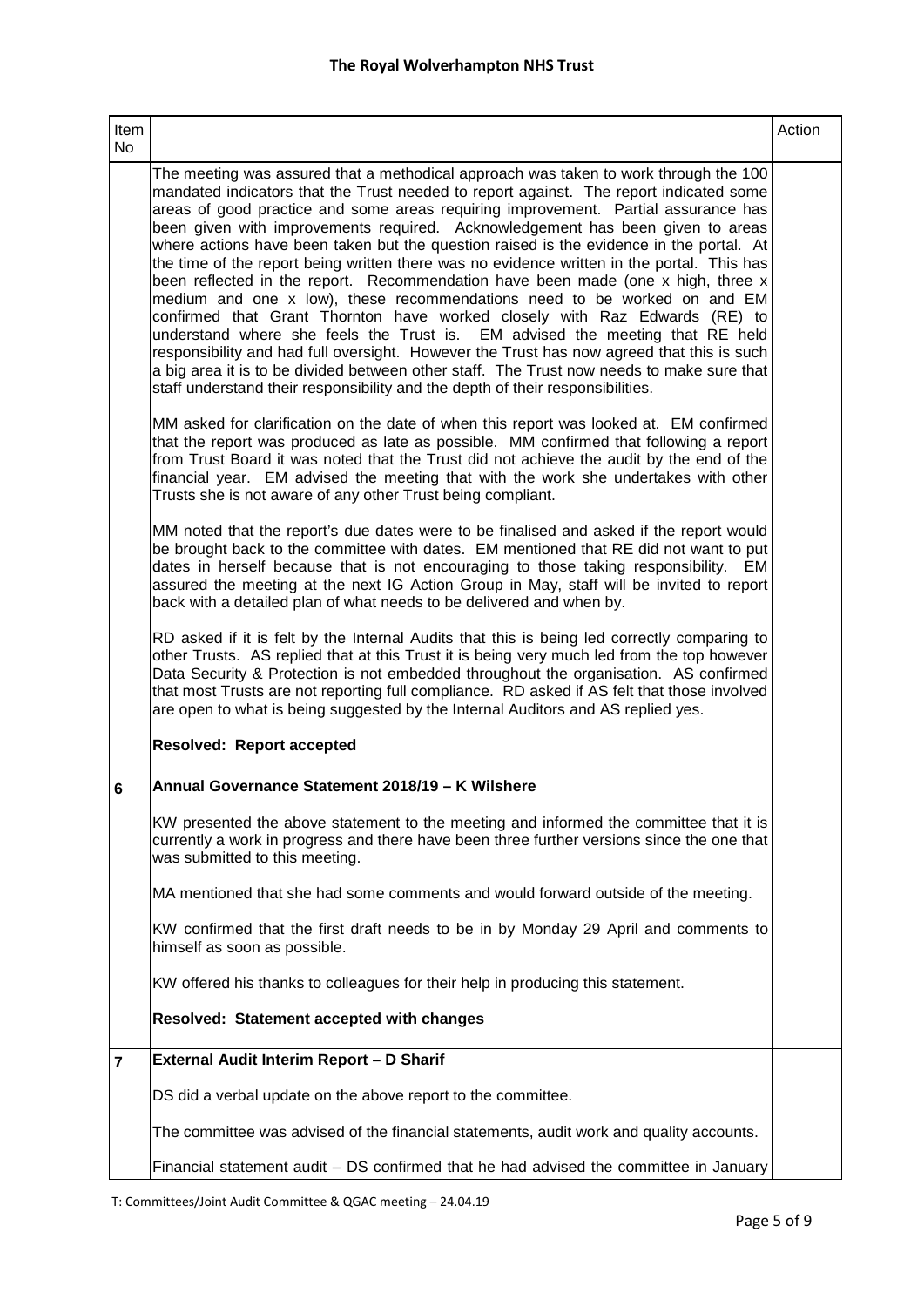| Item<br>No |                                                                                                                                                                                                                                                                                                                                                                                                                                                                                                                                                                                                                                                                                             | Action |
|------------|---------------------------------------------------------------------------------------------------------------------------------------------------------------------------------------------------------------------------------------------------------------------------------------------------------------------------------------------------------------------------------------------------------------------------------------------------------------------------------------------------------------------------------------------------------------------------------------------------------------------------------------------------------------------------------------------|--------|
|            | of the interim work that had been undertaken. Since then DS advised that he had met<br>with the Trust Valuer on the 27 March and further discussions will take place on the 30<br>April. A lot of work has already been undertaken in readiness for this meeting.                                                                                                                                                                                                                                                                                                                                                                                                                           |        |
|            | Quality accounts – focus over the last few weeks has been around the testing of the two<br>indicators (VTE and Patient Safety Incident reporting). DS commented that there has<br>been excellent interaction with staff around testing.                                                                                                                                                                                                                                                                                                                                                                                                                                                     |        |
|            | In regards to the Patient Safety Incident information is still being waited for in regards to<br>the submission of the data set. Issues have been picked up in regards of timelessness<br>both in recording of incidents and the reporting externally. These findings have been<br>shared with the Trust.                                                                                                                                                                                                                                                                                                                                                                                   |        |
|            | VTE – DS reported that he is happy to report that the same clinical issues are not being<br>found as last year. This piece of work is to understand the robustness of the data itself.<br>Testing around VTE has identified four incidents where the assessment date was either<br>before the admission date or after the discharge date. This was an issue within the data<br>reporting and not reflected in the clinical notes.                                                                                                                                                                                                                                                           |        |
|            | RE mentioned that the Quality Accounts would be discussed in the following meeting,<br>Quality Governance Assurance Committee. RE said with regard to the appendix listing<br>clinical audit outcomes that one audit, the SSNAP Stroke audit, is described as<br>fully compliant yet she was aware, having read that audit, that there were a number of<br>areas of non-compliance and an action plan in place to deal with them. RE asked how it<br>was decided if an audit is classed as fully compliant, who makes this decision and on<br>what basis. Following a brief discussion MA agreed to speak to Dr Cherukuri in regards<br>to the SSNAP audit and how audits were categorised. |        |
|            | The meeting discussed the timetable for the audit of the accounts and following<br>discussion it was agreed that:                                                                                                                                                                                                                                                                                                                                                                                                                                                                                                                                                                           |        |
|            | • Audit Committee (sign-off) $-24$ May<br>• Submission Date $-28$ May<br>• Trust Board $-3$ June                                                                                                                                                                                                                                                                                                                                                                                                                                                                                                                                                                                            |        |
|            | Resolved: Update accepted                                                                                                                                                                                                                                                                                                                                                                                                                                                                                                                                                                                                                                                                   |        |
| 8          | <b>Counter Fraud Work Plan- S Kabirat</b>                                                                                                                                                                                                                                                                                                                                                                                                                                                                                                                                                                                                                                                   |        |
|            | When only members of the Audit Committee were present, SK gave an overview of the<br>Counter Fraud Work Plan.                                                                                                                                                                                                                                                                                                                                                                                                                                                                                                                                                                               |        |
|            | The meeting was informed that the total allocated resource to the proactive counter fraud<br>work plan is 85 days. SK advised that the structure has been changed and the main area<br>is the Prevent and Deter section of the plan. This means that Counter Fraud need to test<br>various areas of risk. Prevent and Deter covers Pre-employment, Procurement and<br>Invoicing. SK gave a brief overview of these three areas.                                                                                                                                                                                                                                                             |        |
|            | SK gave an overview of three cases which Counter Fraud is investigating for the Trust.<br>The Audit Committee members asked SK questions, sought assurance and raised<br>concerns over the cases. Following the lengthy discussions RD suggested and it was<br>agreed by the committee that RD should speak to Kevin Stringer for clarification on the<br>Trust position.                                                                                                                                                                                                                                                                                                                   |        |
|            | It was agreed to discuss further at the next Audit Committee.                                                                                                                                                                                                                                                                                                                                                                                                                                                                                                                                                                                                                               |        |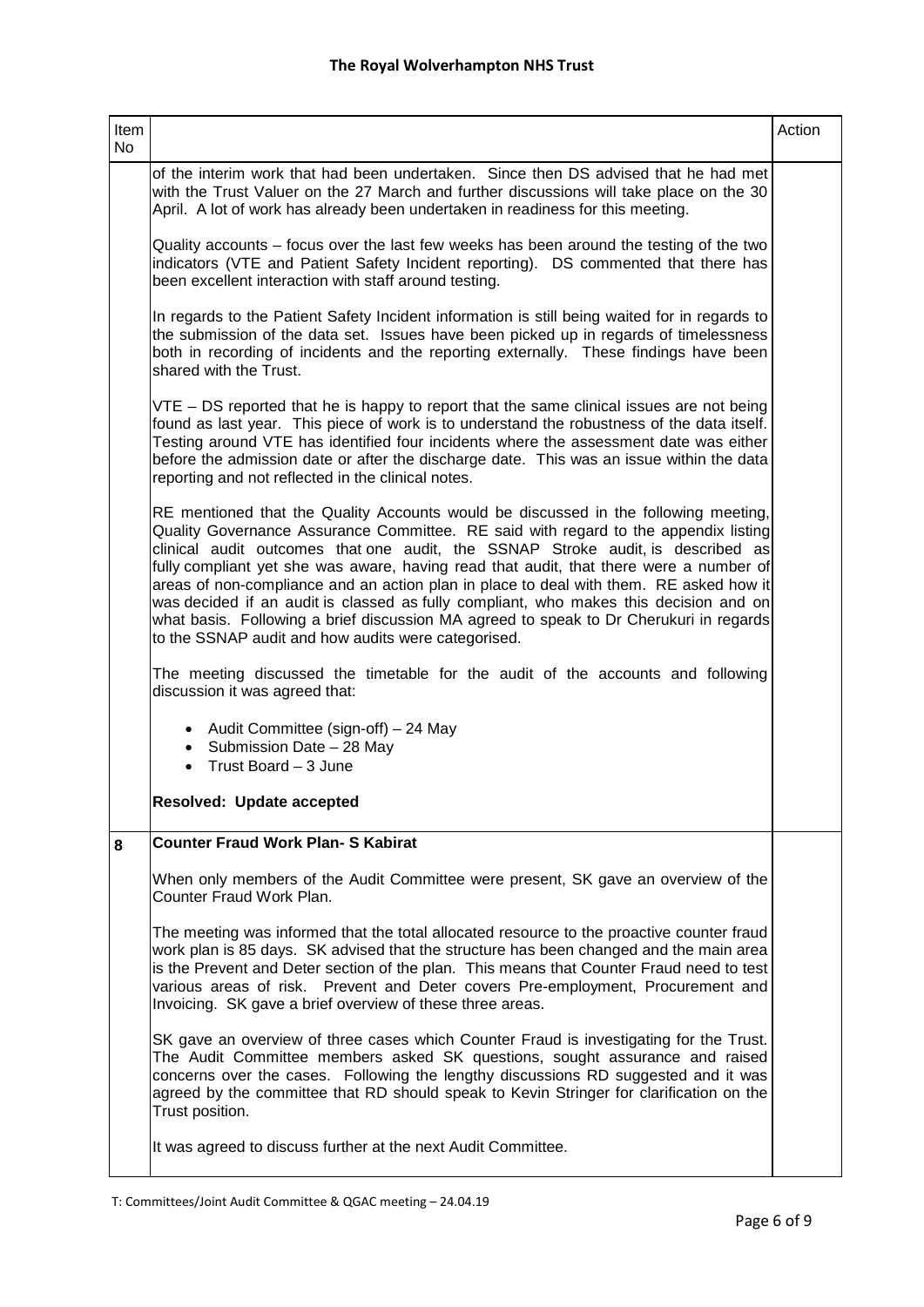| Item<br><b>No</b> |                                                                                                                                                                                                                                                                             | Action |
|-------------------|-----------------------------------------------------------------------------------------------------------------------------------------------------------------------------------------------------------------------------------------------------------------------------|--------|
|                   | Resolved: Reports approved                                                                                                                                                                                                                                                  |        |
| 9                 | Audit Committee - Review of Activities - R Dunshea                                                                                                                                                                                                                          |        |
|                   | RD presented the above for information.                                                                                                                                                                                                                                     |        |
|                   | MM asked that it be noted that RD was not in attendance at the September meeting and<br>she chaired the meeting.                                                                                                                                                            |        |
|                   | Resolved: Report accepted with change                                                                                                                                                                                                                                       |        |
| 10                | <b>Quality Governance Assurance Committee / Annual Report / Summary of Activities</b><br>- R Edwards                                                                                                                                                                        |        |
|                   | RE presented the above for information and thanked MA for producing the report.                                                                                                                                                                                             |        |
|                   | The meeting noted that the committee had agreed to two objectives (the metrics to<br>assure the Board of the performance of all Divisions and Mortality).                                                                                                                   |        |
|                   | RE mentioned that QSIG and COG sub groups have produced detailed reviews of<br>compliance and risk status and RE assured the meeting that these two sub-groups are<br>doing an excellent job in assurance.                                                                  |        |
|                   | <b>Resolved: Report accepted</b>                                                                                                                                                                                                                                            |        |
| 11                | <b>Evaluation of Meeting</b>                                                                                                                                                                                                                                                |        |
|                   | RD asked the Committee if any future meetings fall on a Bank Holiday if they could<br>ensure papers are submitted in a timely manner.                                                                                                                                       |        |
|                   | MM asked the Minute Secretary if papers could be added to Diligent as soon as possible<br>as it was hard to mark up on e-mail.                                                                                                                                              |        |
|                   | RD thanked the Minute Secretary for her work and meeting deadlines.                                                                                                                                                                                                         |        |
| 12                | <b>Any Other Business:</b>                                                                                                                                                                                                                                                  |        |
|                   | Single Life Implication Briefing Note - April 2019 - H Troalen                                                                                                                                                                                                              |        |
|                   | HT presented the above paper to the meeting and advised that this paper was originally<br>due to be presented at the last Audit Committee but was pulled due to being<br>inappropriate. However it was later felt that this paper should be re-submitted without<br>change. |        |
|                   | <b>Resolved: Report accepted</b>                                                                                                                                                                                                                                            |        |
|                   | There was no other business.                                                                                                                                                                                                                                                |        |
| 13                | Date and Time of Next Meeting                                                                                                                                                                                                                                               |        |
|                   | The next meeting of the Joint Audit Committee and Quality Governance Assurance<br>Committee will be convened in April 2020.                                                                                                                                                 |        |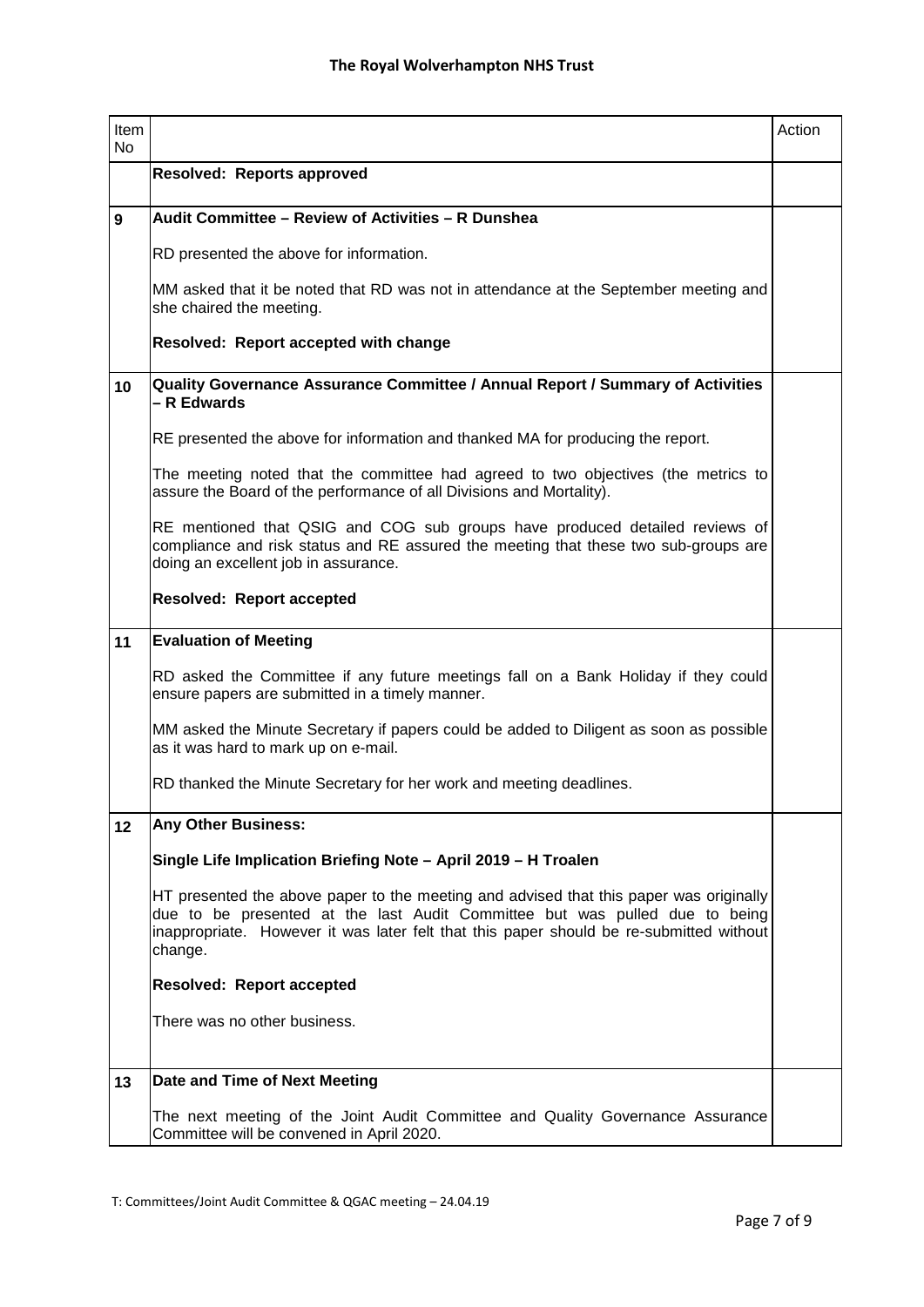#### **COMMITTEES ACTION SUMMARY REPORT**

| <b>ITEM</b>    | Action to be taken raised from the meeting                                                                                                                                                                              | Lead      | <b>Committee</b><br>Date | <b>Review</b><br>date | <b>Update</b> |
|----------------|-------------------------------------------------------------------------------------------------------------------------------------------------------------------------------------------------------------------------|-----------|--------------------------|-----------------------|---------------|
| $\overline{7}$ | <b>External Audit Interim Report</b><br>RE advised that she found this on the Stroke<br>Audit. Following a brief discussion MA agreed to<br>speak to Dr Cherukuri in regards to the SSNAP<br>audit.                     | МA        | April 2019               | May 2019              |               |
| 8              | <b>Counter Fraud Work Plan- S Kabirat</b><br>Following the lengthy discussions RD suggested<br>and it was agreed by the committee that RD<br>should speak to Kevin Stringer for clarification on<br>the Trust position. | <b>RD</b> | <b>April 2019</b>        | May 2019              |               |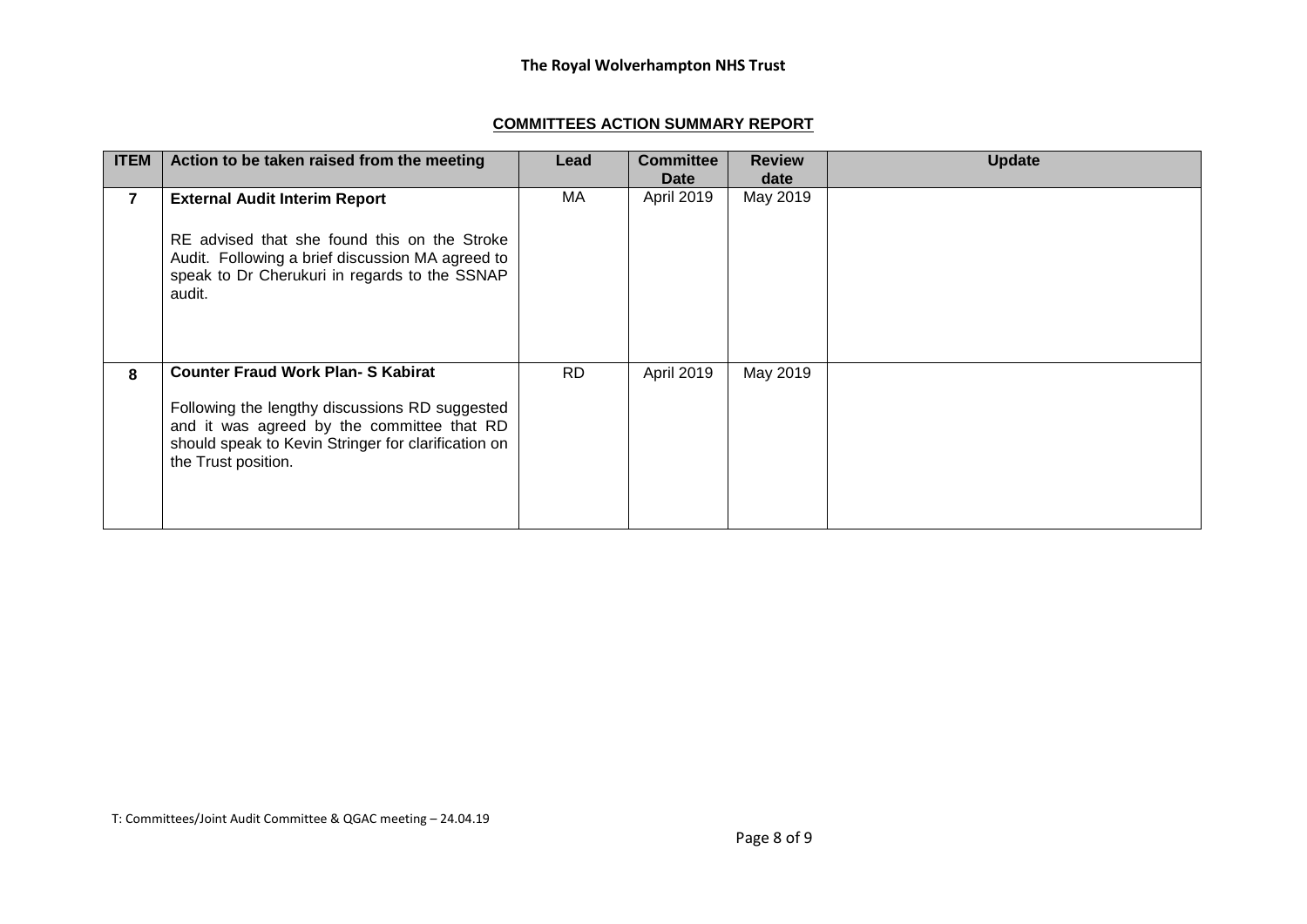| <b>ITEM</b> | Action to be taken raised from the<br>meeting                                                                                                                                                                                                                                                                                                                                                                                                                                                                                                                                                                                                                                                                                                         | Lead      | <b>Carried</b><br>forward<br>from | <b>Committee</b><br><b>Review</b><br>date | <b>Update</b>     |
|-------------|-------------------------------------------------------------------------------------------------------------------------------------------------------------------------------------------------------------------------------------------------------------------------------------------------------------------------------------------------------------------------------------------------------------------------------------------------------------------------------------------------------------------------------------------------------------------------------------------------------------------------------------------------------------------------------------------------------------------------------------------------------|-----------|-----------------------------------|-------------------------------------------|-------------------|
| 5.1         | MM mentioned that to date the Audit<br>Committee had not seen the Cash and<br>working capital management report.<br>JB.<br>apologised for this and agreed to send the<br>report to Anne-Louise Stirling for circulation<br>to the Committee.                                                                                                                                                                                                                                                                                                                                                                                                                                                                                                          | <b>JB</b> | 25.04.18                          | May 2018                                  | Completed - close |
| 5.3         | MM asked if the report could be reformatted<br>to be in Quarter order as this would be easier<br>to view and monitor. JB agreed to change<br>this.                                                                                                                                                                                                                                                                                                                                                                                                                                                                                                                                                                                                    | JB.       | 25.04.18                          | <b>May 2018</b>                           | Completed - close |
| 5.3         | MA mentioned that there are a couple of<br>differences between the audit plan for 3<br>years and the audit plan for this financial<br>It is indicated that the Risk<br>vear.<br>Management strategy is not due to be done<br>in this financial year but is indicated to be<br>completed on the proposed internal audit<br>plan. Also the Radiology reporting is due to<br>be done on the internal strategic internal<br>audit plan this year but is not indicated on the<br>proposed internal audit plan for 2018/19. JB<br>informed the meeting that following<br>discussions with sponsors there was a bit of<br>movement. JB suggested that she adds to<br>the report the rationale of why some of the<br>audits have been moved. This was agreed. | <b>JB</b> | 25.04.18                          | <b>May 2018</b>                           | Completed - close |

#### **Closed Agenda Items – To be removed at the next meeting**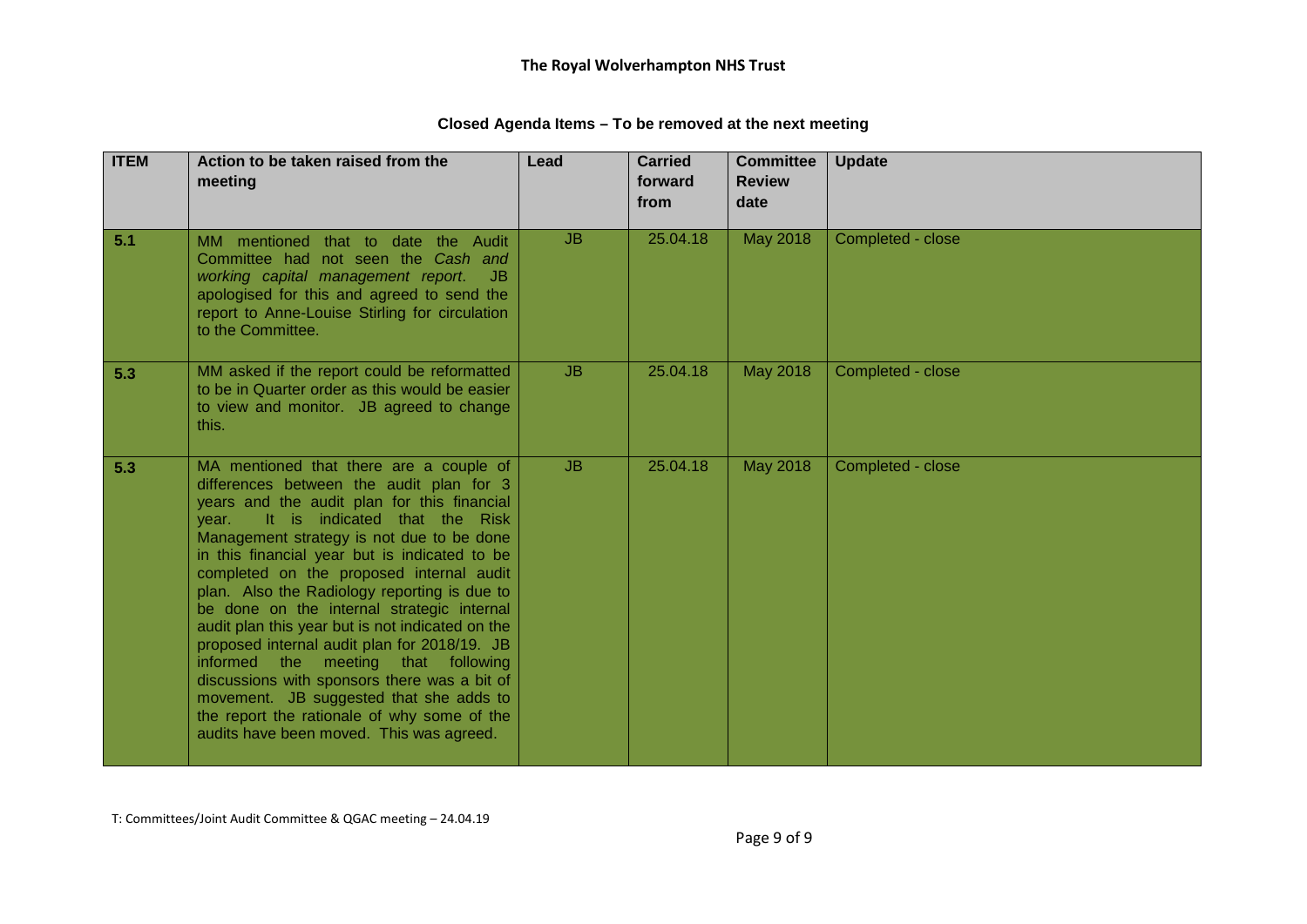# **Minutes of the Quality Governance Assurance Committee**

#### **held on the:**

**Date Wednesday 24 April 2019**

**Venue Conference Room, Hollybush House**

**Time 3.00pm to 5.00pm**

|                   | <b>Name</b>            | Role                           |  |
|-------------------|------------------------|--------------------------------|--|
| Present:          | R Edwards (RE) - Chair | Non-Executive Director         |  |
|                   | M Arthur (MA)          | <b>Head of Governance</b>      |  |
|                   | A M Cannaby (AMC)      | <b>Chief Nursing Officer</b>   |  |
|                   | M Martin (MM)          | Non-Executive Director         |  |
|                   | M Morris (MMo)         | Deputy Chief Nurse             |  |
|                   | G Nuttall (GN)         | <b>Chief Operating Officer</b> |  |
|                   | Dr J Odum (JO)         | <b>Medical Director</b>        |  |
|                   |                        |                                |  |
| <b>Attendees:</b> | <b>K</b> Wilshere      | <b>Trust Secretary</b>         |  |
|                   |                        |                                |  |
| Apologies:        | D Loughton             | <b>Chief Executive</b>         |  |
|                   |                        |                                |  |
|                   |                        |                                |  |
|                   |                        |                                |  |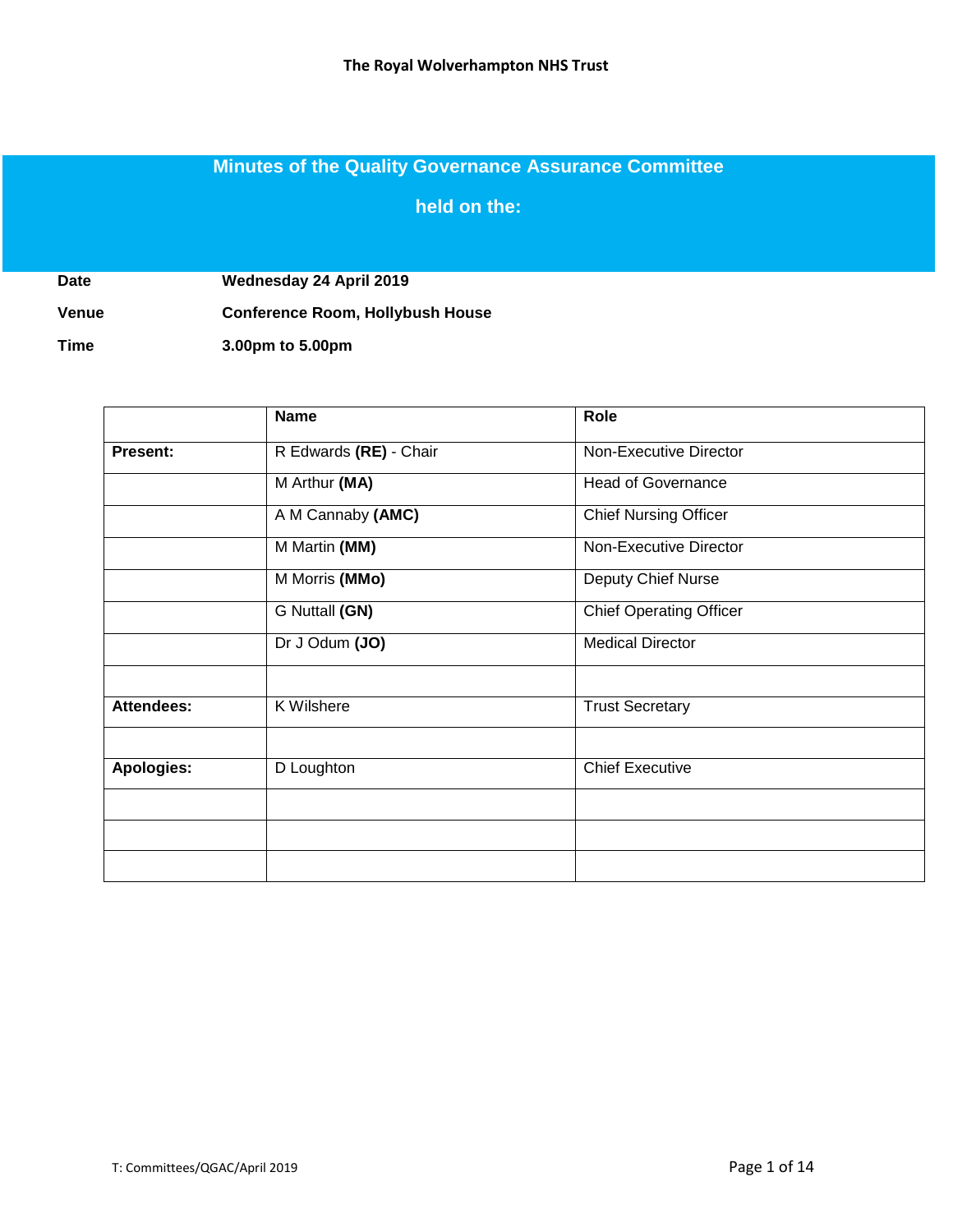| Item No                 |                                                                                                                                                                                                                                                                                                                                                                                                                                                                                                                                                                                                                                                                                                                                                                                                                                                                                                                                                                                                                                                                                                                                                                                                                                                                                                                                                                                                                                                                                                                                                                                                                                                                                      | <b>Action</b> |
|-------------------------|--------------------------------------------------------------------------------------------------------------------------------------------------------------------------------------------------------------------------------------------------------------------------------------------------------------------------------------------------------------------------------------------------------------------------------------------------------------------------------------------------------------------------------------------------------------------------------------------------------------------------------------------------------------------------------------------------------------------------------------------------------------------------------------------------------------------------------------------------------------------------------------------------------------------------------------------------------------------------------------------------------------------------------------------------------------------------------------------------------------------------------------------------------------------------------------------------------------------------------------------------------------------------------------------------------------------------------------------------------------------------------------------------------------------------------------------------------------------------------------------------------------------------------------------------------------------------------------------------------------------------------------------------------------------------------------|---------------|
| $\mathbf{1}$            | <b>Apologies for absence</b>                                                                                                                                                                                                                                                                                                                                                                                                                                                                                                                                                                                                                                                                                                                                                                                                                                                                                                                                                                                                                                                                                                                                                                                                                                                                                                                                                                                                                                                                                                                                                                                                                                                         |               |
|                         | Apologies were noted.                                                                                                                                                                                                                                                                                                                                                                                                                                                                                                                                                                                                                                                                                                                                                                                                                                                                                                                                                                                                                                                                                                                                                                                                                                                                                                                                                                                                                                                                                                                                                                                                                                                                |               |
| 1a                      | <b>Declarations of Interest</b>                                                                                                                                                                                                                                                                                                                                                                                                                                                                                                                                                                                                                                                                                                                                                                                                                                                                                                                                                                                                                                                                                                                                                                                                                                                                                                                                                                                                                                                                                                                                                                                                                                                      |               |
|                         | There were no Declarations of Interest.                                                                                                                                                                                                                                                                                                                                                                                                                                                                                                                                                                                                                                                                                                                                                                                                                                                                                                                                                                                                                                                                                                                                                                                                                                                                                                                                                                                                                                                                                                                                                                                                                                              |               |
| $\mathbf{2}$            | <b>Minutes of Previous Meeting - Quality Governance Assurance Committee:</b>                                                                                                                                                                                                                                                                                                                                                                                                                                                                                                                                                                                                                                                                                                                                                                                                                                                                                                                                                                                                                                                                                                                                                                                                                                                                                                                                                                                                                                                                                                                                                                                                         |               |
|                         | RESOLVED: Minutes of the Quality Governance Assurance Committee held on 20<br>March 2019 were approved as a correct record.                                                                                                                                                                                                                                                                                                                                                                                                                                                                                                                                                                                                                                                                                                                                                                                                                                                                                                                                                                                                                                                                                                                                                                                                                                                                                                                                                                                                                                                                                                                                                          |               |
| $\mathbf{3}$            | <b>Matters arising from the Minutes</b>                                                                                                                                                                                                                                                                                                                                                                                                                                                                                                                                                                                                                                                                                                                                                                                                                                                                                                                                                                                                                                                                                                                                                                                                                                                                                                                                                                                                                                                                                                                                                                                                                                              |               |
|                         | The action log was updated accordingly.                                                                                                                                                                                                                                                                                                                                                                                                                                                                                                                                                                                                                                                                                                                                                                                                                                                                                                                                                                                                                                                                                                                                                                                                                                                                                                                                                                                                                                                                                                                                                                                                                                              |               |
| $\overline{\mathbf{4}}$ | <b>Regular Reports</b>                                                                                                                                                                                                                                                                                                                                                                                                                                                                                                                                                                                                                                                                                                                                                                                                                                                                                                                                                                                                                                                                                                                                                                                                                                                                                                                                                                                                                                                                                                                                                                                                                                                               |               |
| 4.1                     | Integrated Quality & Performance Report - March - A M Cannaby / G Nuttall                                                                                                                                                                                                                                                                                                                                                                                                                                                                                                                                                                                                                                                                                                                                                                                                                                                                                                                                                                                                                                                                                                                                                                                                                                                                                                                                                                                                                                                                                                                                                                                                            |               |
|                         | GN presented the Performance section of the report.                                                                                                                                                                                                                                                                                                                                                                                                                                                                                                                                                                                                                                                                                                                                                                                                                                                                                                                                                                                                                                                                                                                                                                                                                                                                                                                                                                                                                                                                                                                                                                                                                                  |               |
|                         | GN advised the meeting that there is deterioration in referral to treatment in several areas<br>(this is the number of patients on a waiting list). The main area is Ophthalmology and GN is<br>currently awaiting a recovery plan in terms of how they are going to rectify the number of<br>patients who are waiting. The number of patients who are waiting over 18 weeks has also<br>increased. Dermatology is the other area which is linked into Cancer and the 2-week waits.<br>However, following a series of meetings with Dermatology it was agreed that their timetables<br>would be reviewed with a view of more appointments being added into the system. GN is<br>hopeful that within May there will be an improvement in Dermatology 2-week waits and it will<br>have an impact on the RTT. The other area of concern is the Head & Neck Division and they<br>have produced a recovery plan and have increased the numbers of outpatient appointments<br>that are available to them. Trust concerns have been submitted to the NHSI and they are<br>accepting of the position. MM reported that during the Finance & Performance meeting<br>earlier in the day, Simon Evans advised that the issue was due to the impact of the extension<br>of the ERS appointment booking system. MM mentioned that she will be meeting Simon to<br>get a better understanding. GN confirmed that this is right but ERS is a national system<br>which has been implemented, however GN is unsure if this is the reason behind the delay in<br>RTT. GN commented that this is a capacity issue with the number of patients been treated<br>and the time that they are being treated. |               |
|                         | There is a good performance within diagnostics and the Trust has recovered well. There are<br>still challenges within the growing demand in MRI and CT, which are always on the border,<br>however, Endoscopy have recovered.                                                                                                                                                                                                                                                                                                                                                                                                                                                                                                                                                                                                                                                                                                                                                                                                                                                                                                                                                                                                                                                                                                                                                                                                                                                                                                                                                                                                                                                        |               |
|                         | The Emergency Department was very busy in March with April even busier. There was one<br>over 12 hour wait which was a mental health breach in March. GN mentioned that new<br>guidance is being circulated stating patients who are waiting for a mental health bed, who<br>may be at risk of a 12 hour breach need to be admitted. There was one mental health breach<br>in April.                                                                                                                                                                                                                                                                                                                                                                                                                                                                                                                                                                                                                                                                                                                                                                                                                                                                                                                                                                                                                                                                                                                                                                                                                                                                                                 |               |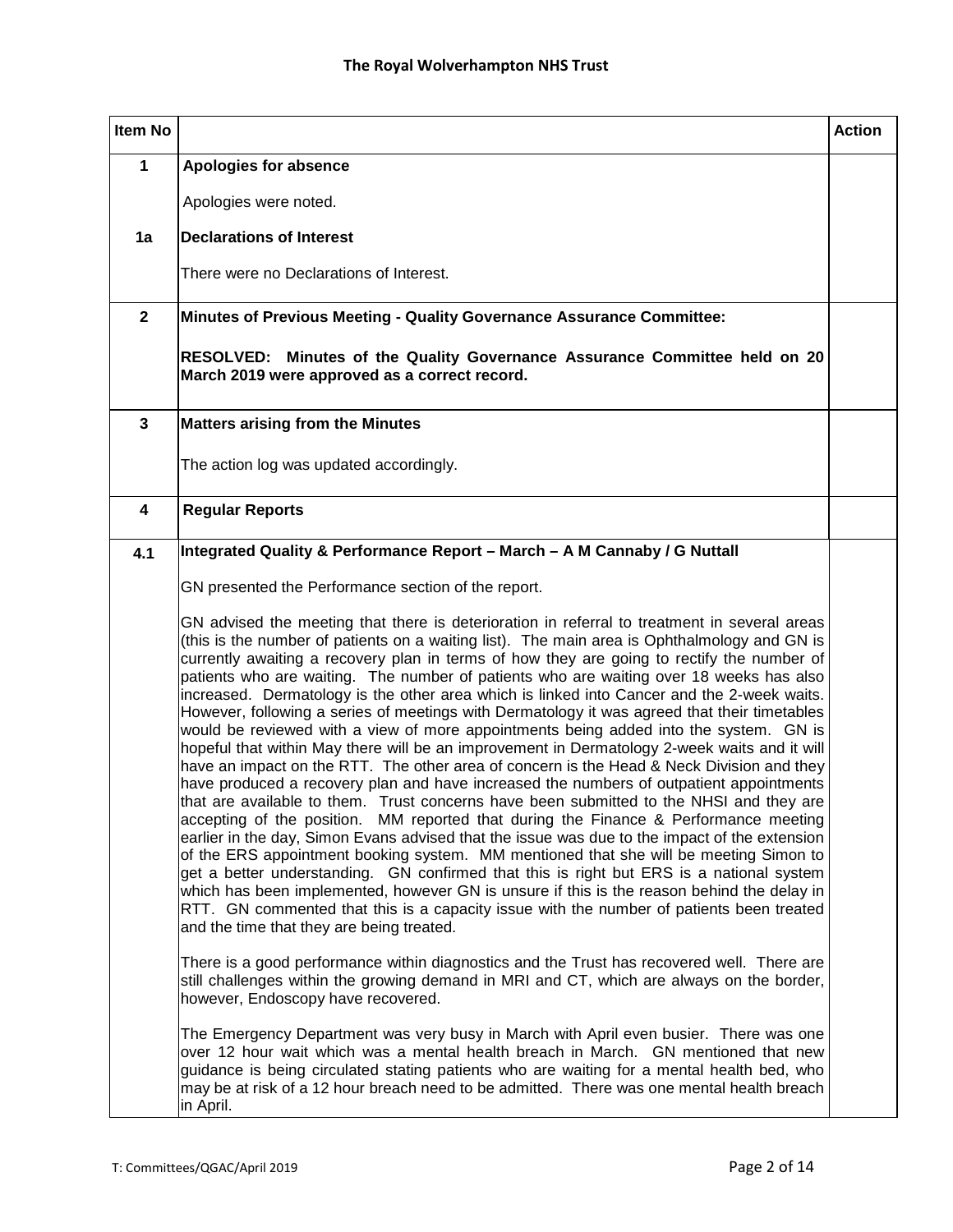| Item No |                                                                                                                                                                                                                                                                                                                                                                                                             | <b>Action</b> |
|---------|-------------------------------------------------------------------------------------------------------------------------------------------------------------------------------------------------------------------------------------------------------------------------------------------------------------------------------------------------------------------------------------------------------------|---------------|
|         | MM asked how are the ambulance service coping. GN replied that they are working well with<br>us, however, nationally demand is going up. The Black Country is seeing an increase in<br>demand. There is no one specific reason why ambulance conveyancing is going up.                                                                                                                                      |               |
|         | GN updated the meeting on cancer and advised that there is a STP meeting the following<br>week to discuss breast capacity across the Black Country. There has been an increase in<br>not only breast but also gynaecological issues.                                                                                                                                                                        |               |
|         | GN advised the meeting that the 104 day on the 62 day pathway are slowly reducing and<br>Urology is slowly reducing.                                                                                                                                                                                                                                                                                        |               |
|         | The Intensive Support Team are still supporting the Trust and GN advised that the Trust has<br>asked for any help and assistance in terms of help and guidance to improve.                                                                                                                                                                                                                                  |               |
|         | AMC presented the Quality section of the report.                                                                                                                                                                                                                                                                                                                                                            |               |
|         | AMC advised the meeting that there is one red on late observations. This could be due to a<br>couple of issues within VitalPac.                                                                                                                                                                                                                                                                             |               |
|         | VTE, including Paediatrics, is still below the target.                                                                                                                                                                                                                                                                                                                                                      |               |
|         | The meeting noted that in March there were five cases of C-Diff and AMC reported that these<br>cases were across Divisions 2 and 3 and are all in different areas. Cleaning has been<br>increased. The C-Diff target for last year was 34 cases and the Trust only had 31. The<br>meeting agreed that this was good for the Trust but will get harder to sustain.                                           |               |
|         | AMC informed the meeting that there was a lot going on within Sepsis and the Sepsis Team<br>and the revised action plan.                                                                                                                                                                                                                                                                                    |               |
|         | MM noted that C-section emergencies reduced to 15.5% in March.                                                                                                                                                                                                                                                                                                                                              |               |
|         | MM asked if the format of the report would be changing in the new financial year. AMC<br>replied that Simon Evans has spoken to the Executives to discuss the new layout. AMC to<br>clarify current position with Simon Evans.                                                                                                                                                                              | <b>AMC</b>    |
|         | RE queried Falls Causing Harm, the chart indicates one however in the summary it is zero for<br>March. AMC agreed to check.                                                                                                                                                                                                                                                                                 |               |
|         | <b>Resolved: Report was accepted</b>                                                                                                                                                                                                                                                                                                                                                                        |               |
| 4.2     | <b>Board Assurance Framework - Keith Wilshere</b>                                                                                                                                                                                                                                                                                                                                                           |               |
|         | Prior to the presentation of this report, the meeting was advised that at future meetings the<br>Trust Risk Register would be presented before the Board Assurance Framework. This will<br>help the meeting to ascertain if risks on the TRR should be linked to a risk on BAF, if a new<br>BAF risk should be created or confirm that the risk should be on the TRR without being linked<br>to a BAF risk. |               |
|         | KW presented the Board Assurance Framework to the meeting and it was noted                                                                                                                                                                                                                                                                                                                                  |               |
|         | 0 new risks, 4 red risks:<br><b>SR1</b> - Workforce - Recruitment and Retention of staff across the Trust and in particular the<br>future pipeline of nursing and medical staff                                                                                                                                                                                                                             |               |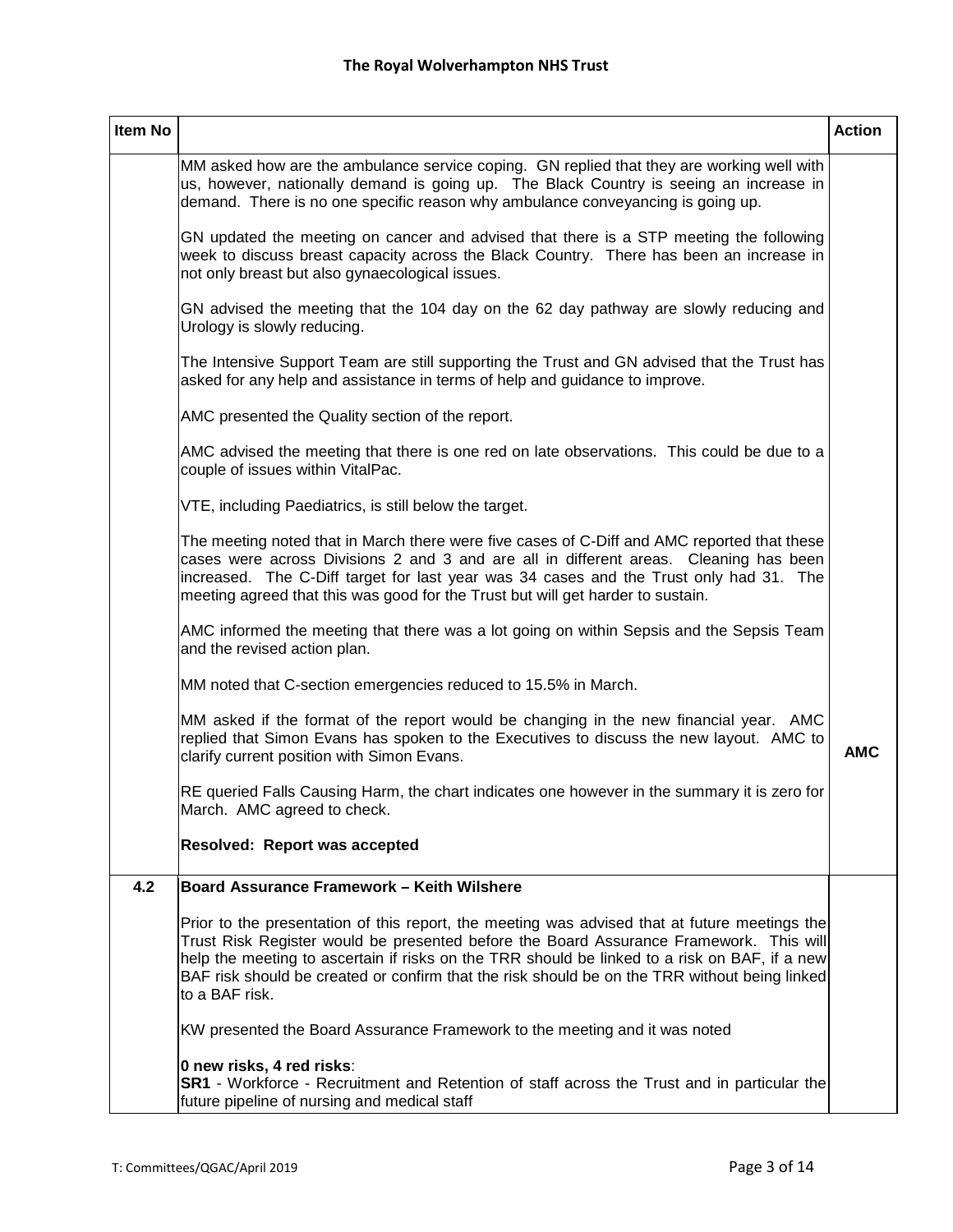| <b>Item No</b> |                                                                                                                                                                                                                                                                                                                                                                                                                                                                                                             | <b>Action</b> |
|----------------|-------------------------------------------------------------------------------------------------------------------------------------------------------------------------------------------------------------------------------------------------------------------------------------------------------------------------------------------------------------------------------------------------------------------------------------------------------------------------------------------------------------|---------------|
|                | <b>SR8</b> - That there is a failure to deliver recurrent CIP's.<br>SR9 - That the underlying deficit that the Trust has (in 2017/18) is not eliminated in medium<br>term to bring the<br>Trust back to financial surplus.<br><b>SR12</b> - Mortality rates - reputational risk.                                                                                                                                                                                                                            |               |
|                | Updates SR1 8/4/19, SR8 8/4/19, SR9 9/4/19, SR12 8/4/19.                                                                                                                                                                                                                                                                                                                                                                                                                                                    |               |
|                | KW advised the meeting that JO had added a new control risk <b>SR12</b> to negative assurance -<br>GC15.                                                                                                                                                                                                                                                                                                                                                                                                    |               |
|                | MM queried risk SR12 and negative assurance GC1 and asked if the new date of 1 May 2019<br>was realistic. JO confirmed that the evidence had been submitted to the Mortality Review<br>Group (MRG) and a report was submitted with the themes coming from the case-note reviews<br>(SJR's). JO advised the meeting that currently there is no system in place to evidence how it<br>is fed back; however this is a matter of time. JO confirmed that this date will be reviewed at<br>the next MRG meeting. |               |
|                | KW advised the meeting of the following:                                                                                                                                                                                                                                                                                                                                                                                                                                                                    |               |
|                | Risks already reflected in the BAF:<br>2080 to SR1<br>4113 to SR8 and SR9                                                                                                                                                                                                                                                                                                                                                                                                                                   |               |
|                | Red risks as of 1/4/19:<br>4113, 5190 (both scored 20), 4472, 4661, 5182 (all scored 16), 2080 and 5088 (both scored<br>12).                                                                                                                                                                                                                                                                                                                                                                                |               |
|                | Not referred to in either:<br>5190, 5182, 5088 (placed on since Audit)                                                                                                                                                                                                                                                                                                                                                                                                                                      |               |
|                | KW discussed the following three red risks with the meeting. These were highlighted in<br>Internal Audit review but not reflected in BAF:                                                                                                                                                                                                                                                                                                                                                                   |               |
|                | 4472 – Remains scored at 16. GN confirmed that Division have reviewed this risk but due to<br>on-going emergency pressures, at the Divisional meeting it was decided that the risk needs to<br>be in place. Controls and actions are in place but they do have corridor waits and there are<br>delays. Emergency issues are located under the performance matrix.                                                                                                                                           |               |
|                | 4661 – Remains scored at 16. KW reminded the meeting that this risk has been on a while<br>and JO confirmed that it will be on for a while longer. JO advised the meeting that currently<br>there is no capacity on TD Web due to an issue with the Histopathology results. JO is unable<br>to give a timescale as to when this issue will be resolved.                                                                                                                                                     |               |
|                | 4903 – Has been rescored to 12 (amber). After a brief discussion it was agreed that this risk<br>does not need to be added to the BAF.                                                                                                                                                                                                                                                                                                                                                                      |               |
|                | 5088 - KW advised the meeting that this was scored at 12 but is now 16. GN reminded the<br>meeting that this risk has now been closed.                                                                                                                                                                                                                                                                                                                                                                      |               |
|                | 5190 - KW mentioned that this risk was originally scored at 20 and following a re-score is 8.                                                                                                                                                                                                                                                                                                                                                                                                               |               |
|                | 5182 – This remains at 16. MM pointed out to the meeting that this risk as a financial                                                                                                                                                                                                                                                                                                                                                                                                                      |               |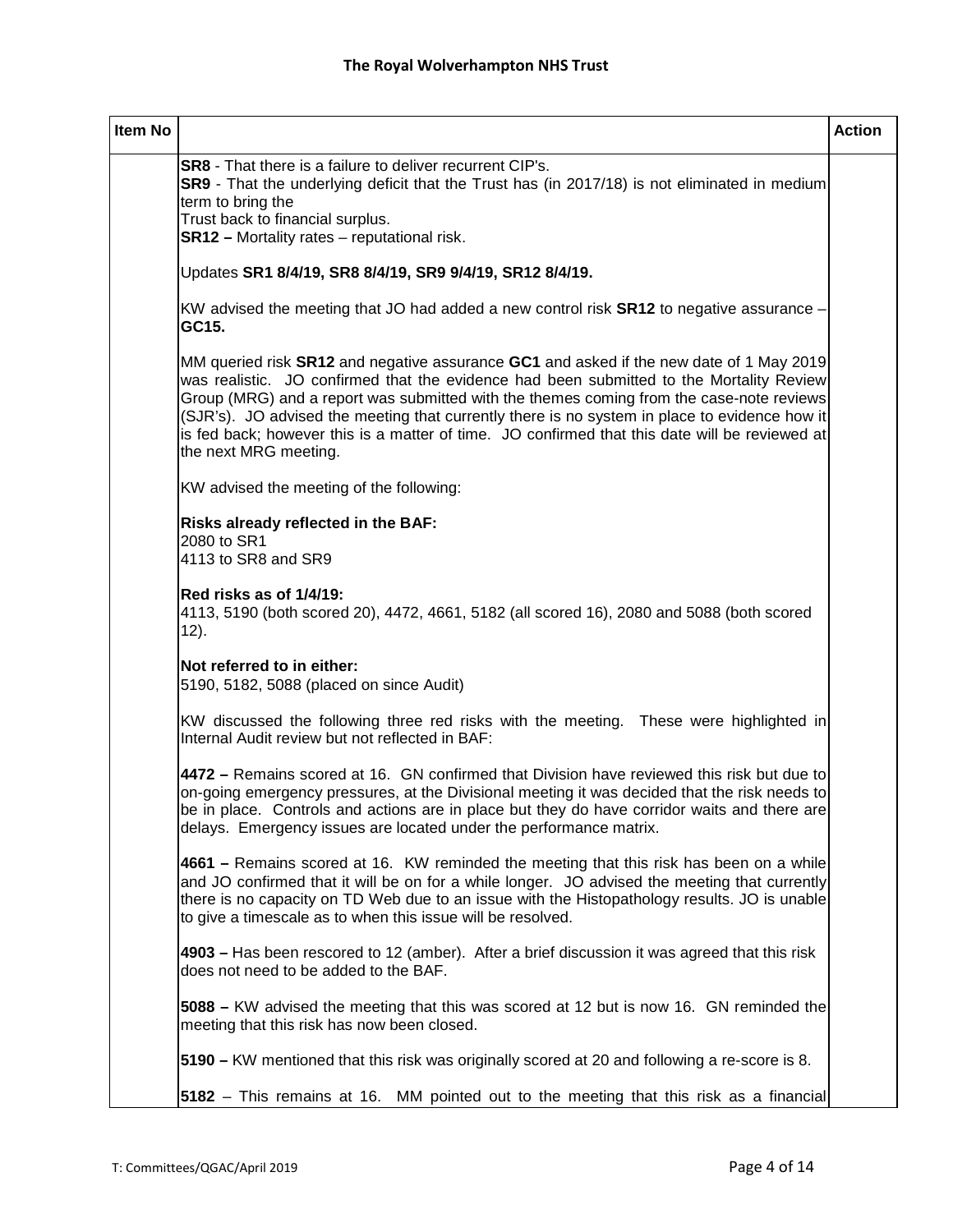| Item No |                                                                                                                                                                                                                                                                                                                                                                                                                                                                                                                                                                                          | <b>Action</b> |
|---------|------------------------------------------------------------------------------------------------------------------------------------------------------------------------------------------------------------------------------------------------------------------------------------------------------------------------------------------------------------------------------------------------------------------------------------------------------------------------------------------------------------------------------------------------------------------------------------------|---------------|
|         | implication on the Trust and feeds into SR9 sustainability. MM asked if this risk is scored at<br>16 which equates to likely happening what is the Trust doing about it. The meeting discussed<br>the risk with JO explaining that the Trust has recently had a network review looking at where<br>each service will be delivered. The Trust is still awaiting the revised proposals from the<br>network. JO is proposing that we await the feedback then make a decision. Agreed to review<br>the risk next month.                                                                      |               |
|         | In order to ascertain which objective is aligned to each risk MA and KW will meet to discuss<br>further.<br>Trust Risk Register - M Arthur                                                                                                                                                                                                                                                                                                                                                                                                                                               |               |
|         | MA presented the Trust Risk Register to the meeting and it was noted:                                                                                                                                                                                                                                                                                                                                                                                                                                                                                                                    |               |
|         | 2 new risks:<br>5173 - IT infrastructure in Audiology clinics (COO) – RE challenged this risk and asked if it<br>was a Trust risk. GN confirmed that she had also challenged this risk and the reply was that<br>more than 50% of the equipment required replacing / updating. GN feels that this risk should<br>be removed quickly.<br>4523 - Failing Heater Cooler Units (COO) - MA advised the meeting that a couple of actions<br>had been added to Datix since this report. A business case will be developed by June to see<br>which of the units will be suitable for this Trust. |               |
|         | MA confirmed that the above two new risks were quite well populated in terms of assurances<br>and actions.                                                                                                                                                                                                                                                                                                                                                                                                                                                                               |               |
|         | 4 risks removed:<br>5116 - Provision of 24/7 Critical care Outreach Services (COO)<br>4565 - Delivery of Agency Expenditure (COO)<br>2952 - Patient developing a pressure ulcer due to inadequacies of pressure ulcer prevention<br>equipment in the Community (CNO)<br>4794 - The 2016/17 year end invoice (CFO)                                                                                                                                                                                                                                                                        |               |
|         | MA advised the meeting that there is rationale given for the four removed risks. All have the<br>reasons for downgrading, merging etc.                                                                                                                                                                                                                                                                                                                                                                                                                                                   |               |
|         | 7 red risks:<br>2080 - Risk to quality of patient care: reduced manpower (COO)<br>4661 - Lack of robust system for review and communication of test results (MD)<br>4472 - Delays in Cubicle Assessment and Triage (COO).<br>4113 - Divisional failure to achieve CIP target (COO)<br>5088 - Fragility of SaTH service (COO)<br>5182 - Lack of Network support for Vascular Services at RWT (MD)<br>5190 - ePMA downtime / outage issues (MD) - will be downgraded and removed from the<br>TRR by the next report.                                                                       |               |
|         | MA confirmed that the above seven red risks have been reviewed and are either in date or<br>have been updated.                                                                                                                                                                                                                                                                                                                                                                                                                                                                           |               |
|         | Resolved: Reports were accepted                                                                                                                                                                                                                                                                                                                                                                                                                                                                                                                                                          |               |
|         |                                                                                                                                                                                                                                                                                                                                                                                                                                                                                                                                                                                          |               |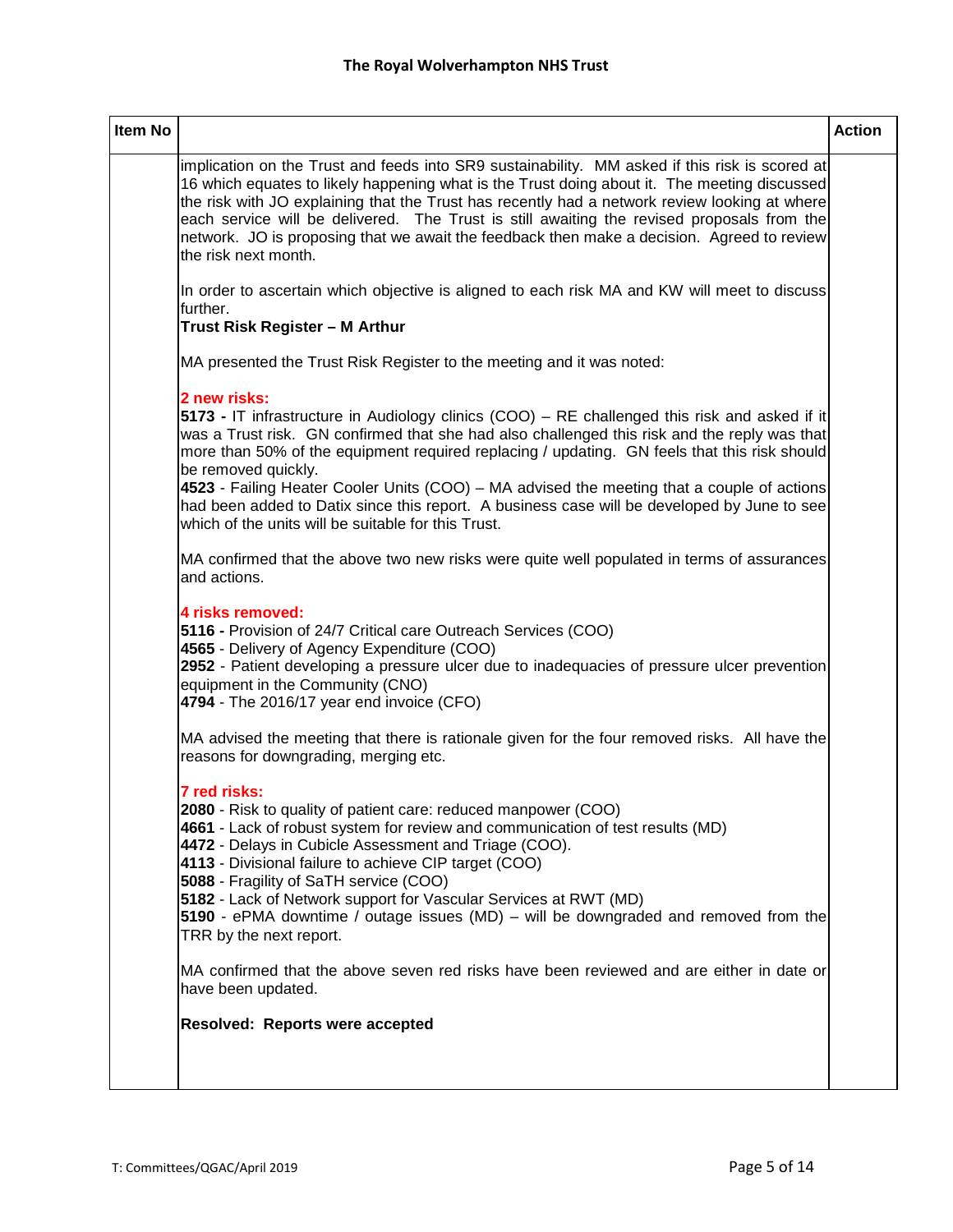| Item No |                                                                                                                                                                                                                                                                                                                                                                                                                                                                                                                                         | <b>Action</b> |
|---------|-----------------------------------------------------------------------------------------------------------------------------------------------------------------------------------------------------------------------------------------------------------------------------------------------------------------------------------------------------------------------------------------------------------------------------------------------------------------------------------------------------------------------------------------|---------------|
| 5       | <b>Sub Group Reports</b>                                                                                                                                                                                                                                                                                                                                                                                                                                                                                                                |               |
| 5.1     | Chairman's Report - Quality & Safety Intelligence Group (QSIG) - March 2019 - A M<br>Cannaby                                                                                                                                                                                                                                                                                                                                                                                                                                            |               |
|         | <b>National Maternity Survey (patient experience) 2018:</b><br>Division 1 reported that there was a 35% response rate with five questions indicating a 5%<br>improvement and 17 questions indicating a 5% worsening score when compared to the<br>previous year's results. It was noted that many questions within this survey are subjective.                                                                                                                                                                                          |               |
|         | The national survey has been undertaken again during February 2019, these results are not<br>expected to be available until later this year (approx. September 2019).                                                                                                                                                                                                                                                                                                                                                                   |               |
|         | A local survey has also been undertaken by PALS which incorporated all the questions from<br>the 2018 national survey. The local survey has demonstrated a significant improvement in all<br>of the questions that demonstrated a worsening score in comparison to the national 2018<br>survey.                                                                                                                                                                                                                                         |               |
|         | Progress continues with implementation of continuity of care in alignment with the national<br>ambition for better births. A prospective continual audit is being performed to audit against<br>UNICEF Baby Friendly Initiative (BFI). A re-assessment against the national standard will be<br>undertaken in October 2019. Mobility in labour is also being addressed via a relaunch of the<br>high risk model of care; a recent review by NHSI has commended the innovative work that is<br>being done to address mobility in labour. |               |
|         | An organisational review of visiting times:<br>Division 1 highlighted some anecdotal feedback from the T&O directorate that their patients<br>now have their visitors with them for longer; as a consequence patients are waiting longer to<br>use toileting facilities as they wish to stay with their visitor. When their visitor leaves the<br>patient then may have a greater sense of urgency to use these facilities which may be a<br>contributory factor as to why some patients are falling.                                   |               |
|         | Actions are being undertaken trust-wide and the CNO is aware. Presently only at the<br>information gathering stage. Intended that a trust-wide survey monkey questionnaire will be<br>circulated to all staff in order to ascertain their views/opinions.                                                                                                                                                                                                                                                                               |               |
|         | The meeting discussed visiting times within the organisation. AMC advised that two wards at<br>West Park have different visiting times. Concerns were raised that patients need to rest as<br>well as seeing their family / friends and if visiting times were extended this would not be<br>possible and may have a negative effect on the patient. AMC agreed to review and keep the<br>meeting informed.                                                                                                                             |               |
| 5.2     | Resolved: Chair's report was accepted                                                                                                                                                                                                                                                                                                                                                                                                                                                                                                   |               |
|         | <b>Quality &amp; Safety Intelligence Group minutes</b>                                                                                                                                                                                                                                                                                                                                                                                                                                                                                  |               |
|         | The meeting accepted the minutes from the March meeting.                                                                                                                                                                                                                                                                                                                                                                                                                                                                                |               |
|         |                                                                                                                                                                                                                                                                                                                                                                                                                                                                                                                                         |               |
|         |                                                                                                                                                                                                                                                                                                                                                                                                                                                                                                                                         |               |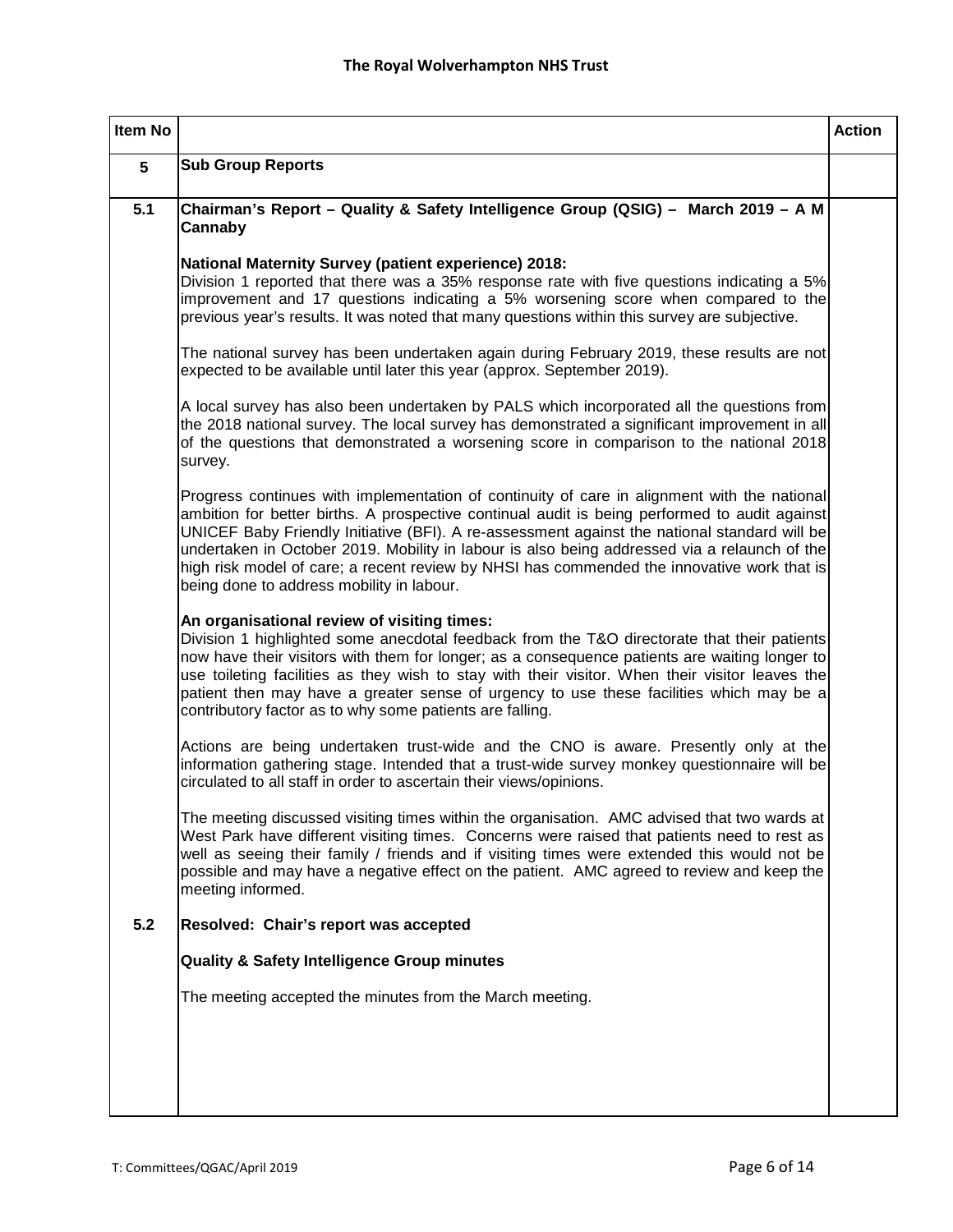| Item No |                                                                                                                                                                                                                                                                                                                                                                                                                                                                                                                                                                                                                                                                                                                      | <b>Action</b> |
|---------|----------------------------------------------------------------------------------------------------------------------------------------------------------------------------------------------------------------------------------------------------------------------------------------------------------------------------------------------------------------------------------------------------------------------------------------------------------------------------------------------------------------------------------------------------------------------------------------------------------------------------------------------------------------------------------------------------------------------|---------------|
| 5.3     | Chairman's Report - Compliance Oversight Group (COG) - March 2019 - Dr J Odum                                                                                                                                                                                                                                                                                                                                                                                                                                                                                                                                                                                                                                        |               |
|         | The key points noted from the COG Chair's report are:                                                                                                                                                                                                                                                                                                                                                                                                                                                                                                                                                                                                                                                                |               |
|         | <b>Resuscitation Group</b>                                                                                                                                                                                                                                                                                                                                                                                                                                                                                                                                                                                                                                                                                           |               |
|         | It was noted than in December/January the Trust had replaced over 180 defibrillators, which<br>was a significant piece of work. Consequently the adult cardiac arrest trolley audit was not<br>undertaken in January. It was also noted that face to face training for BLS had been reduced<br>as a result of the rollout. Additional sessions had been put in place to ensure mandatory<br>training numbers are achieved. Requested that a further report to QSIG in May 2019 to<br>provide assurance on the required action.                                                                                                                                                                                       |               |
|         | <b>Critically III and Injured Child</b>                                                                                                                                                                                                                                                                                                                                                                                                                                                                                                                                                                                                                                                                              |               |
|         | The report focussed on the recent West Midlands Quality Review Service visit. A lot of good<br>practice was noted, however, there were some issues to resolve. An action plan has been<br>developed. The concerns raised related to nursing numbers on shifts who had advanced<br>paediatric life support training, an issue about colour of arrest trollies (standardisation),<br>access to 24hr report on CT scans and a lack of operational escalation policies on Paediatric<br>Assessment Unit (PAU). There was some concern in QSIG about the timeframe and delivery<br>of the plan, and it was requested that there was a further report in 3 months' time to ensure<br>the action plan is being implemented. |               |
|         | <b>CLIP</b>                                                                                                                                                                                                                                                                                                                                                                                                                                                                                                                                                                                                                                                                                                          |               |
|         | The CLIP report was noted, however the increase in medication incidents (from 115 in<br>Quarter 1 to 154 in Quarter 2) was highlighted. There was some discussion with regard to the<br>rollout of EPMA and it was asked for further clarification at the next QSIG meeting.                                                                                                                                                                                                                                                                                                                                                                                                                                         |               |
|         | <b>Information Governance Steering Group</b>                                                                                                                                                                                                                                                                                                                                                                                                                                                                                                                                                                                                                                                                         |               |
|         | The report focussed on the submission of the revised IG assessment tools at the end of<br>March 2019, in which the areas for assessment and evidence required had increased<br>significantly. At the time of the meeting there were 24 mandatory elements outstanding,<br>although plans were in place to reduce this number. It was noticed that if some of the<br>standards could not be met, NHS Digital were likely to accept a robust action plan to meet<br>those standards. Noted that most GP Practices were making reasonable progress. The<br>increased requirement on staff resource to undertake this work was noted.                                                                                    |               |
|         | <b>ITEMS TO NOTE</b>                                                                                                                                                                                                                                                                                                                                                                                                                                                                                                                                                                                                                                                                                                 |               |
|         | <b>Clinical &amp; Theatre Product Evaluation Group</b>                                                                                                                                                                                                                                                                                                                                                                                                                                                                                                                                                                                                                                                               |               |
|         | Good progress was noted in terms of multidisciplinary clinical engagement, with product<br>changes that are resulting in cash releasing efficiencies and no detriment on clinical<br>outcomes.                                                                                                                                                                                                                                                                                                                                                                                                                                                                                                                       |               |
|         | <b>Falls Prevention Group</b>                                                                                                                                                                                                                                                                                                                                                                                                                                                                                                                                                                                                                                                                                        |               |
|         | Good progress continues to be made in all areas, with clear plans in place to reduce all falls.                                                                                                                                                                                                                                                                                                                                                                                                                                                                                                                                                                                                                      |               |
|         | The group noted all of the other reports with no significant issues to escalate or note.                                                                                                                                                                                                                                                                                                                                                                                                                                                                                                                                                                                                                             |               |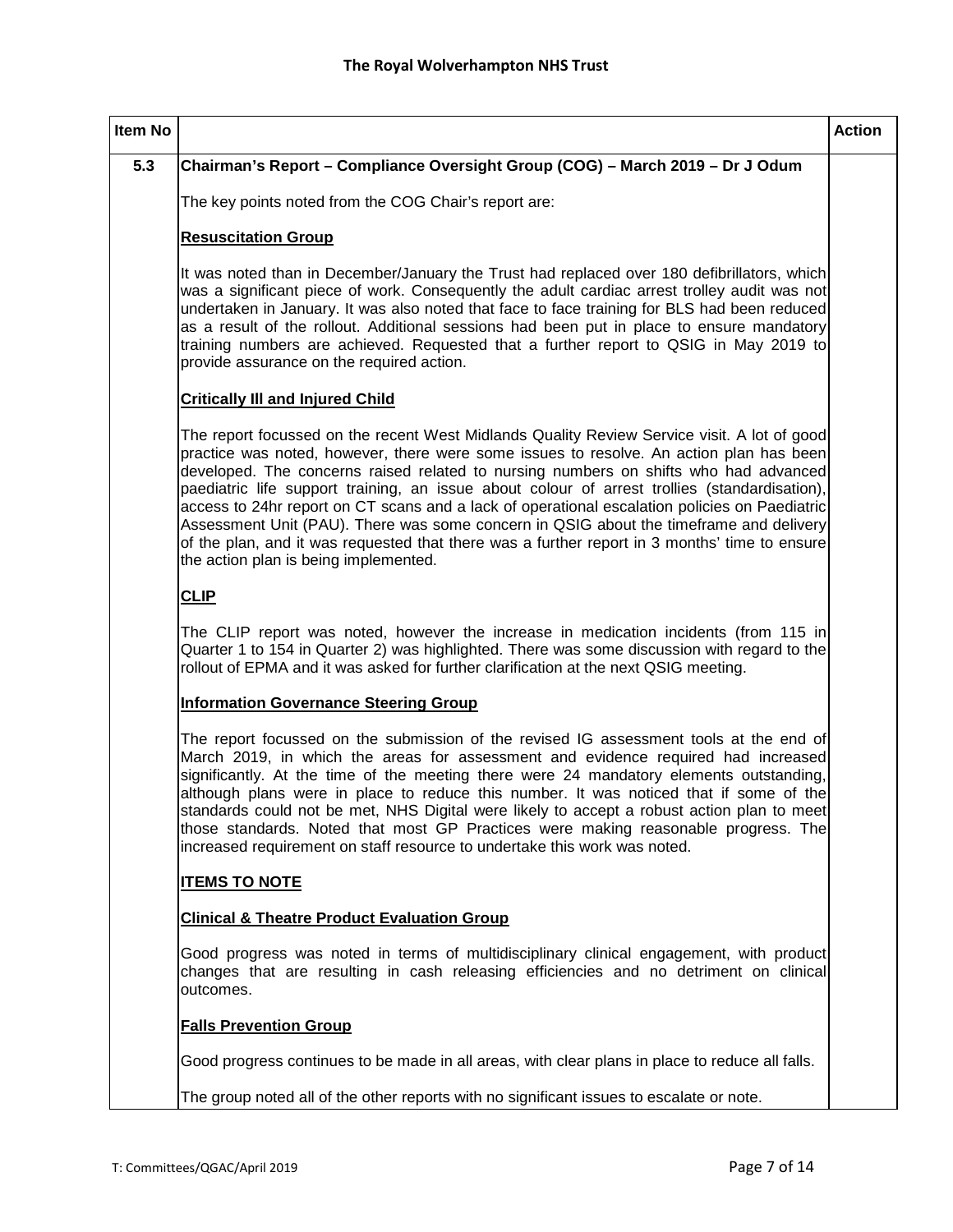| Item No |                                                                                                                                                                                                                                                                                                           | <b>Action</b> |
|---------|-----------------------------------------------------------------------------------------------------------------------------------------------------------------------------------------------------------------------------------------------------------------------------------------------------------|---------------|
|         | Resolved: Report was accepted.                                                                                                                                                                                                                                                                            |               |
| 5.4     | <b>Compliance Oversight Group minutes - March 2019</b>                                                                                                                                                                                                                                                    |               |
|         | The meeting accepted the minutes from the March meeting.                                                                                                                                                                                                                                                  |               |
| 6       | <b>Assurance Reporting / Themed Reviews</b>                                                                                                                                                                                                                                                               |               |
| 6.1     | <b>Quality Account - M Morris</b>                                                                                                                                                                                                                                                                         |               |
|         | MMo presented the above to the meeting.                                                                                                                                                                                                                                                                   |               |
|         | The meeting was advised that this is a first draft and approval will be sought from the Trust<br>Board at the June meeting. As previous reports, objectives from last year and how the Trust<br>has performed against them and objectives for the coming year are noted.                                  |               |
|         | Learning from Deaths section is drafted in line with the Statutory Requirement. There is also<br>a table with a number of questions in regards to learning from deaths; data is included to<br>meet the requirements.                                                                                     |               |
|         | MMo mentioned the Workforce Safeguards which was published in October 2018 by NHS<br>Improvement and organisations are requested to ensure that we publish our compliance with<br>the safeguards.                                                                                                         |               |
|         | MMo advised the meeting of the other additional requirements for this year:                                                                                                                                                                                                                               |               |
|         | A statement regarding the progress in implementing the priority standards for a<br>$\bullet$<br>seven day service                                                                                                                                                                                         |               |
|         | A statement regarding the ways staff can speak up, including how feedback is<br>$\bullet$<br>provided to those who speak up and how the Trust ensures that staff do not suffer<br>detriment                                                                                                               |               |
|         | A statement pertaining to Doctors and Dentists in training, including rota gaps and<br>$\bullet$<br>the plan for improvement.                                                                                                                                                                             |               |
|         | The meeting was informed that the National Inpatient Survey results for 2018 are currently<br>embargoed and cannot be shared outside of the Trust. The CQC inspection reports for<br>Lakeside Medical Practice and Penn Manor Medical Centre have been received and are<br>awaiting official publication. |               |
|         | MMo informed the meeting of data not currently available but will be published in the final<br>Quality Account.                                                                                                                                                                                           |               |
|         | Key improvement priority areas for 2019/20 include:                                                                                                                                                                                                                                                       |               |
|         | Workforce<br>Patient safety<br>$\bullet$<br>Patient experience<br>$\bullet$                                                                                                                                                                                                                               |               |
|         | RE commented that the draft Quality Account reads well and is easily understandable.                                                                                                                                                                                                                      |               |
|         | RE to feedback comments outside of the meeting.                                                                                                                                                                                                                                                           |               |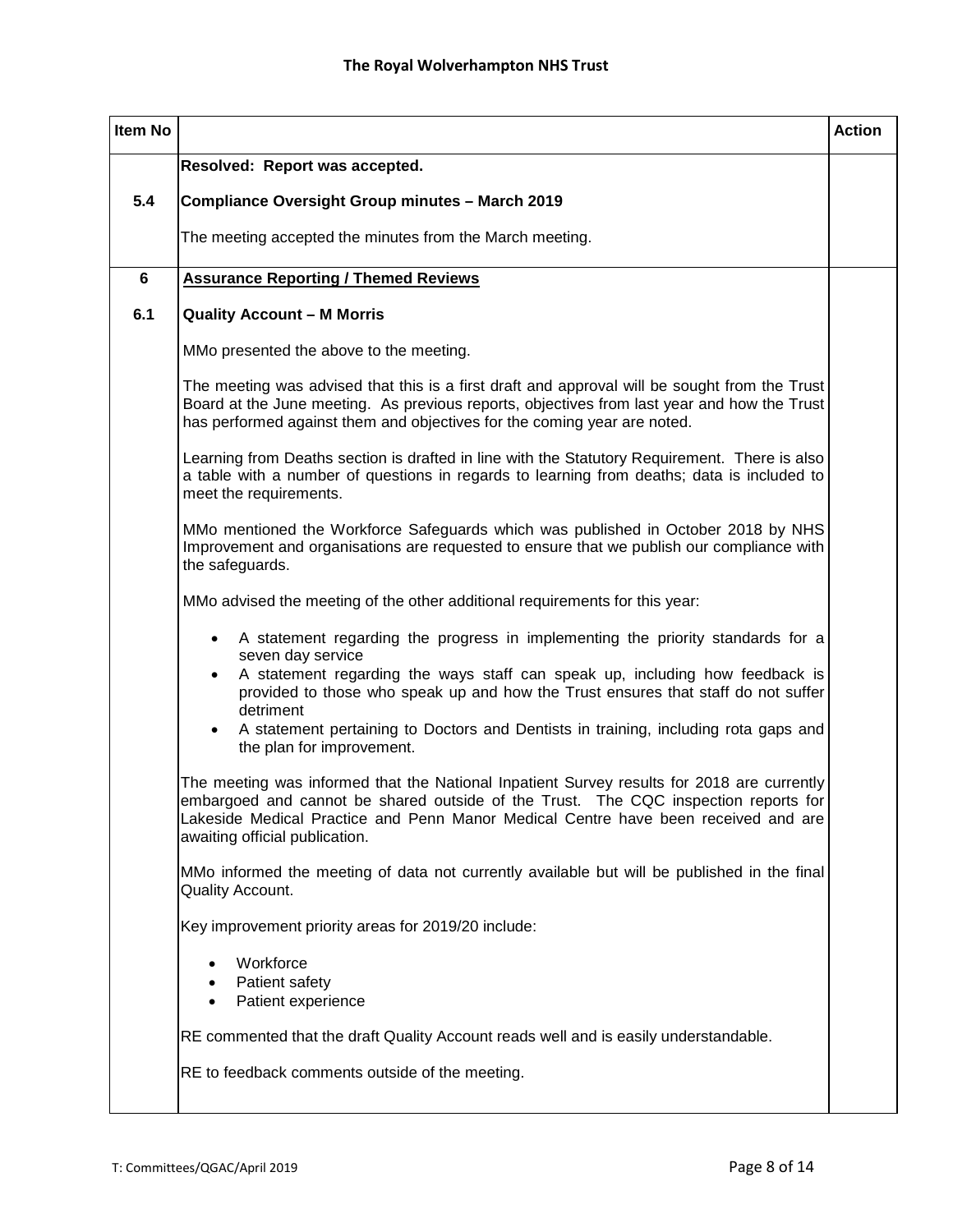| Item No |                                                                                                                                                                                                                                                                                                                                                                                                             | <b>Action</b> |
|---------|-------------------------------------------------------------------------------------------------------------------------------------------------------------------------------------------------------------------------------------------------------------------------------------------------------------------------------------------------------------------------------------------------------------|---------------|
|         | RE referred to appendix 3, summarising the clinical audits carried out and their compliance<br>ratings and asked who decides if an audit is fully compliant. She cited the SSNAP Stroke<br>Audit, which is listed as fully compliant, whereas she was aware that there was an action plan<br>to deal with issues of non-compliance. Following a brief discussion, MA agreed to speak to<br>the Directorate. | МA            |
|         | MM asked about the sign off date as the Annual Report has to be submitted by the 29 May<br>2019. The meeting discussed further and it was agreed that this report would be approved at<br>Board in June for publication at the end of June.                                                                                                                                                                 |               |
| 6.2     | Mortality Update Report - Dr J Odum                                                                                                                                                                                                                                                                                                                                                                         |               |
|         | JO presented the above report.                                                                                                                                                                                                                                                                                                                                                                              |               |
|         | The meeting was informed that the Trust have submitted all of the reviews (five in total) to the<br>CQC in regards to the alerting diagnostic groups. There were over 200 case note reviews<br>which were part of the submitted data set. These reviews were also sent to the various<br>regulators.                                                                                                        |               |
|         | There is a large piece of work being undertaken in regards to Sepsis across the organisation.                                                                                                                                                                                                                                                                                                               |               |
|         | JO advised the meeting that raw data for Pneumonia has been received from the British<br>Thoracic Society and Dr Ejiofor, Respiratory Consultant, is reviewing the data.                                                                                                                                                                                                                                    |               |
|         | Audits in regards to other alerting diagnosis are being undertaken or on-going.                                                                                                                                                                                                                                                                                                                             |               |
|         | There has been good progress in regards to the Nursing teams. Palliative Care team are fully<br>staffed. Recruitment to the Critical Care Out Reach team is also on-going.                                                                                                                                                                                                                                  |               |
|         | JO informed the meeting that at the last Quality Board meeting, Sally Roberts, Lead Nurse for<br>the CCG, did a presentation in regards to inappropriate admissions from Care Homes into the<br>organisation. This is now being taken forward.                                                                                                                                                              |               |
|         | JO mentioned that the Medical Examiners are currently not capturing all deaths and this is<br>down to the logistics and system changes that need to be put in. However, significantly more<br>are being reviewed. Currently about 65 to 70% of deaths reviewed by the Medical Examiner,<br>hence why the graph is showing an increase.                                                                      |               |
|         | JO reminded the meeting that the process of the formal reviews was changed.                                                                                                                                                                                                                                                                                                                                 |               |
|         | The meeting was advised that a job advert was published asking for medical and non-medical<br>reviewers to have sessions of time allocated to do reviews (SJR1 and SJR2). There was a<br>large response.                                                                                                                                                                                                    |               |
|         | Price Waterhouse Cooper is working with the Trust and Coding Department to provide<br>external scrutiny. However coding accuracy has improved but there is work to be done.                                                                                                                                                                                                                                 |               |
|         | The next SHMI review is in May.                                                                                                                                                                                                                                                                                                                                                                             |               |
|         | RE commented that it was a very good and useful report.                                                                                                                                                                                                                                                                                                                                                     |               |
|         | Resolved: Report was accepted.                                                                                                                                                                                                                                                                                                                                                                              |               |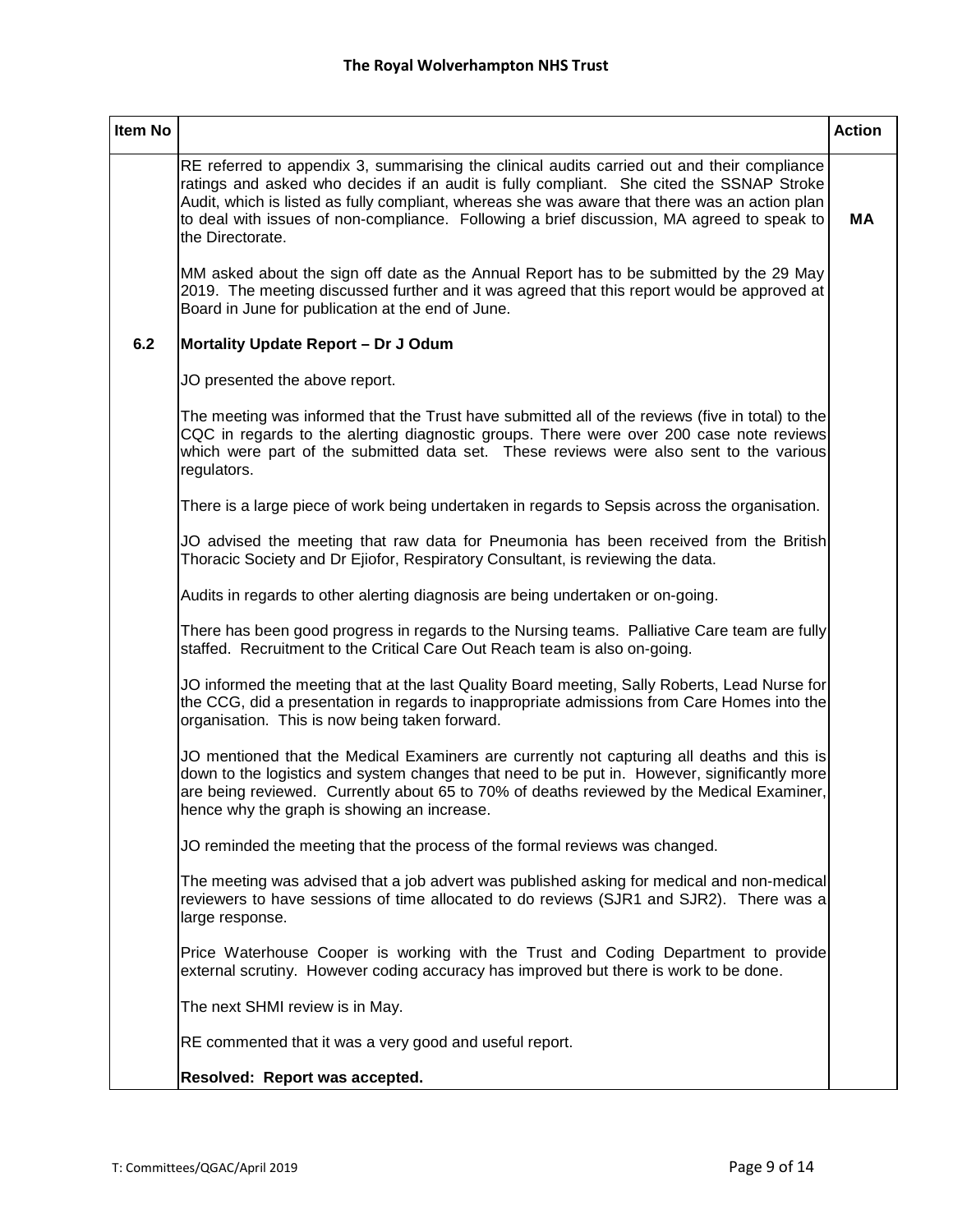| <b>Item No</b> |                                                                                                                                                                                                                                                                                                                                | <b>Action</b> |
|----------------|--------------------------------------------------------------------------------------------------------------------------------------------------------------------------------------------------------------------------------------------------------------------------------------------------------------------------------|---------------|
| $\overline{7}$ | <b>Issues of Significance for the Trust Board</b>                                                                                                                                                                                                                                                                              |               |
|                | Red risks on TRR not featuring on BAF under BAF risks                                                                                                                                                                                                                                                                          |               |
|                | <b>Assurance</b><br>Quality Review Visits - good and outstanding                                                                                                                                                                                                                                                               |               |
|                | <b>Partial Assurance</b><br>Outcome of National Maternity Survey (patient experience) 2018 and subsequent national<br>and local surveys                                                                                                                                                                                        |               |
|                | Report from Resuscitation Group to COG                                                                                                                                                                                                                                                                                         |               |
|                | Report to COG on Critically III and Injured Child                                                                                                                                                                                                                                                                              |               |
|                | Cancer performance                                                                                                                                                                                                                                                                                                             |               |
|                | Mortality report                                                                                                                                                                                                                                                                                                               |               |
|                | Quality review visit - requires improvement                                                                                                                                                                                                                                                                                    |               |
|                | <b>Items for Audit Committee</b>                                                                                                                                                                                                                                                                                               |               |
|                | QGAC and Audit held a joint meeting shortly before QGAC on 24 April 2019. An item raised<br>at the joint meeting concerned the appendices to the Quality Account and the way clinical<br>audits were assessed as fully compliant/minor non-compliant, etc. The issue prompting the<br>item was resolved subsequently by email. |               |
| 8              | <b>Evaluation of Meeting - ALL</b>                                                                                                                                                                                                                                                                                             |               |
|                | Good discussions.                                                                                                                                                                                                                                                                                                              |               |
| 9              | Any Other Business - ALL                                                                                                                                                                                                                                                                                                       |               |
|                | There was no other business to discuss.                                                                                                                                                                                                                                                                                        |               |
| 10             | Date and time of Next Meeting:                                                                                                                                                                                                                                                                                                 |               |
|                | Wednesday 22 May 2019, Room F127, Building 12, 2pm to 4pm                                                                                                                                                                                                                                                                      |               |
|                |                                                                                                                                                                                                                                                                                                                                |               |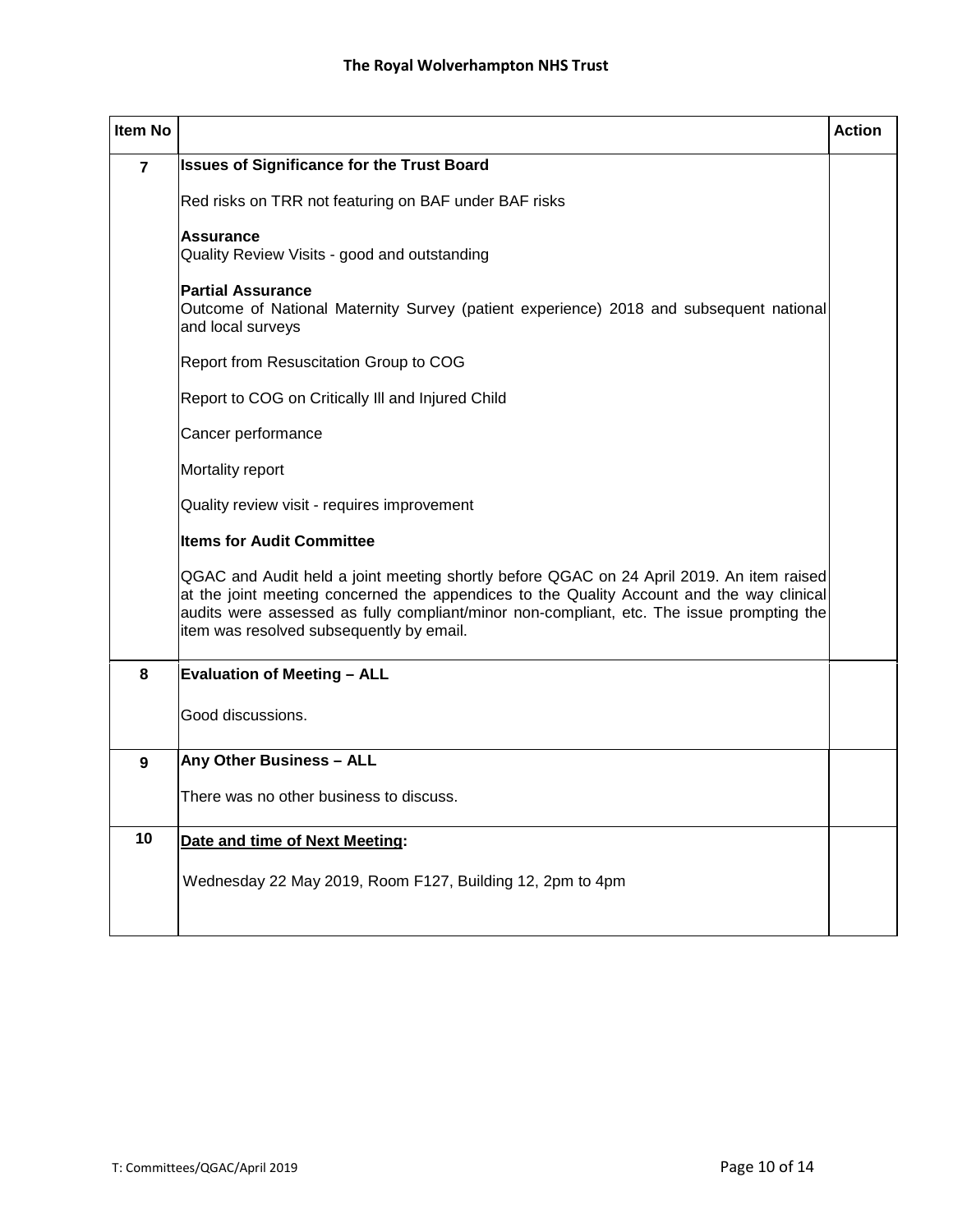#### **COMMITTEES ACTION SUMMARY REPORT**

| <b>ITEM</b>         | Action to be taken raised from the                                                                                                                                                                                                                                                                                                                                                                                                                 | Lead       | <b>Committee</b> | <b>Review</b>         | <b>Update</b>                                                                                                                                                                                                            |
|---------------------|----------------------------------------------------------------------------------------------------------------------------------------------------------------------------------------------------------------------------------------------------------------------------------------------------------------------------------------------------------------------------------------------------------------------------------------------------|------------|------------------|-----------------------|--------------------------------------------------------------------------------------------------------------------------------------------------------------------------------------------------------------------------|
|                     | meeting                                                                                                                                                                                                                                                                                                                                                                                                                                            |            | <b>Date</b>      | date                  |                                                                                                                                                                                                                          |
| $4.1 -$<br>24.04.19 | RE queried Falls Causing Harm, the chart<br>indicates one however in the summary it is<br>zero for March. AMC agreed to check.                                                                                                                                                                                                                                                                                                                     | <b>AMC</b> | 24.04.19         | 22.05.19              |                                                                                                                                                                                                                          |
| $4.1 -$<br>24.04.19 | MM asked if the format of the report would<br>be changing in the new financial year. AMC<br>replied that Simon Evans has spoken to the<br>Executives to discuss the new layout. AMC<br>to clarify current position with Simon Evans.                                                                                                                                                                                                               | <b>AMC</b> | 24.04.19         | 22.05.19              |                                                                                                                                                                                                                          |
| $6.1 -$<br>24.04.19 | RE referred to appendix 3, summarising the<br>clinical audits carried out and their<br>compliance ratings and asked who decides if<br>an audit is fully compliant. She cited the<br>SSNAP Stroke Audit, which is listed as fully<br>compliant, whereas she was aware that<br>there was an action plan to deal with issues<br>of non-compliance.<br>Following a brief<br>discussion, MA agreed to speak to the<br>Directorate.                      | MA         | 24.04.19         | 22.05.19              |                                                                                                                                                                                                                          |
| $4.2 -$<br>20.03.19 | 4382 - NX55 Main Theatres, Wards A12,<br>A14, Admin, Plant Rooms - Fire Safety<br>(COO) – GN advised the meeting that this<br>risk had been sent to herself but had not yet<br>been signed off and is a potential new risk.<br>GN assured the meeting that this risk is<br>actively managed by the Fire Safety Group<br>and she would look into whether it is needed<br>to be on the TRR or could be managed at<br>Directorate / Divisional level. | GN         | 20.03.19         | 24.04.19<br>June 2019 | GN advised the meeting that she has spoken to<br>Sandra Roberts. The risk will be reviewed at the next<br>Fire Safety Meeting which is at the end of May. This<br>will be with a view to reducing. Bring forward to June |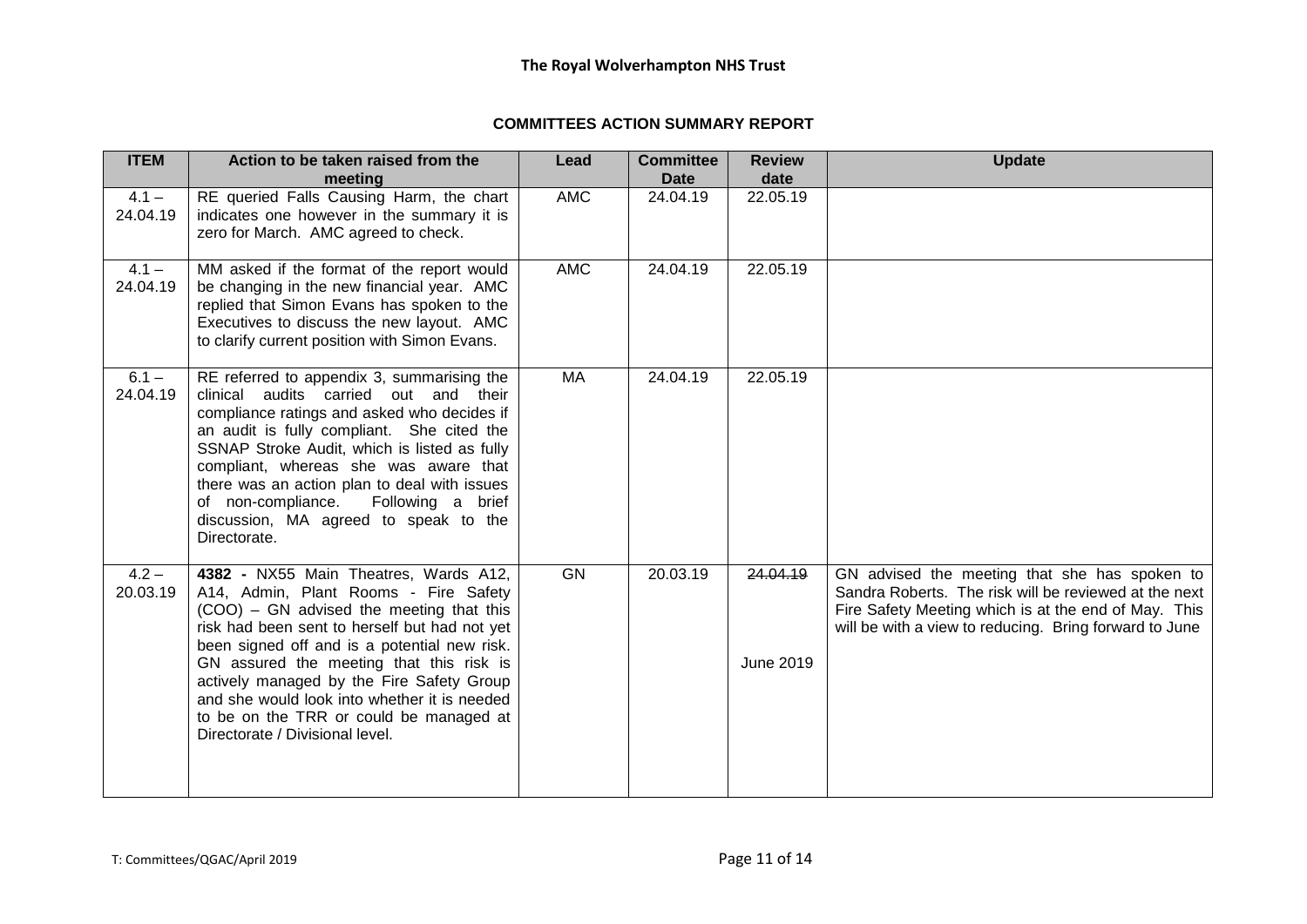#### **The Royal Wolverhampton NHS Trust**

| $4.1 -$  | RE queried why on "the % of patients who                                                  | <b>AMC</b> | 20.02.19 | 20.03.19         |                                                                                         |
|----------|-------------------------------------------------------------------------------------------|------------|----------|------------------|-----------------------------------------------------------------------------------------|
| 20.02.19 | presented with sepsis to the emergency                                                    |            |          |                  |                                                                                         |
|          | departments $-$ the target is 90%, the chart                                              |            |          |                  |                                                                                         |
|          | indicates red on 45.9% and amber on 52%.                                                  |            |          |                  |                                                                                         |
|          | AMC will review                                                                           |            |          |                  |                                                                                         |
|          | AMC mentioned that these levels are part of                                               |            |          |                  |                                                                                         |
|          | the contract, so the Trust is complying with                                              |            |          |                  |                                                                                         |
|          | the contract. RE advised the meeting that                                                 |            |          |                  |                                                                                         |
|          | she had queried via e-mail if this was<br>appropriate for a rag rating on performance     |            |          |                  |                                                                                         |
|          | for Sepsis. AMC replied that a further update                                             |            |          |                  |                                                                                         |
|          | will be provided at a future board meeting                                                |            |          |                  |                                                                                         |
|          | when the contractual agreements have been                                                 |            |          |                  |                                                                                         |
|          | finalised. Following an update from AMC, RE<br>asked for a separate update on Sepsis. AMC |            |          |                  |                                                                                         |
|          | commented that the two Sepsis nurses have                                                 |            |          |                  |                                                                                         |
|          | commenced within the Trust and the team is                                                |            |          |                  |                                                                                         |
|          | now meeting and an action plan formulated                                                 |            |          |                  |                                                                                         |
|          | and this will be completed by the end of the                                              |            |          |                  |                                                                                         |
|          | month. AMC is hopeful that a plan will be<br>brought back to a future meeting.            | <b>AMC</b> | 20.03.19 | <b>June 2019</b> |                                                                                         |
| 4.1/     | GN agreed to review the TRR<br>and                                                        | GN         | 21.11.18 | 23.01.19         | GN advised the meeting that she is currently in the                                     |
| 21.11.18 | consideration to the BAF (Cancer)                                                         |            |          |                  | process of completing this action and will update at<br>the next meeting.               |
|          |                                                                                           |            |          |                  | GN to email RE/KW/MM with views to agree<br>reasoning                                   |
|          |                                                                                           |            |          | 20.02.19         | GN confirmed that she has started this work but will                                    |
|          |                                                                                           |            |          |                  | circulate prior to her leave.                                                           |
|          |                                                                                           |            |          | 20.03.19         |                                                                                         |
|          |                                                                                           |            |          |                  | GN confirmed that this is currently work in progress.                                   |
|          |                                                                                           |            |          |                  | GN advised the meeting that this is going into a BAF<br>format. Bring forward to April. |
|          |                                                                                           |            |          | 24.04.19         |                                                                                         |
|          |                                                                                           |            |          | 22.05.19         | Bring forward to May                                                                    |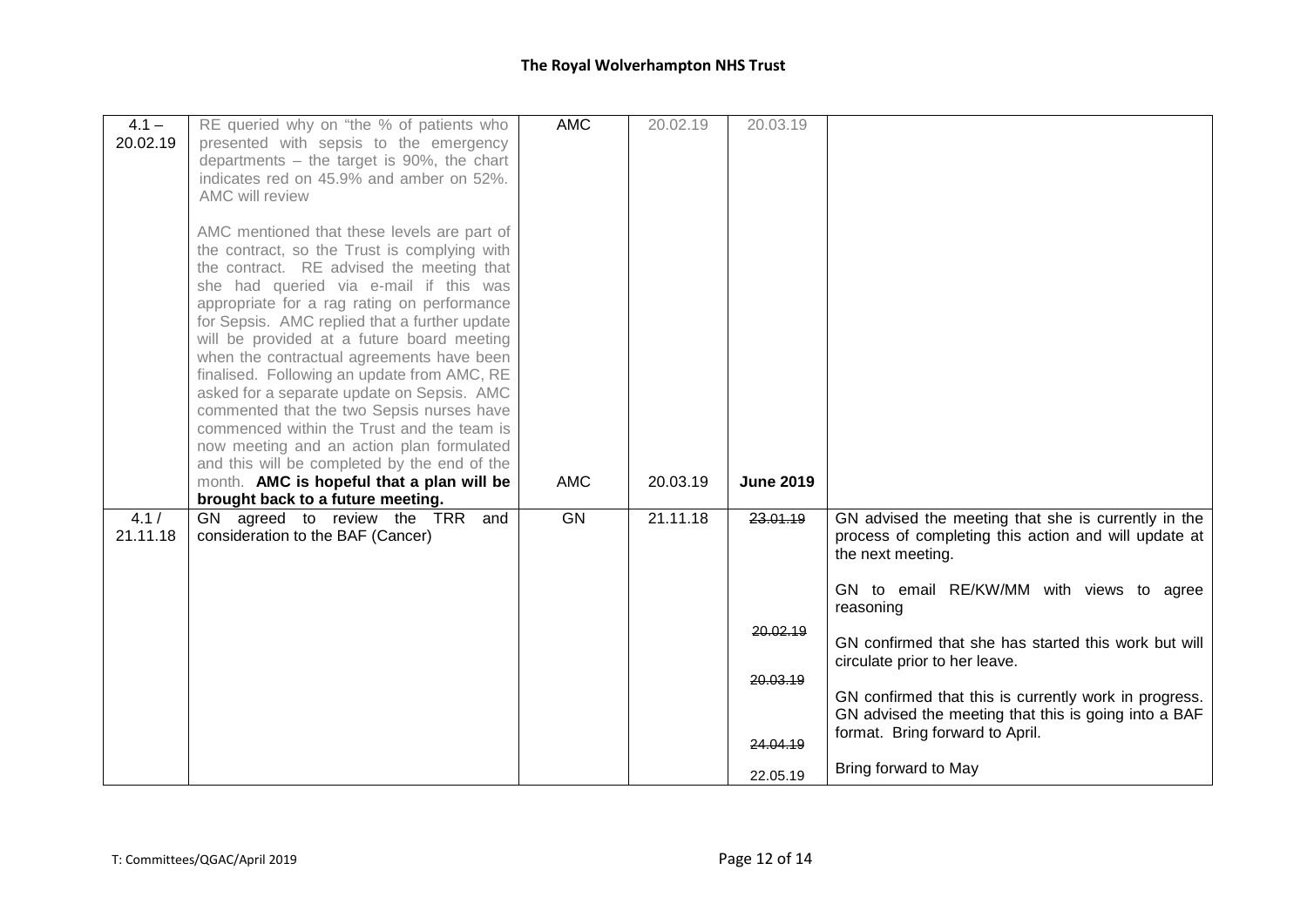| Closed Agenda Items - To be removed at the next meeting |  |  |
|---------------------------------------------------------|--|--|
|---------------------------------------------------------|--|--|

| <b>ITEM</b>         | Action to be taken raised from the                                                                                                                                                                                                                                    | Lead      | <b>Carried</b> | <b>Committee</b>     | <b>Update</b>                                                                                                                                                                                                                                                                                                                                                                                                                       |
|---------------------|-----------------------------------------------------------------------------------------------------------------------------------------------------------------------------------------------------------------------------------------------------------------------|-----------|----------------|----------------------|-------------------------------------------------------------------------------------------------------------------------------------------------------------------------------------------------------------------------------------------------------------------------------------------------------------------------------------------------------------------------------------------------------------------------------------|
|                     | meeting                                                                                                                                                                                                                                                               |           | forward from   | <b>Review date</b>   |                                                                                                                                                                                                                                                                                                                                                                                                                                     |
| $4.1 -$<br>20.03.19 | When the SJR1 phase and Overall Care<br>Outcomes graph was discussed MM<br>asked if the colour code could be<br>changed and the key to be put into<br>Excellent, Good, Adequate, Poor Care.<br>SH agreed to do this.                                                  | <b>SH</b> | 20.03.19       | 24.04.19             | Colour code has been changed – requested to put the<br>numbers in numerical order. MA to action.<br>Chair asked for item to be closed                                                                                                                                                                                                                                                                                               |
| $4.2 -$<br>20.03.19 | 5088 - MM asked if there was any<br>progress and was advised that there<br>was not and the biggest impact is felt<br>within the Maternity Department. This<br>was discussed further and GN agreed to<br>update as daily telephone calls to NHSI<br>ceased in January. | <b>GN</b> | 20.03.19       | 24.04.19             | GN confirmed that the risk was closed last week.<br>Agreed to close action                                                                                                                                                                                                                                                                                                                                                          |
| $4.2 -$<br>20.02.19 | Trust Risk Register - M Arthur<br>MM noted that the description on the<br>summary sheet for risk 4113 is incorrect.<br>GN advised the meeting that the risk<br>has been updated. MA to change to<br><b>Trust wide CIP Target.</b>                                     | <b>MA</b> | 20.02.19       | 20.03.19<br>24.04.19 | MM noted that the risk had been changed however;<br>the front sheet had not been changed. SH to pick up.<br>Bring forward to 24.04.19<br>Corrected – close action                                                                                                                                                                                                                                                                   |
| 7                   | <b>Matters for Audit Committee</b><br><b>VTE Audit by External Auditors</b><br>MM reported that Audit Committee at<br>their December meeting had considered<br>QSIG's request in November for Internal<br>Audit to look at the VTE process. Audit                     | <b>RE</b> | 23.01.19       | 20.02.19             | MM confirmed that this was raised at the Audit<br>Committee and acknowledged that KPMG were the<br>ones to make recommendations to improve the<br>process, they were then going to see what work they<br>could do between now and the year end to see if those<br>were being implemented sufficiently to give a clear<br>opinion when we come to the Quality Report. VTE is<br>being reviewed again. Lengthy discussions took place |